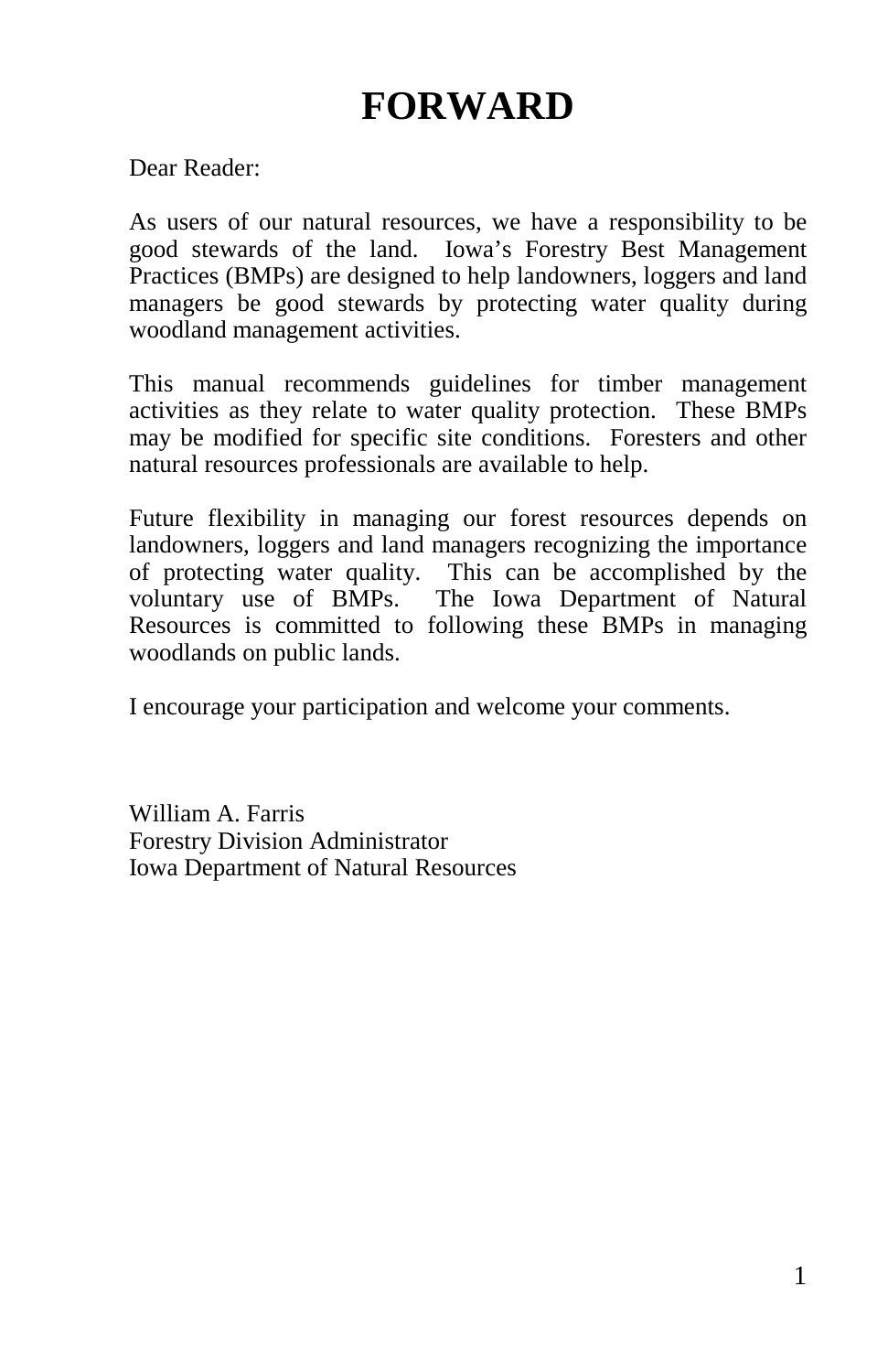# **TABLE OF CONTENTS**

| <b>Chapter 1. Introduction</b>                         | 5  |
|--------------------------------------------------------|----|
| <b>Iowa's Forest Resource</b>                          | 5  |
| The Need For Best Management Practices                 | 5  |
| <b>Chapter 2. Advance Planning</b>                     | 7  |
| <b>Chapter 3. Streamside Management Areas</b>          |    |
| (Riparian Areas)                                       | 9  |
| <b>Streamside Management Areas</b>                     | 9  |
| <b>BMPs For SMAs</b>                                   | 10 |
| SMAs in Agricultural and Urban Areas                   | 11 |
| <b>Chapter 4. Woodland Roads</b>                       | 12 |
| Background                                             | 12 |
| Planning, Location and Design                          | 12 |
| <b>Chapter 5. Timber Harvesting</b>                    | 14 |
| Planning                                               | 14 |
| Harvesting                                             | 14 |
| Landings                                               | 15 |
| Skid trails                                            | 15 |
| <b>Stream Crossing for Skidding</b>                    | 16 |
| <b>Chapter 6. Mechanical Site Preparation and Tree</b> |    |
| <b>Planting</b>                                        | 17 |
| <b>Chapter 7. Fuels, Lubricants, Wastes and Spills</b> | 18 |
| Fuels, Lubricants and Wastes                           | 18 |
| Spills                                                 | 19 |
| <b>Chapter 8. Chemicals</b>                            | 21 |
| BMPs for Chemical Use and Application                  | 22 |
| <b>Aerial Application</b>                              | 22 |
| <b>Chapter 9. Wetlands</b>                             | 23 |
| <b>BMPs for Wetlands:</b>                              | 24 |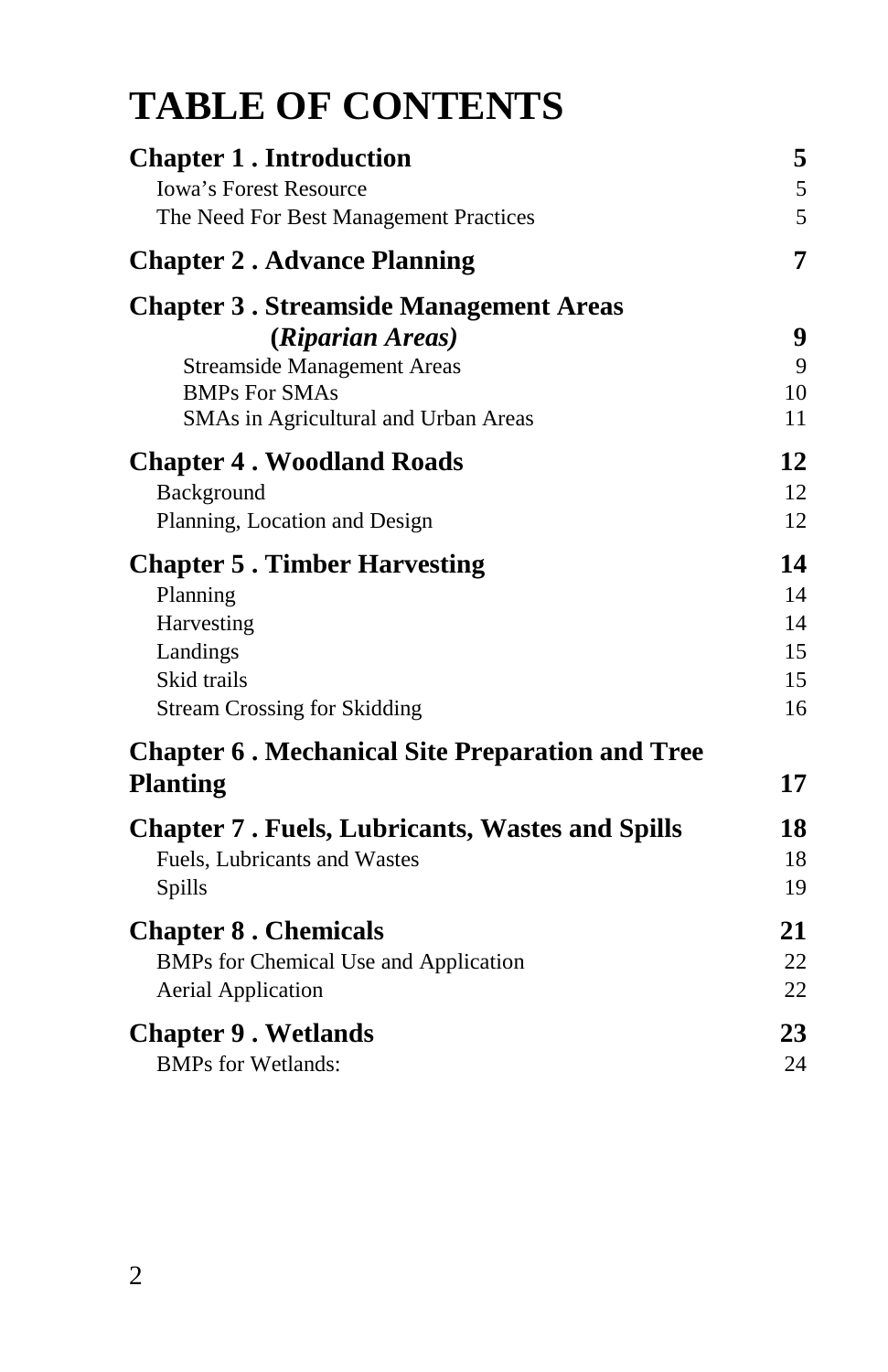| <b>Appendix A: Resource Directory</b>                    | 25       |  |  |  |
|----------------------------------------------------------|----------|--|--|--|
| Acronyms                                                 | 25       |  |  |  |
| Clean Lakes Program                                      | 25       |  |  |  |
| Fertilizing and Seeding                                  | 25       |  |  |  |
| Nonpoint Source Water Pollution                          | 26       |  |  |  |
| Pesticide Use                                            | 26       |  |  |  |
| Rivers, Streams and Lakes                                | 28       |  |  |  |
| Roads                                                    | 30       |  |  |  |
| <b>Surface Water Monitoring</b>                          | 31       |  |  |  |
| Threatened and Endangered Species                        | 31       |  |  |  |
| Wetlands                                                 | 31       |  |  |  |
| Maps and Aerial Photographs                              | 32       |  |  |  |
| <b>Appendix B: Forest Management Assistance</b>          | 34       |  |  |  |
| <b>Technical Assistance</b>                              | 34       |  |  |  |
| <b>Cost Share Programs</b>                               | 35       |  |  |  |
| <b>IDNR State Forest Nursery</b>                         | 36       |  |  |  |
| <b>IDNR</b> Shelterbelt Program                          | 36       |  |  |  |
| <b>Iowa Forest Reserve Law</b>                           | 36       |  |  |  |
| <b>Publications</b>                                      | 37       |  |  |  |
| <b>Appendix C: Woodland Roads</b>                        | 38       |  |  |  |
| <b>Stream Crossing Design and Construction</b>           | 38       |  |  |  |
| <b>BMPs for Stream Crossings</b>                         | 38       |  |  |  |
| Pipe Culverts for Stream Crossings                       | 40       |  |  |  |
| Fords                                                    | 43       |  |  |  |
| Road Construction and Drainage - BMPs                    | 44       |  |  |  |
| Drainage Structures - BMPs                               | 46       |  |  |  |
| Pipe Culverts for Cross Drains                           | 47       |  |  |  |
| Open-Top Culverts                                        | 48       |  |  |  |
| <b>Broad-Based Dips</b>                                  | 49       |  |  |  |
| <b>Water Bars</b>                                        | 51       |  |  |  |
| <b>Diversion Structures</b>                              | 51       |  |  |  |
| Soil Stabilization - BMPs                                | 52       |  |  |  |
| Mulching and Seeding                                     | 52       |  |  |  |
| <b>Sediment Control Structures</b>                       | 54       |  |  |  |
| Road Maintenance                                         | 56       |  |  |  |
| <b>Active Roads</b>                                      | 56<br>56 |  |  |  |
| <b>Inactive Roads</b>                                    |          |  |  |  |
| Federal Requirements for Woodland Roads in Wetlands      | 57       |  |  |  |
| <b>Appendix D: References and Additional Information</b> | 59       |  |  |  |
| <b>Appendix E: Glossary</b>                              | 60       |  |  |  |
|                                                          | 3        |  |  |  |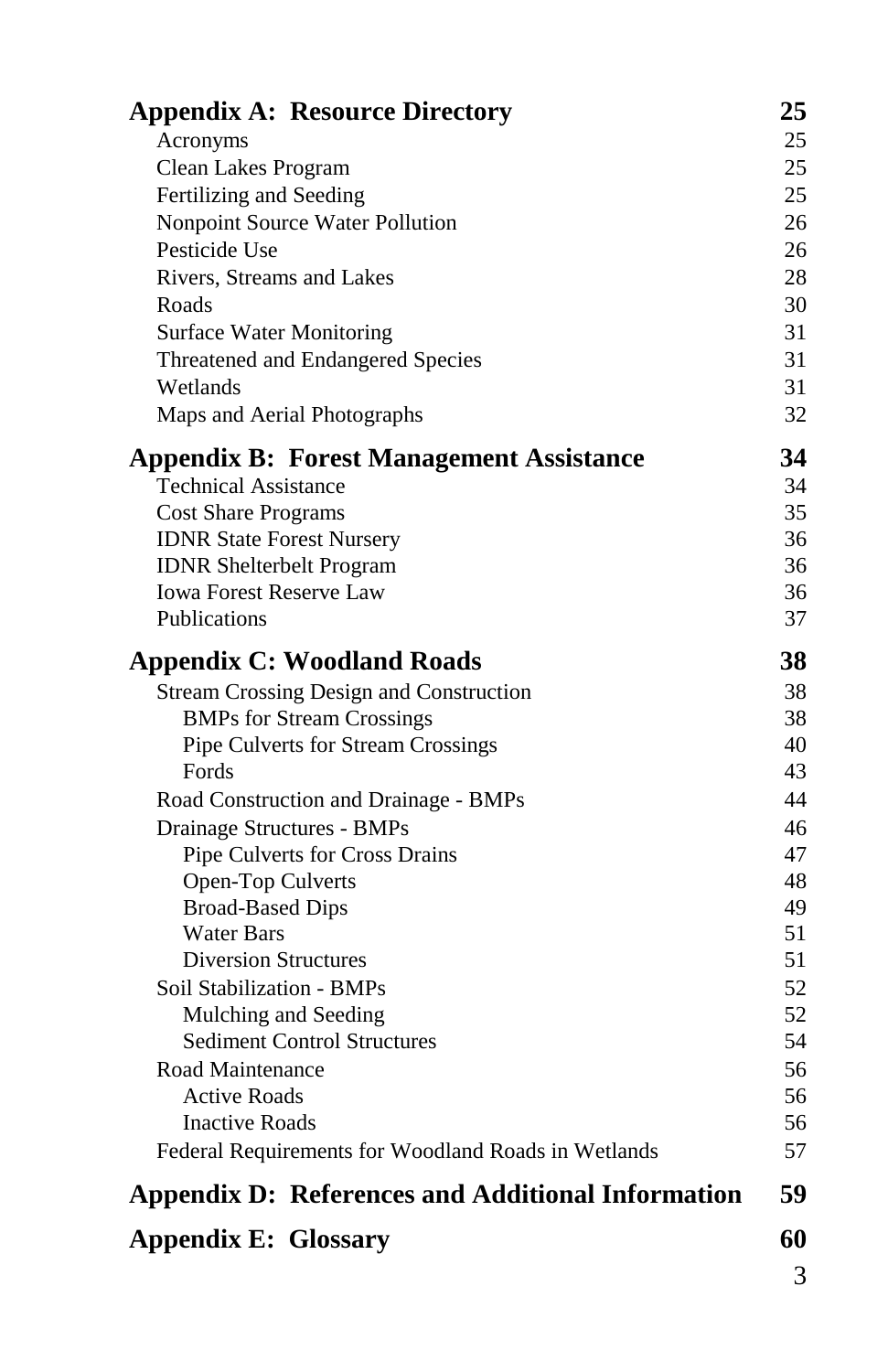# **FIGURES AND TABLES**

#### **Figures**

| Figure $5-1$ .   | Pole ford for small stream crossings.                | 16 |
|------------------|------------------------------------------------------|----|
| Figure C-1.      | Place fill directly over a culvert higher than the   |    |
|                  | road approach to prevent surface road runoff from    |    |
|                  | draining onto the crossing structure and into the    |    |
|                  | stream.                                              | 39 |
| Figure C-2.      | Diversion ditch.                                     | 40 |
| Figure C-3.      | Install culverts so there is no change in the stream |    |
|                  | bottom elevation.                                    | 41 |
| Figure C-4.      | Installation of culverts.                            | 41 |
| Figure C-5a.     | Use riprap around the inlet of culverts.             | 42 |
| Figure C-5b.     | Use geotextile filter fabric for permanent           |    |
|                  | installations.                                       | 42 |
| Figure C-6.      | Typical road designs form drainage and stability.    | 44 |
| Figure C-7.      | Cross-drain culvert.                                 | 47 |
| Figure C-8.      | Open-top log culvert.                                | 48 |
| Figure C-9.      | Broad-based dip.                                     | 50 |
| Figure C-10.     | Water bar.                                           | 51 |
| Figure C-11a.    | Straw bale fencing to slow runoff and trap sediment  |    |
|                  | for sheet flow and channelized flow.                 | 54 |
| Figure C-11b.    | Silt fencing to slow runoff and trap sediment for    |    |
|                  | sheet flow, not channelized flow.                    | 55 |
| Figure $C-11c$ . | A sediment trap to slow runoff and trap sediment     |    |
|                  | for channelized flow.                                | 55 |
| <b>Tables</b>    |                                                      |    |
| Table C-1.       | Recommended distances between drainage               |    |
|                  | structures on woodland roads and skid trails.        | 46 |
| Table C-2.       | Road Surface Area Determination                      | 53 |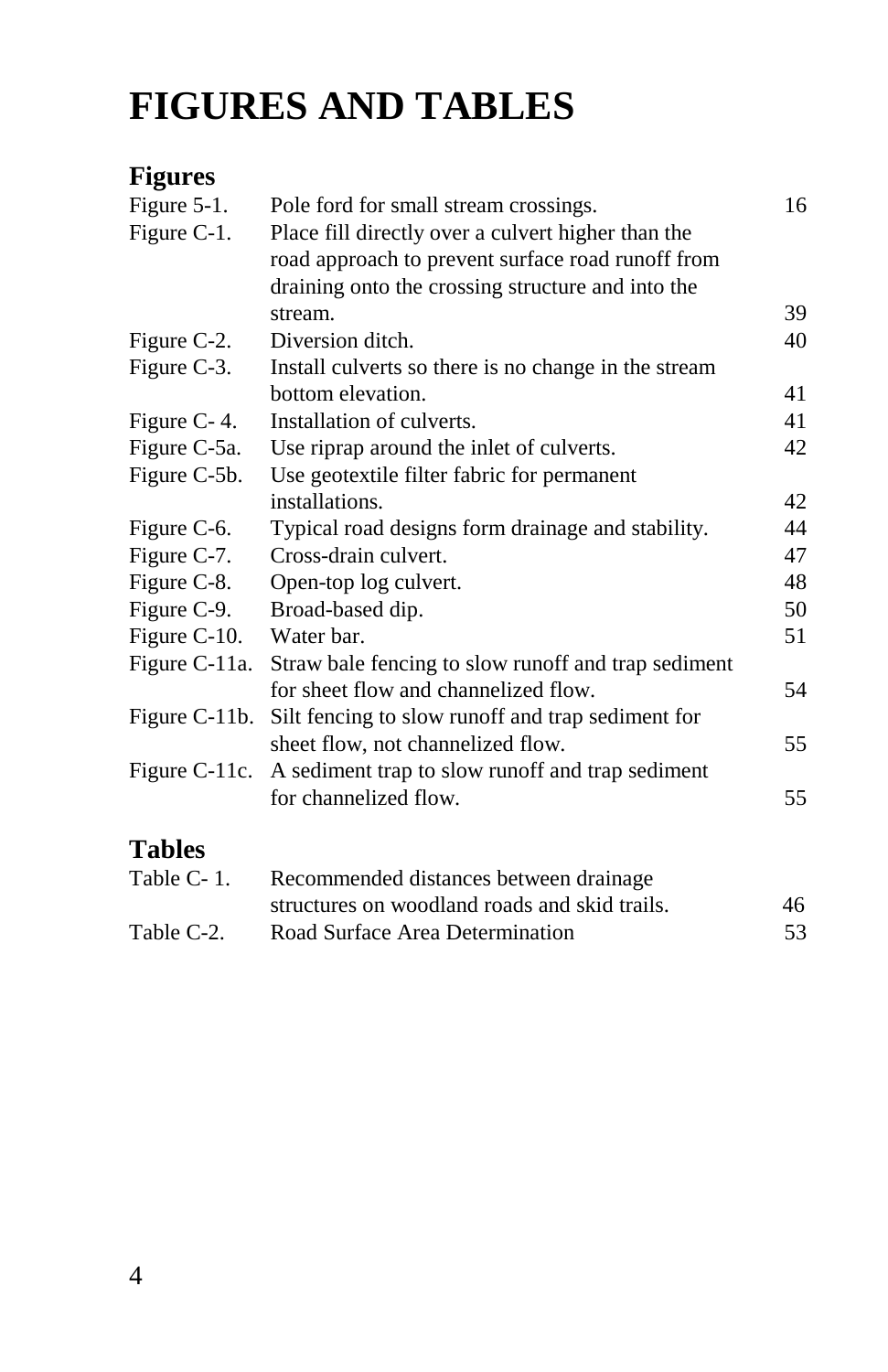

# **Chapter 1 . Introduction**

### **Iowa's Forest Resource**

Over two million acres, or six percent, of Iowa are covered by woodlands. These woodlands are valuable natural resources which help conserve our soil and energy, clean our air and water, provide abundant wildlife habitat, create employment for thousands and help to make our communities and countryside more pleasant. Managing Iowa's woodlands can produce significant benefits for both present and future generations. However, careless activities in our woodlands can damage water resources, soils, wildlife habitat, aesthetic values and even the ability to produce future benefits.

#### **The Need For Best Management Practices**

The biggest threat to Iowa's water quality is **nonpoint source pollution (NPS pollution)**. NPS pollution occurs when runoff from rain and melting snow picks up and carries pollutants into streams, lakes and ground water. Soil, including the organic debris and nutrients in it, becomes a nonpoint source pollutant when it is exposed and unprotected.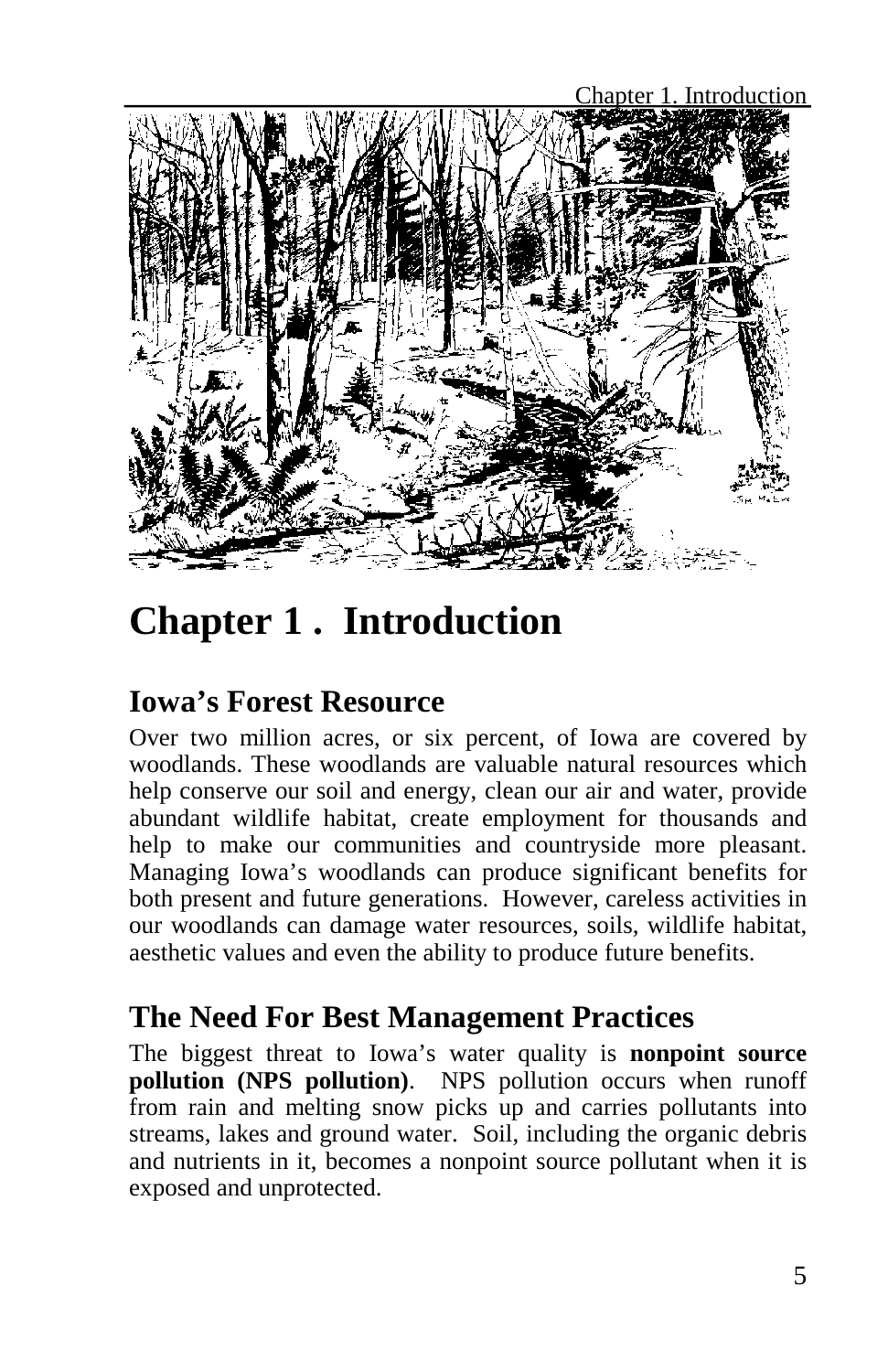Chapter 1. Introduction

Sediment accumulates in lakes, streams and wetlands, speeding the aging of lakes and burying habitat, fish spawning grounds and aquatic plants. Changes in water chemistry and temperature from the introduction of sediment and organic matter, along with the decay of aquatic plants, rapidly degrade water quality.

The most practical and cost-effective method to assure that woodland management operations do not adversely affect water quality in Iowa is through the use of the voluntary "Best Management Practices" (BMPs) described in this manual. BMP's, as defined by the Clean Water Act of 1987 (PL100-1, Sec. 319), are methods, measures, or practices used to protect, maintain and preserve water quality.

The intent of this manual is to educate woodland owners, managers, loggers and other operators on how to avoid negative impacts that may otherwise be associated with forest management practices. These BMPs are voluntary in the sense that they are not legally mandated. The Iowa Department of Natural Resources (IDNR) encourages private landowners to use these BMPs. Applying BMPs will help to ensure quality water during timber harvesting, thinning, tree planting and other woodland management activities.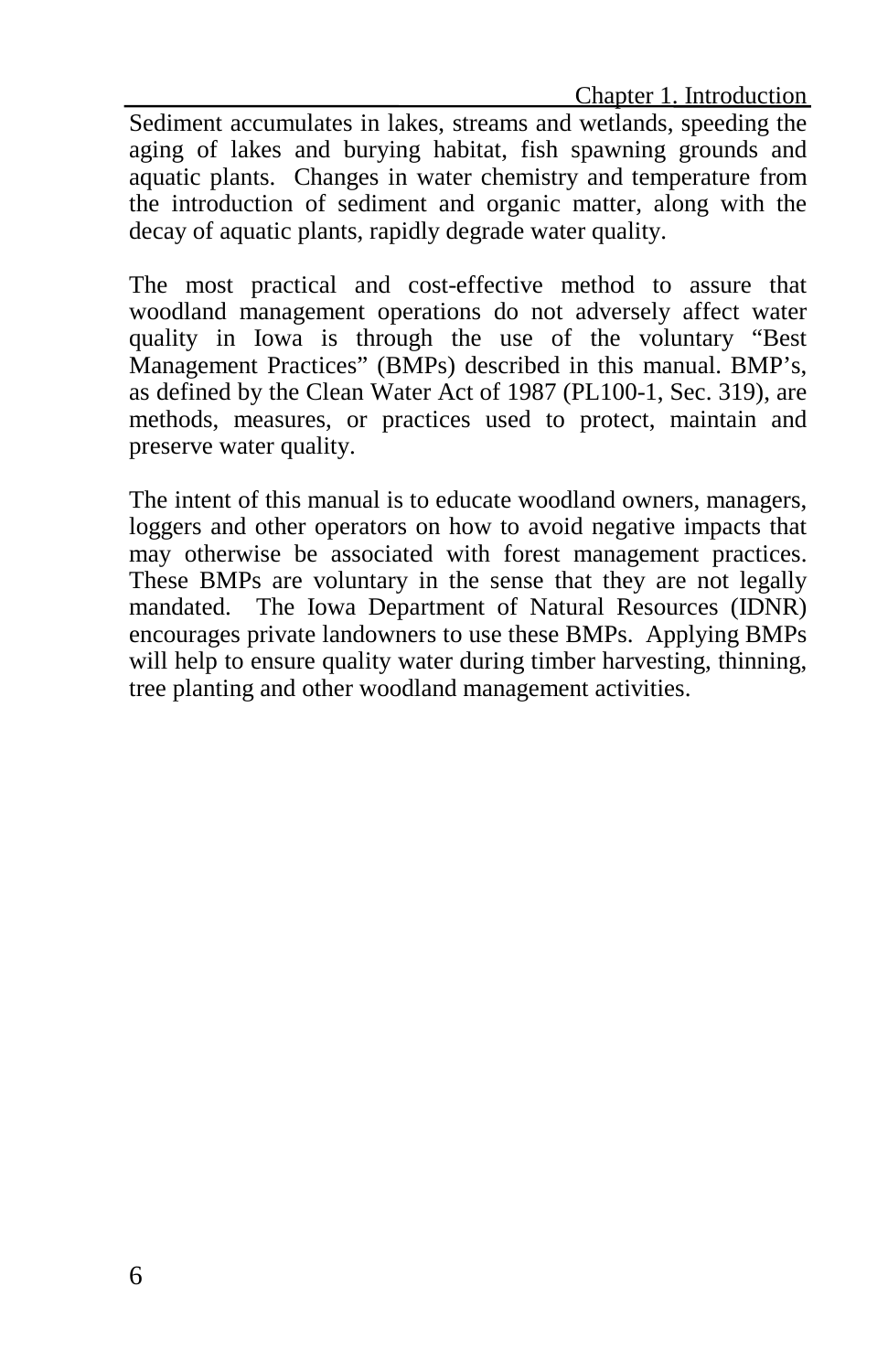## **Chapter 2 . Advance Planning**

Careful planning for woodland management activities, such as road construction and timber harvesting, can minimize non-point source (NPS) pollution. Advance planning will identify possible water quality problems. An effective plan will take into consideration all aspects of the woodland management practice and plan for implementation of BMPs which will minimize the adverse effects of the activity.

The objective of advance planning is for the landowner, forester, manager, logger and other operators to determine, based on conditions found on the site, which BMPs are necessary in order to protect water quality. A written plan is both desirable and a good business practice.

Both state and federal laws may apply to some woodland activities in Iowa. This is especially true of road and bridge construction near watercourses. Laws are not covered by this publication. Landowners should contact local authorities about laws which may apply prior to beginning any work. (*Appendix A: Resource Directory*)

Generally, steps that need to be taken during the planning stage include:

- Locate property boundaries.
- List or map:
	- ∗ soils,
	- ∗ existing vegetation,
	- ∗ perennial and intermittent streams,
	- ∗ drainage patterns,
	- ∗ slope,
	- ∗ topography,
	- ∗ wetland hydrology and/or other wetland indicators,
	- ∗ identification of sensitive areas and resources (such as unusual plants and animals),
	- ∗ archaeological sites and grave yards and
	- ∗ adjoining land uses.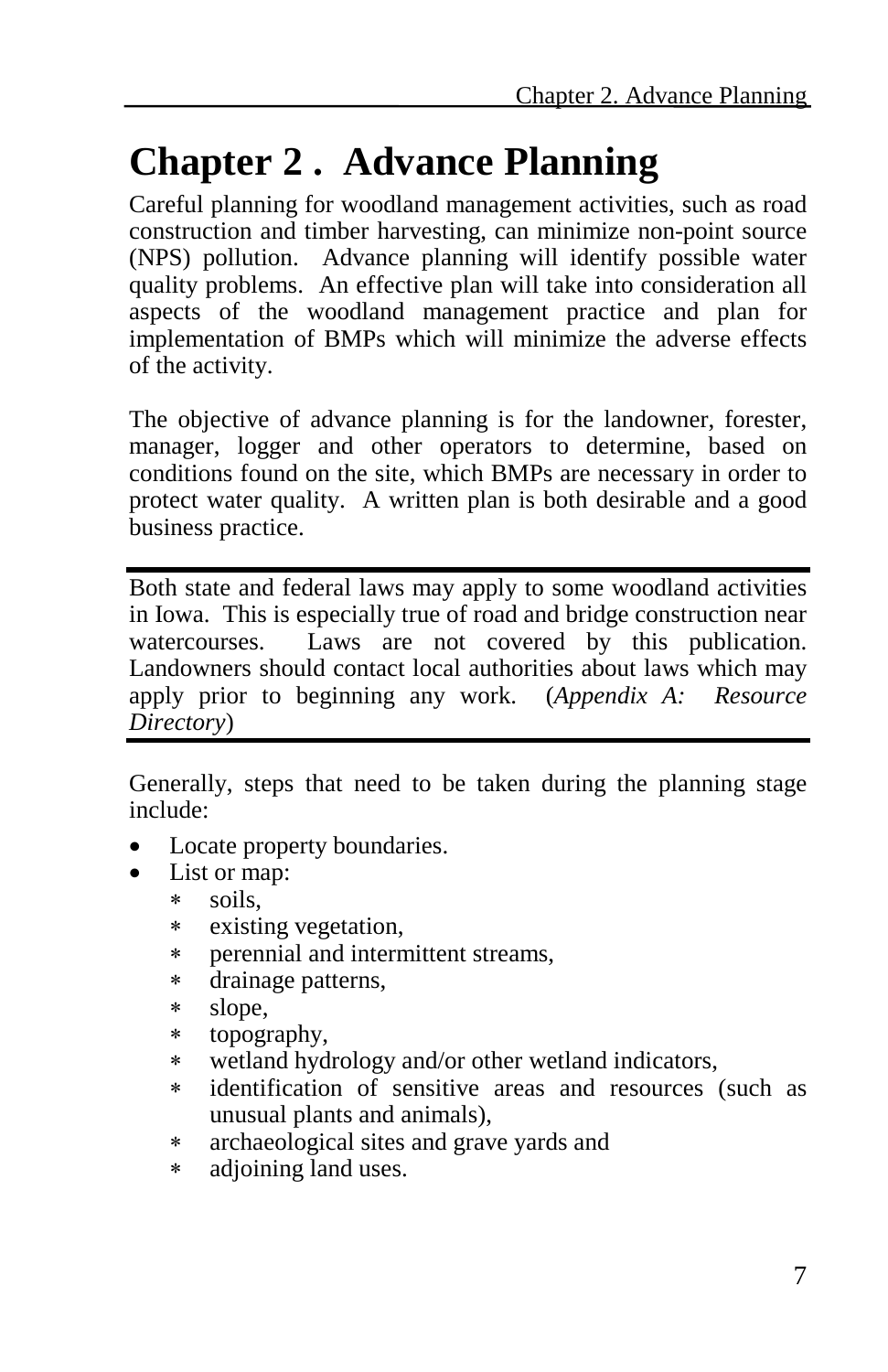- If you know of an endangered or threatened species existing on your area of operation, plan operations to ensure that no interference or disruption will affect the species.
- Identify Streamside Management Areas.
- Identify potential log landings and sawmill locations.
- Identify probable main haul roads and skid trail locations.
- Identify stream or drainage crossing locations.
- List necessary permits before beginning management activities.
- Develop a forest management plan based on the synthesis of the above data.
- Schedule woodland management operations to minimize soil compaction and site degradation.
	- ∗ Schedule a harvest during the winter when the ground is frozen.
	- ∗ Plan to stabilize bare soil as soon as possible after exposing it to prevent erosion into streams, lakes, wetlands, or riparian areas.
	- ∗ Identify BMPs needed to prevent soil and site degradation. (This manual provides various recommended practices that may be utilized.)
- Maintain a spill containment and cleanup kit appropriate for the materials on the operation.

Additional planning guidelines for specific activities are listed in other sections of this manual.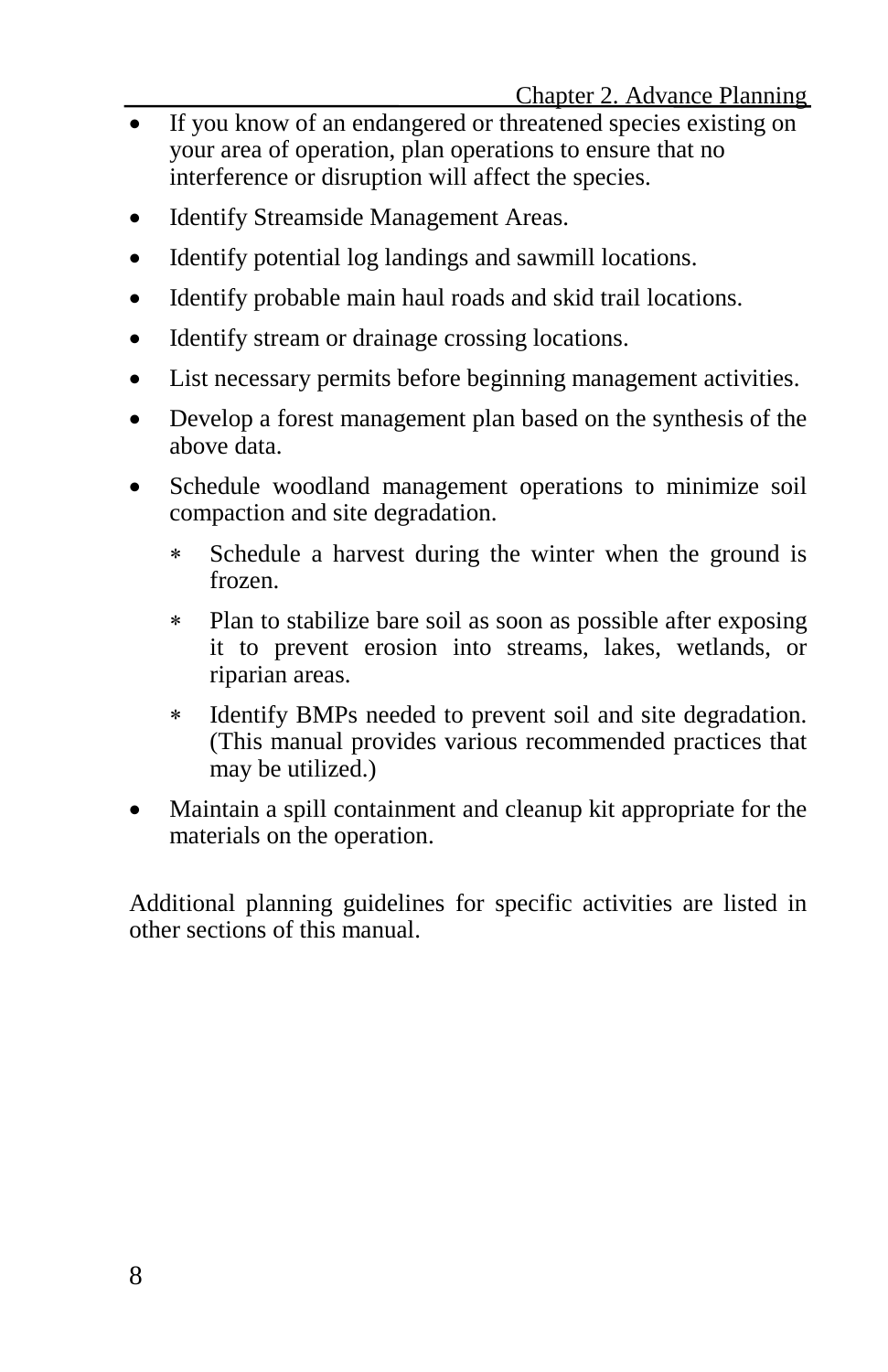# **Chapter 3 . Streamside Management Areas (***Riparian Areas)*

**Streamside Management Areas**



Streamside management areas (SMAs), also commonly referred to as **riparian areas**, are land and vegetation areas next to lakes and streams where management practices are modified to protect water quality, fish and other aquatic resources. These areas are complex ecosystems that provide food, habitat and movement corridors for both aquatic (water) and terrestrial (land) communities. SMAs help minimize nonpoint source pollution impacts to surface waters.

Streamside management areas help to:

Filter sediments and nutrients from runoff. This improves water quality for aquatic life and for human use (recreation and

drinking).

• Allow water to soak into the ground, reducing flash floods and allowing for groundwater recharge.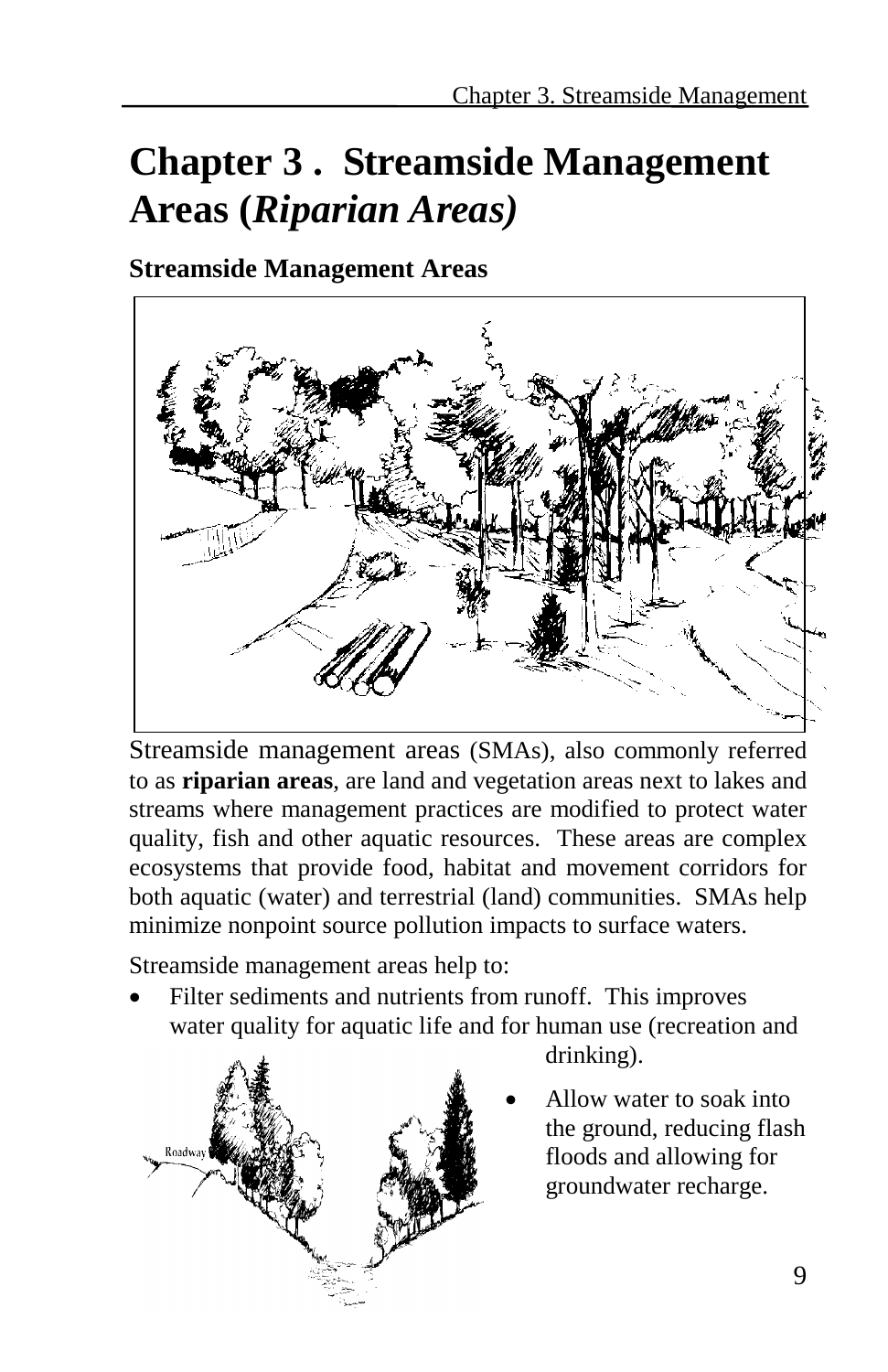- Stabilize streambanks and lakeshores, minimizing bank erosion.
- Shade streams, allowing for cooler water temperatures which are better for aquatic species.
- Provide food and habitat for aquatic organisms, resulting in a healthier stream.

#### **BMPs For SMAs**

- **Eliminate grazing of domestic livestock within the SMA.**
- **Locate roads outside the SMA** unless necessary for stream crossings. For stream crossings, follow recommendations in the *Stream Crossing section* of *Appendix C: Woodland Roads*.
- **Locate landings outside the SMA**.
- **Minimize harvesting in and around the SMA**.
- **Limit wheeled equipment within the SMA**.
- **Do not move slash into or pile slash within the SMA**. Keep slash out of lakes and stream channels and away from areas where it may be swept into the water.
- **Minimize soil exposure and compaction to prevent erosion and protect ground vegetation and the duff layer.**

| <b>Stream Width</b>      | <b>SMA Width (minimum)</b> |
|--------------------------|----------------------------|
| <b>Less than 20 feet</b> | 50 feet per side           |
| 20 feet to 40 feet       | 75 feet per side           |
| More than 40 feet        | 150 feet per side          |

*Note: On steep slopes or on areas of highly erodible soils, you may wish to widen the SMA.*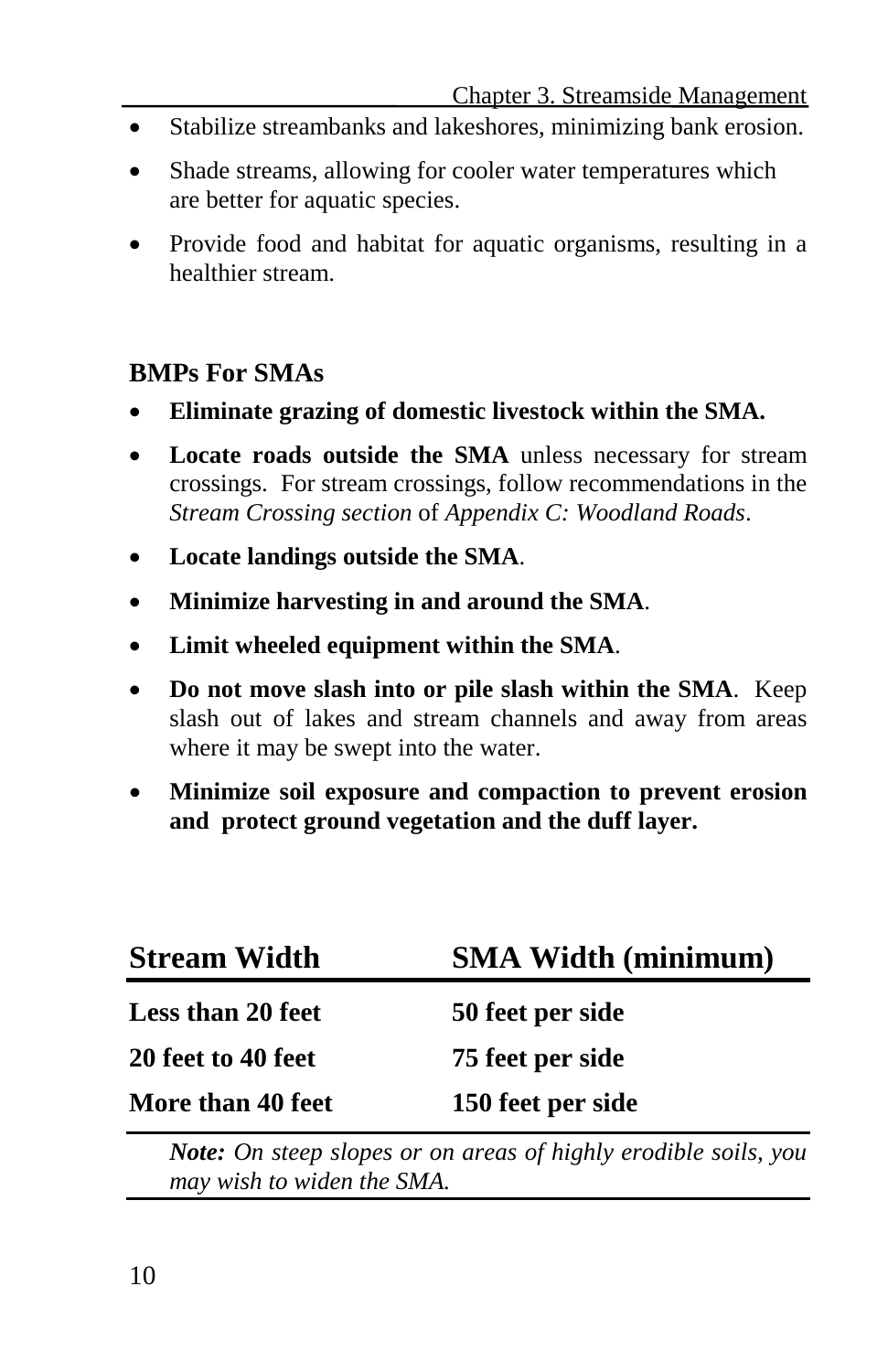#### **SMAs in Agricultural and Urban Areas**

Streamside management areas are as valuable in agriculture and urban areas as they are in wooded areas. Runoff from cultivated fields, as well as city streets and lawns, can contain sediment, pesticides and fertilizer. Plants in SMAs can filter out these contaminants, reducing the amount of pollutants entering waterbodies.

Landowners in all agricultural and urban areas should maintain or restore streamside management areas. Do not allow livestock to graze in forested SMAs.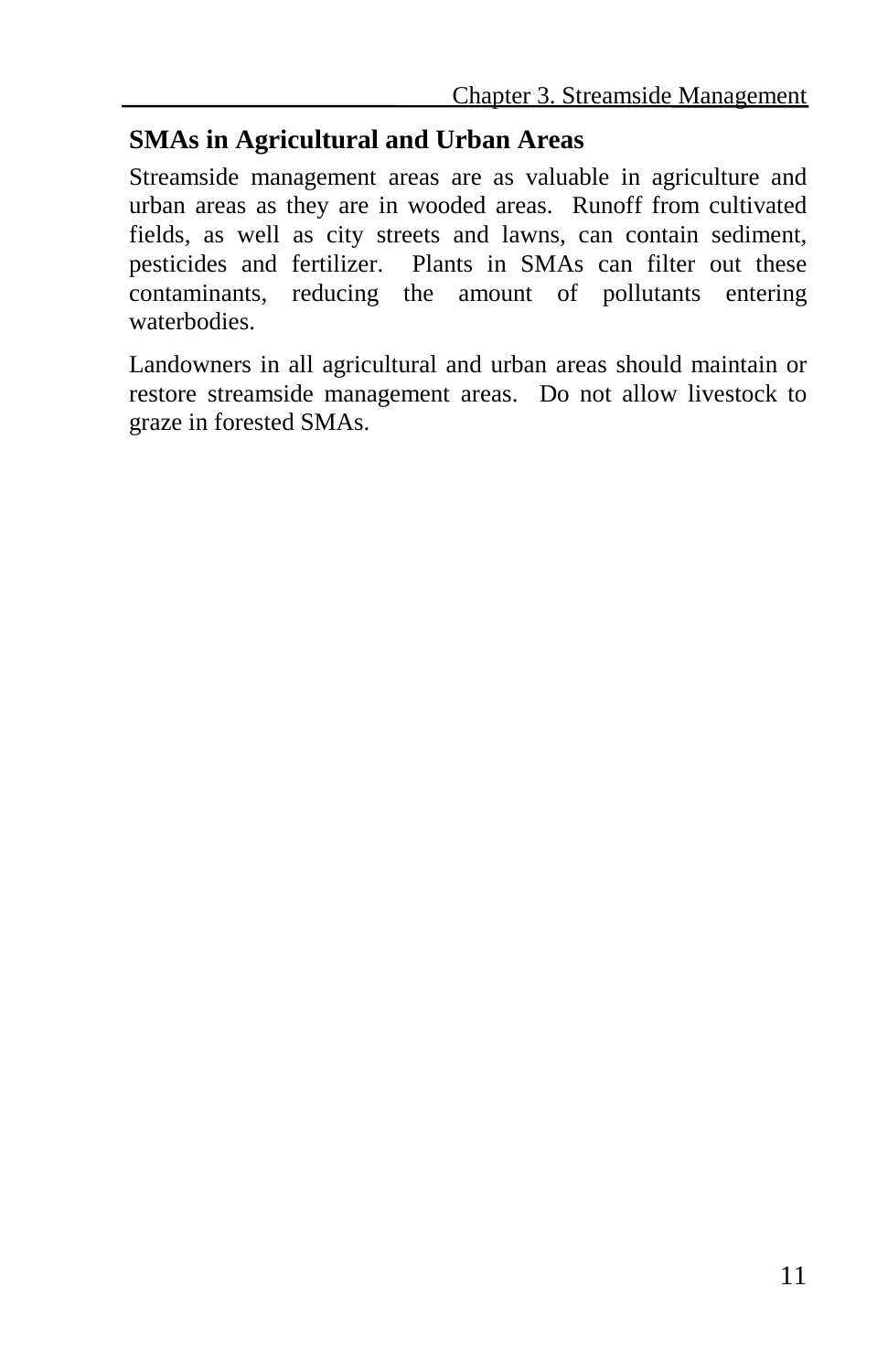# **Chapter 4 . Woodland Roads**

## **Background**

Roads, skid trails and landings are all part of a woodland transportation system (skid-trail and landing BMPs are covered in *Chapter 5. Timber Harvesting*). Properly constructed roads can provide woodland access for such activities as managing timber, improving fish and wildlife habitat, fighting fires and recreation.

Woodland roads that are poorly located, constructed or maintained are the largest source of nonpoint source pollution from woodland management activities. Roads over steep slopes, erodible soils or stream crossings hold the greatest potential for degrading water quality.

### **Planning, Location and Design**

Decisions at the planning stage will affect a road's construction cost, long-term maintenance needs, service life and the amount of nonpoint source pollution it causes. Landowners, managers and operators should plan, locate and design the road system together.

- **Plan an overall road system that minimizes the number, width and length of roads** to limit the disturbance of the site. Remember to:
	- ∗ use temporary roads where practical,
	- ∗ consider future uses of the road system,
	- ∗ coordinate development with adjoining landowners when possible.
- Use existing roads when they provide the best long-term **access.**
	- Do not disturb stable road surfaces.
	- ∗ Reconstruct existing roads to the extent necessary to provide adequate drainage and safety.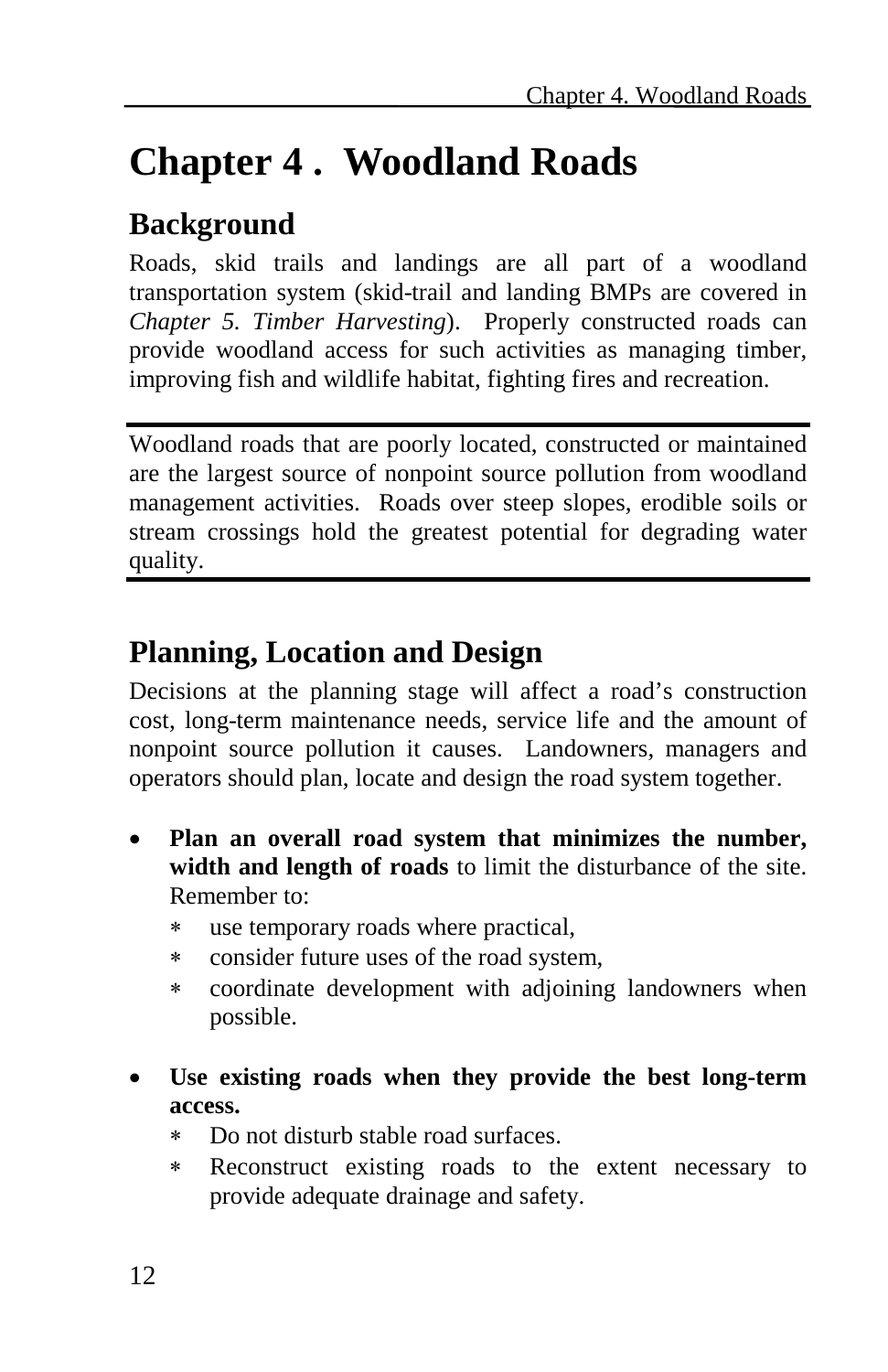- ∗ Consider relocating existing roads if doing so improves access and reduces environmental impacts.
- **Locate roads outside streamside management areas** except at stream crossings.
- **Identify optimum stream-crossing locations before locating the rest of the road**. Optimum locations include straight and narrow stream channels with low banks and firm rocky soil. Roads should approach streams at the least gradient possible.
- **Minimize the number of stream crossings**.
- **Locate roads on well-drained soils,** where possible.
- **Locate roads to follow natural contours and to minimize cut and fills.** Balance cut and fills to minimize the need for fill or removing excess materials.
- **Select road locations that allow for drainage away from the road**.
- **Road grades should not exceed 5%**. If road grades greater than 5% are necessary, limit grade length to minimize erosion, or break the grade using drainage structures. See the *Drainage Structures* section on pages *46*. Graveling the road surface on steep grades can also help maintain stability.

#### **For more detailed information**,

see *Appendix C: Woodland Roads:*

- *Stream Crossing Design and Construction (page 38),*
- *Road Construction and Drainage - BMPs(page 44),*
- *Soil Stabilization (page 52)*
- *Road Maintenance (page 56)*
- *Federal Requirements for Woodland Roads in Wetlands(page 57)*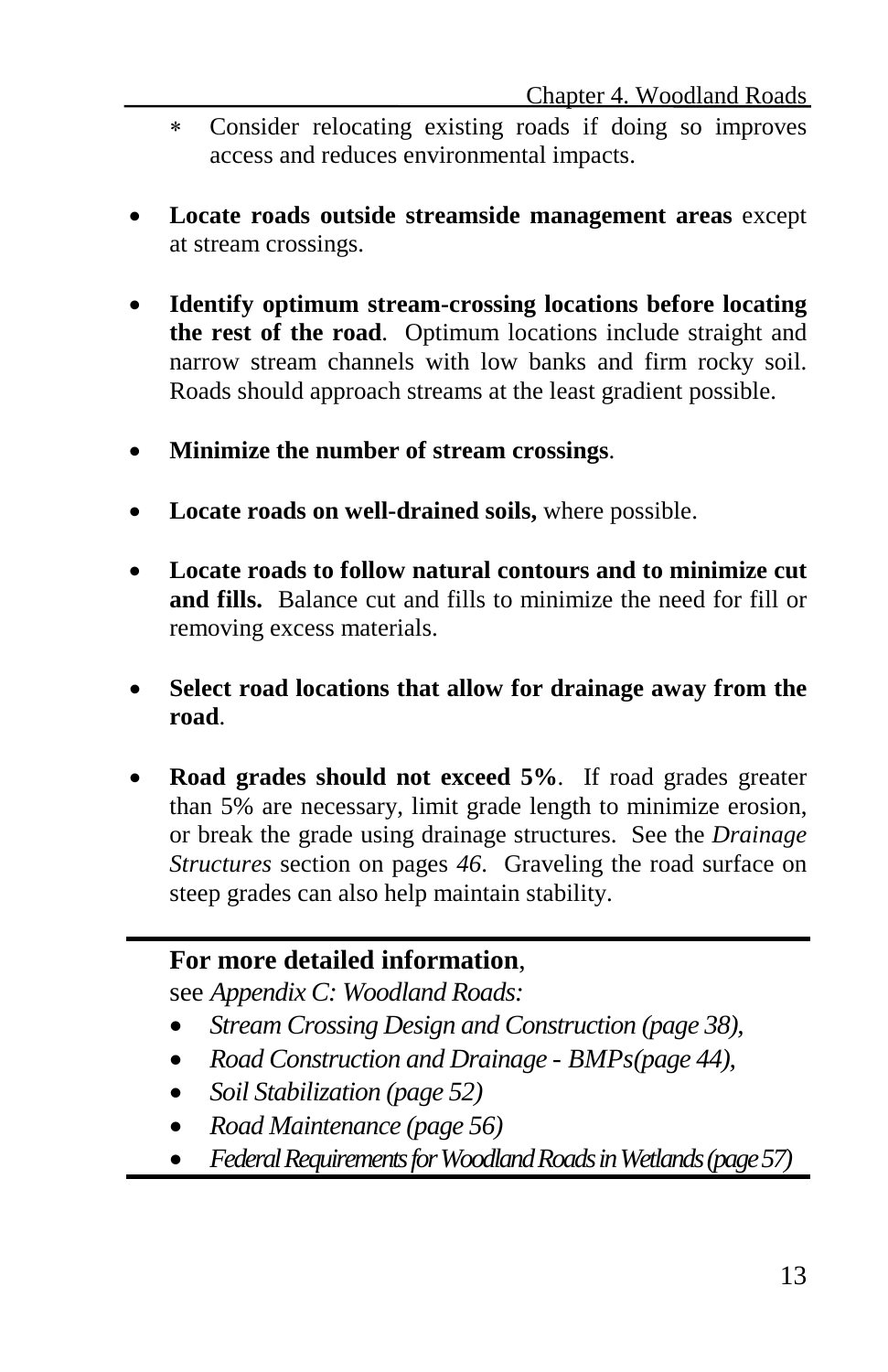# **Chapter 5 . Timber Harvesting**

**Harvesting** includes felling trees and transporting logs on skid trails to a **landing** where products are sorted and loaded onto trucks for transport to a mill. **Skid trails** are temporary travel-ways for logging equipment to transport felled trees or logs to a landing. They are not intended for over-the-road vehicles. Skid trails that require excavation need careful design and should follow BMPs in *Chapter 4. Woodland Roads* and *Appendix C: Woodland Roads*. Landings may be permanent or temporary features. If permanent, they may be used as parking areas or wildlife openings.

### **Planning**

- **Follow all planning BMPs in** *Chapter 2. Advance Planning***.**
- **For BMPs concerning skid trails and landings in wetlands**, *Chapter 9. Wetlands.*
- **Limit the length and number of skid trails and number of landings and stream crossings** to the minimum necessary to conduct the harvest operation and to meet the landowner's objectives.

### **Harvesting**

- **When harvesting near streams or lakes, follow BMPs in**  *Chapter 3. Streamside Management Areas***.**
- Whenever possible, **winch logs from steep slopes if conventional skidding could cause erosion that affects water quality**.
- **Avoid operating equipment where excessive soil compaction and rutting may cause erosion that affects water quality.** The use of low ground pressure equipment may allow operations to continue.
- Fill in ruts, apply seed and mulch and install sediment**control structures and drainage structures on skid trails and landings where needed to prevent erosion and sedimentation into surface waters.** See the *Drainage*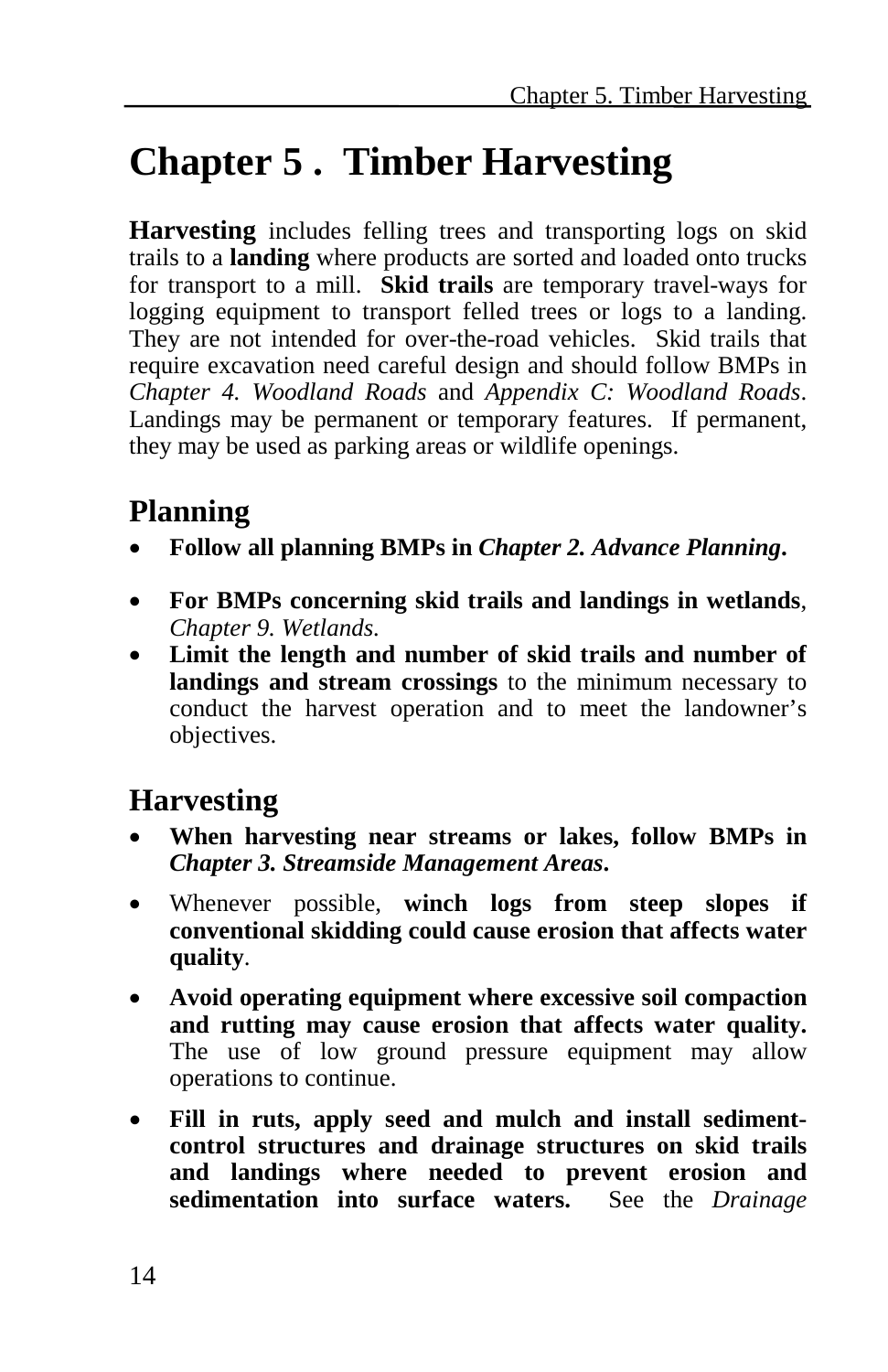*Structures* section and the *Soil Stabilization* section of *Appendix C: Woodland Roads*.

- **Inspect soil-stabilization practices periodically during and immediately after harvest operations to insure they are successful and remain functional**. Follow BMPs in the *Road Maintenance* section of *Appendix C: Woodland Roads*.
- **Do not pile slash into drainage areas** where runoff may wash slash into streams, lakes or wetlands.

### **Landings**

- **Locate landings outside streamside management areas.**
- **Locate landings on frozen ground, firm well-drained soils**  with a slight slope, or on ground shaped to promote efficient drainage. Landings may need a crown shape to allow for drainage.
- **Use existing landings if possible**. Close existing landings in streamside management areas unless construction of new landings will cause greater harm to water quality than using existing landings.
- **Locate residue piles (sawdust, field chipping residue, etc.) away from drainages** where runoff may wash residue into streams, lakes or wetlands.

### **Skid trails**

- **Locate skid trails outside SMAs.**
- **Locate skid trails on frozen ground or firm well-drained soils.**
- **Keep skid trail grades less than 15%,** where possible**.** Where steep grades are unavoidable, break the grade and use soilstabilization practices (as described in *Appendix C: Woodland Roads*) where needed to minimize runoff and erosion.
- **Use existing trails if they provide the best long-term access.** Consider relocating existing trails if both access and environmental impact can be improved.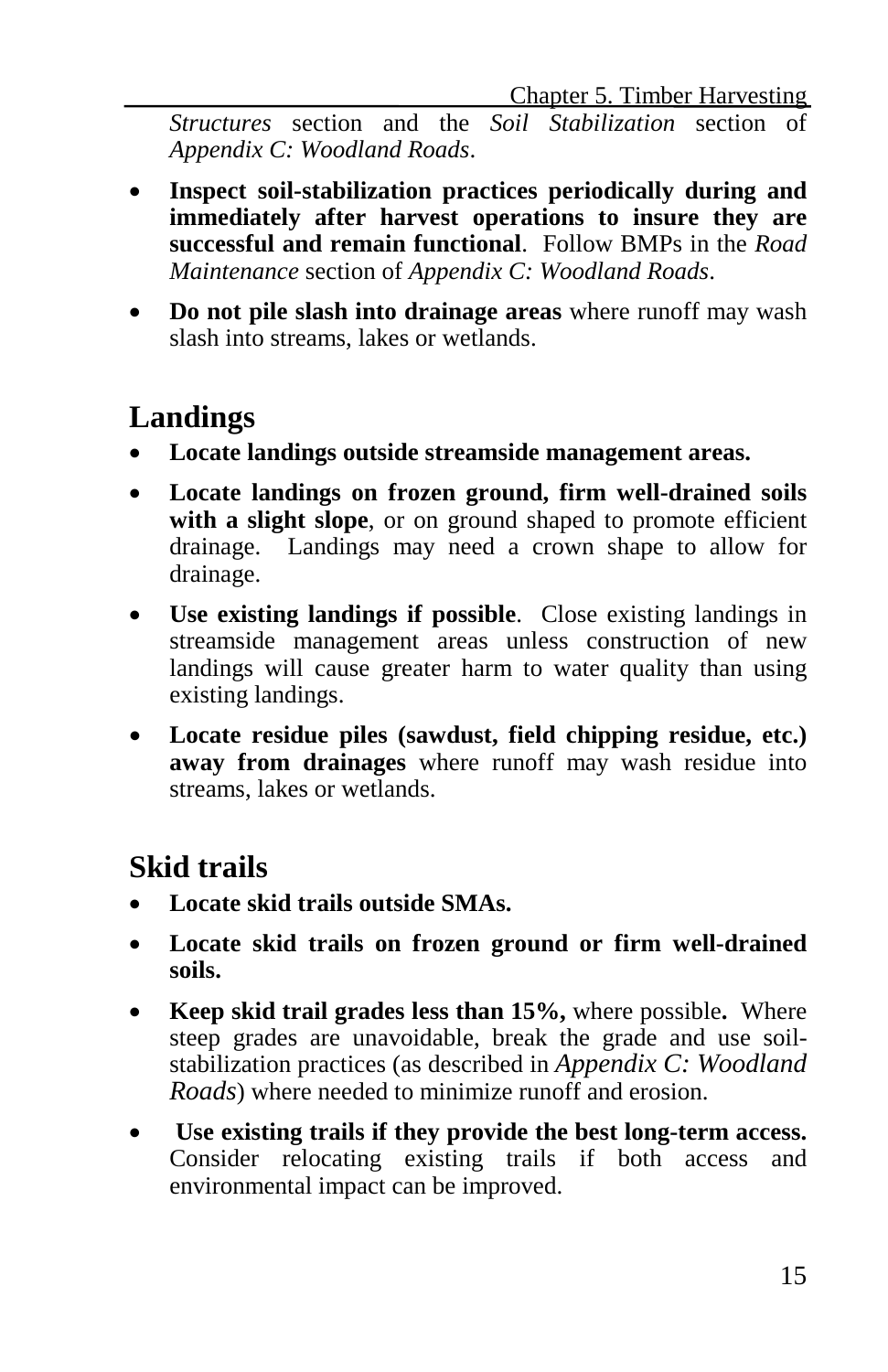## **Stream Crossing for Skidding**

- **AVOID skidding across running streams**. When that is not possible, use permanent crossings as described in the *BMPs for Stream Crossings (pg. 38)*, or use temporary crossings such as pole fords and frozen fords.
- **Pole fords** may be used in small streams by placing poles (or small logs) side by side on the streambed (*Figure* 5-1*)*. Pole fords must be removed immediately after use or before the upstream end becomes clogged with debris and impedes streamflow.

- Figure 5-1. **Pole ford for small stream crossings. Pole fords must be removed immediately after use and before the upstream end becomes clogged with debris and impedes streamflow. (Adapted from Vermont Department of Forests, Parks and Recreation, 1987)**
- **Frozen fords** are used in small streams when ice is thick enough, or the streambed is frozen enough, to protect the streambed.

**Reminder: Stream crossing permits are required before installing a crossing on any intermittent or perennial navigable stream.** See *Rivers, Streams and Lakes, page 28.*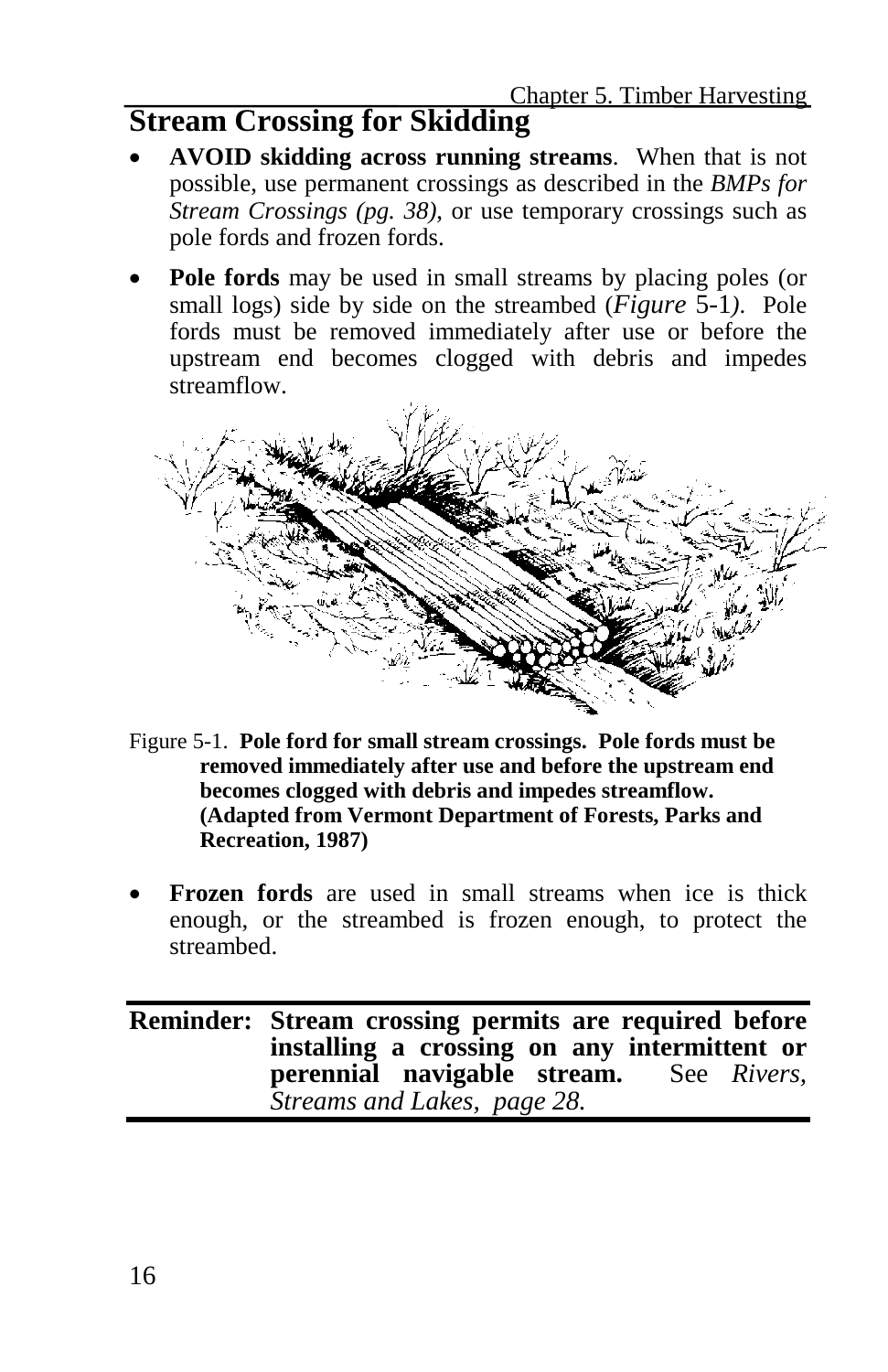# **Chapter 6 . Mechanical Site Preparation and Tree Planting**

Site preparation prepares the land for planting, direct seeding or natural regeneration. Using machinery to prepare sites and plant trees often exposes soil, so you need to proceed carefully to avoid impacts on water quality.

Common site preparation techniques include residue removal, herbicide applications, scarification, disking and roto-tilling. Select a technique based on specific site characteristics including soil, topography, vegetation, access and distance to surface waters.

- **Operate mechanical site-preparation and tree-planting equipment on the contour** to minimize erosion into waterbodies.
- **Suspend operations during wet periods** if equipment begins to cause excessive soil disturbance that will increase erosion into waterbodies.
- **Deposit site preparation residues in stable locations outside streamside management areas.**
- **Use patch scarification, selective herbicides applications or low-intensity prescribed burns on sites that have steep slopes, erodible soils or saturated soils and on sites that drain to surface water.**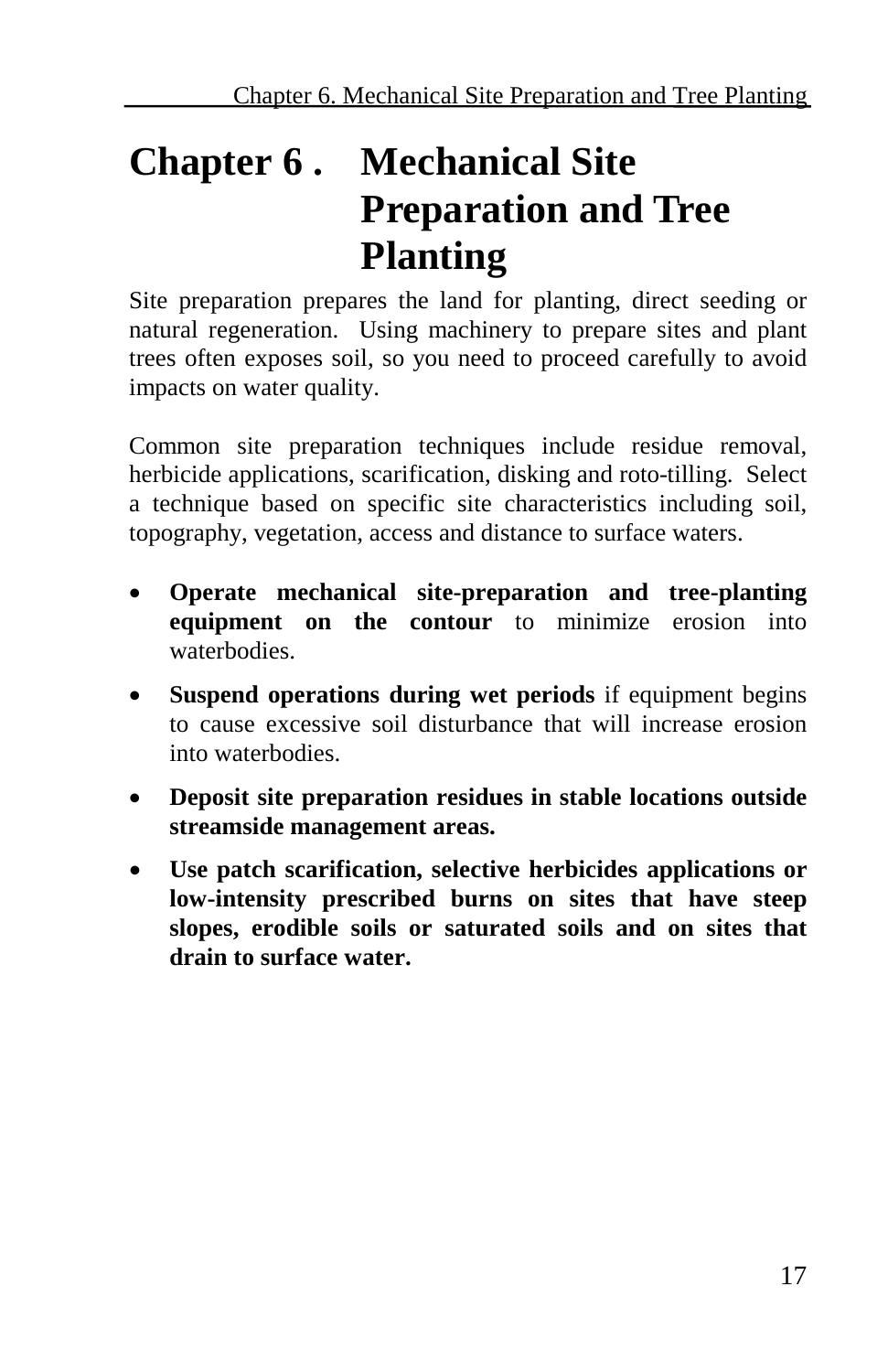# **Chapter 7 . Fuels, Lubricants, Wastes and Spills**

### **Fuels, Lubricants and Wastes**

Logging, road building and other woodland activities require motorized equipment. Antifreeze, fuels and lubricants can pollute lakes, streams, wetlands and groundwater. Planning for woodland operations should include practices to handle solid and liquid wastes generated in the field.

The following BMPs will help prevent nonpoint source pollution from fuel, lubricants and waste during woodland management activities.

- **Maintain equipment regularly.** Check hoses and fittings to prevent leaks or spills.
- **Designate specific areas for equipment maintenance and fueling.** Locate these areas on level terrain, a minimum of 100 feet from all streams and lakes.
- **Collect all waste lubricants, containers and trash.** Store them in leak-proof containers until they can be transported offsite for recycling, reuse or disposal at an approved site. Call your regional Environmental Protection Division (EPD) office for more information. (*Appendix A: Resource Directory*)

**It is illegal to dump fuel and lubricants on the land or waters in the State of Iowa.**

• **Separate all fluids and materials and keep in different labeled containers to avoid creating "hazardous waste" and expensive waste disposal.** Call your regional EPD office to determine if a waste is hazardous and how to dispose of hazardous waste.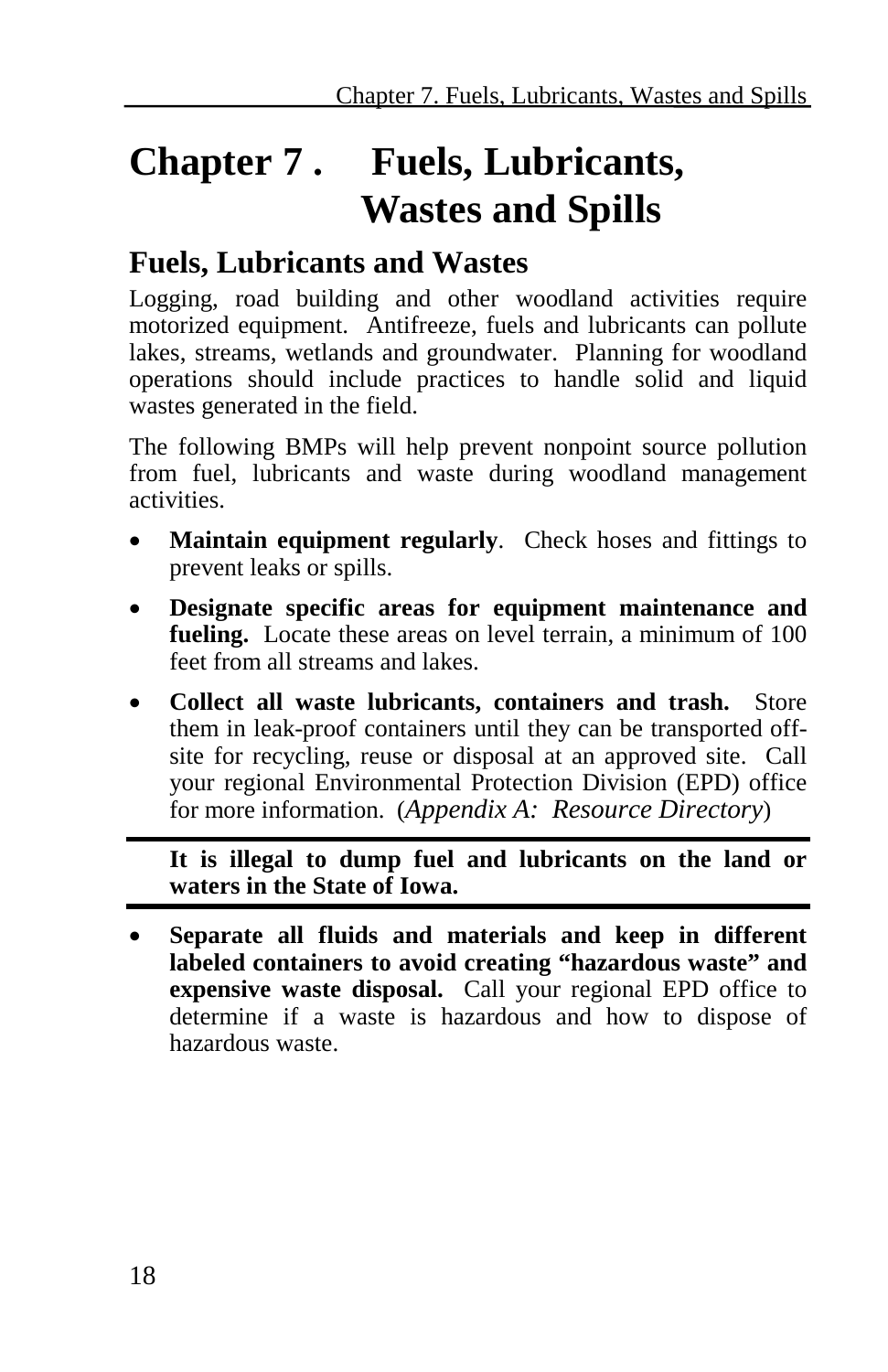## **Spills**

Report spills to the Iowa Department of Natural Resources at the **24-hour Emergency Hotline number: (515) 281-8694.**

Spills of fluids during woodland management operations can occur as a result of fueling, hydraulic hose breaks, mechanical damage or vandalism. A spill occurs when a hazardous substance is released into the environment because of its quality, concentration or physical, chemical or infectious characteristics.

Proper equipment maintenance will prevent many spills.

The following BMPs are general guidelines for spills of fuel and lubricants used in woodland field operations. These practices complement specialized training given to persons using pesticides or other hazardous material.

- **Maintain a spill-containment and cleanup kit appropriate for** the materials on the operation. At a minimum, a kit for petroleum products should include:
	- ∗ plugs and clamps to control a hydraulic line break,
	- ∗ a container to catch leaking fluid,
	- ∗ a shovel and
	- ∗ absorbent material such as sawdust to absorb fluid, especially useful in the winter when soil is frozen.

#### • **If a spill should occur, do the following in order:**

- 1. Protect yourself and others. Wear protective clothing and equipment appropriate for any hazardous materials on the operation. Avoid coming in contact with any toxic drift or fumes that may be released.
- 2. If possible, stop the leak.
- 3. If possible, contain the spill and keep it from spreading. Shovel a dike around the spill. Use absorbent material, such as sawdust or loose soil, to soak up fluid. Place a bucket under a hydraulic hose break. Keep the spill from flowing into lakes and streams.
- 4. Isolate the spill material.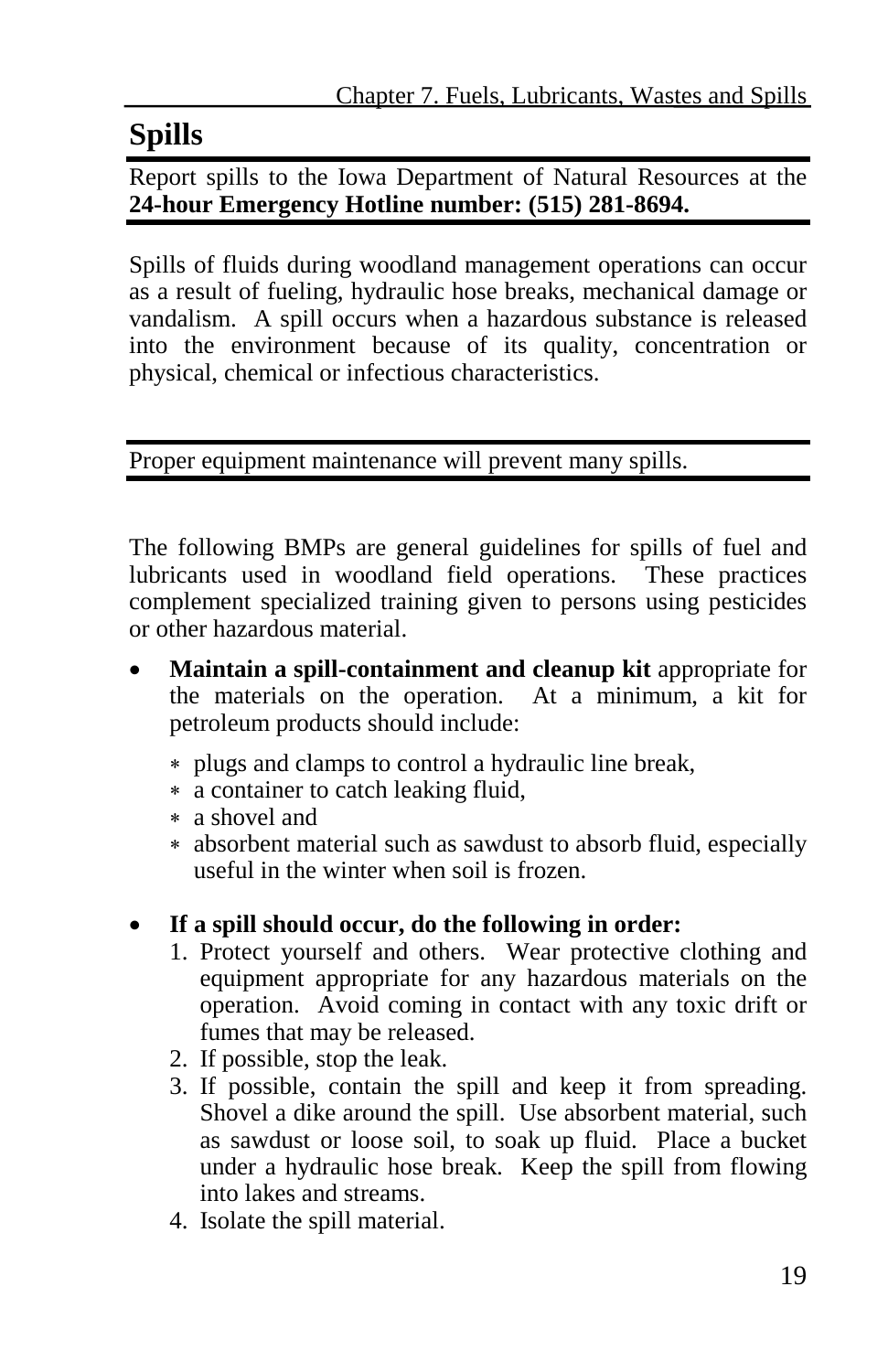Chapter 7. Fuels, Lubricants, Wastes and Spills

- 5. Report large spills to the Iowa Department of Natural Resources at the **24-hour Emergency Hotline number: (515) 281-8694.**
- 6. Contact your regional EPD office for disposal guidance.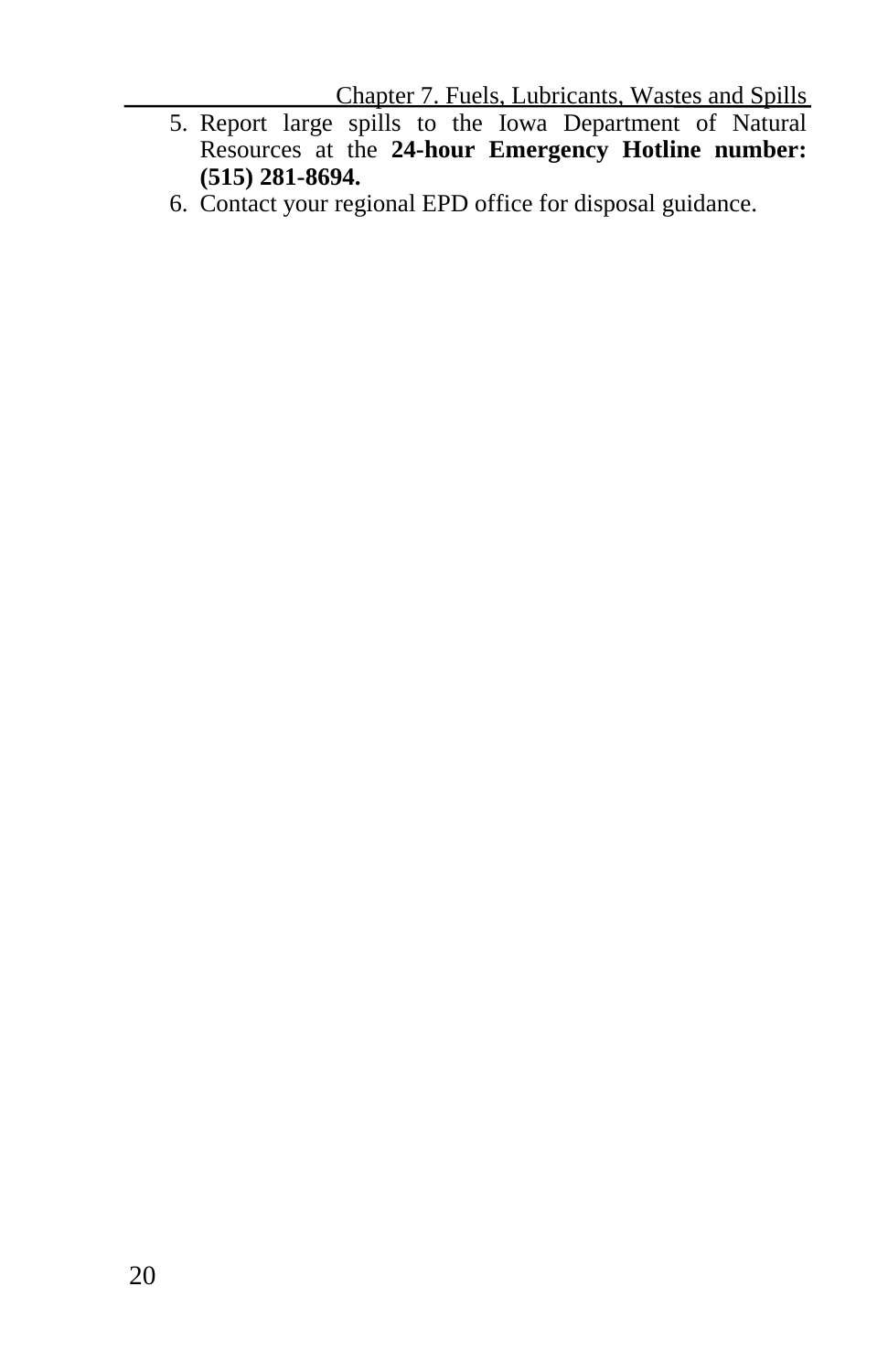# **Chapter 8 . Chemicals**

Common chemicals used in woodland management are generally pesticides (insecticides, herbicides and fungicides) and fertilizer. These chemicals are used to control insects, unwanted vegetation, diseases and to enhance tree growth.

When used properly, chemicals should not affect water quality. However, when improperly used, chemicals can contaminate surface water or groundwater when they drift, flow overland as runoff, or leach through the soil into groundwater. Most water quality problems associated with pesticides and fertilizers are caused when they are spilled or improperly sprayed directly on surface water.

Some chemicals are labeled for use in or near streams, lakes or wetlands. Still, use extra care when using chemicals in streamside areas and wetlands.

Integrated Pest Management (IPM) uses a combination of manual, mechanical, biological, chemical and preventive techniques to minimize the impact of insects, diseases and unwanted vegetation. IPM may reduce dependence on the use of chemicals. (*Pesticide Use, page 26*)

The following best management practices describe techniques to avoid contaminating surface water and groundwater. These guidelines complement local, state and federal regulations governing the storage, sale, transportation, handling and application of chemicals.

**By federal law, chemical users must follow Environmental Protection Agency (EPA) labels on pesticides containers.**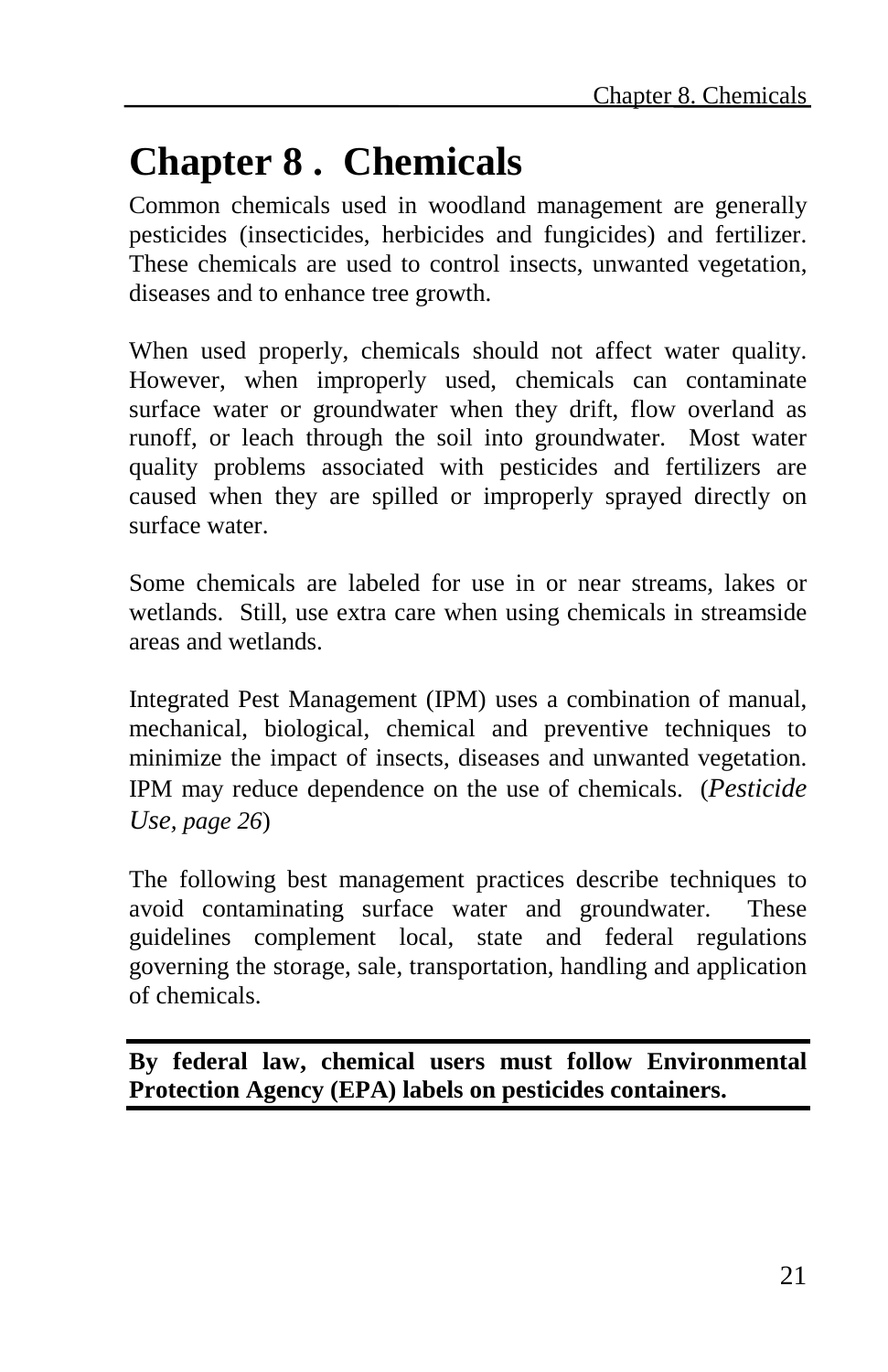## **BMPs for Chemical Use and Application**

- **Maintain a spill containment and cleanup kit** appropriate for the materials on the operation and report all spills as indicated in the manufacturer's label instructions.
- **Follow all EPA label instructions**.
- **Apply chemicals only under favorable weather conditions,** as identified in the label instructions.
- **Calibrate spray equipment** to apply chemicals uniformly and in the correct quantities.
- **Prevent chemical leaks** from equipment. Check all equipment for leaking hoses, connections and nozzles.
- **Avoid applying herbicides in areas where the chemicals can kill stabilizing vegetation** on slopes, gullies and other fragile areas subject to erosion that drain into surface water.
- **Mix and load chemicals out of streamside areas**; where practical, mix and load in upland areas.
- **Rinse spray equipment according to manufacturer's label instructions. Discharge rinse water only in areas that are part of the application site.**
- **Dispose of surplus chemical and containers according to label instructions.**

## **Aerial Application**

- **Hire a licensed aerial applicator.**
- **Identify and avoid streamside management areas and surface water to prevent chemicals not labeled for aquatic use from drifting over open water**, or from accidentally being applied directly on the water.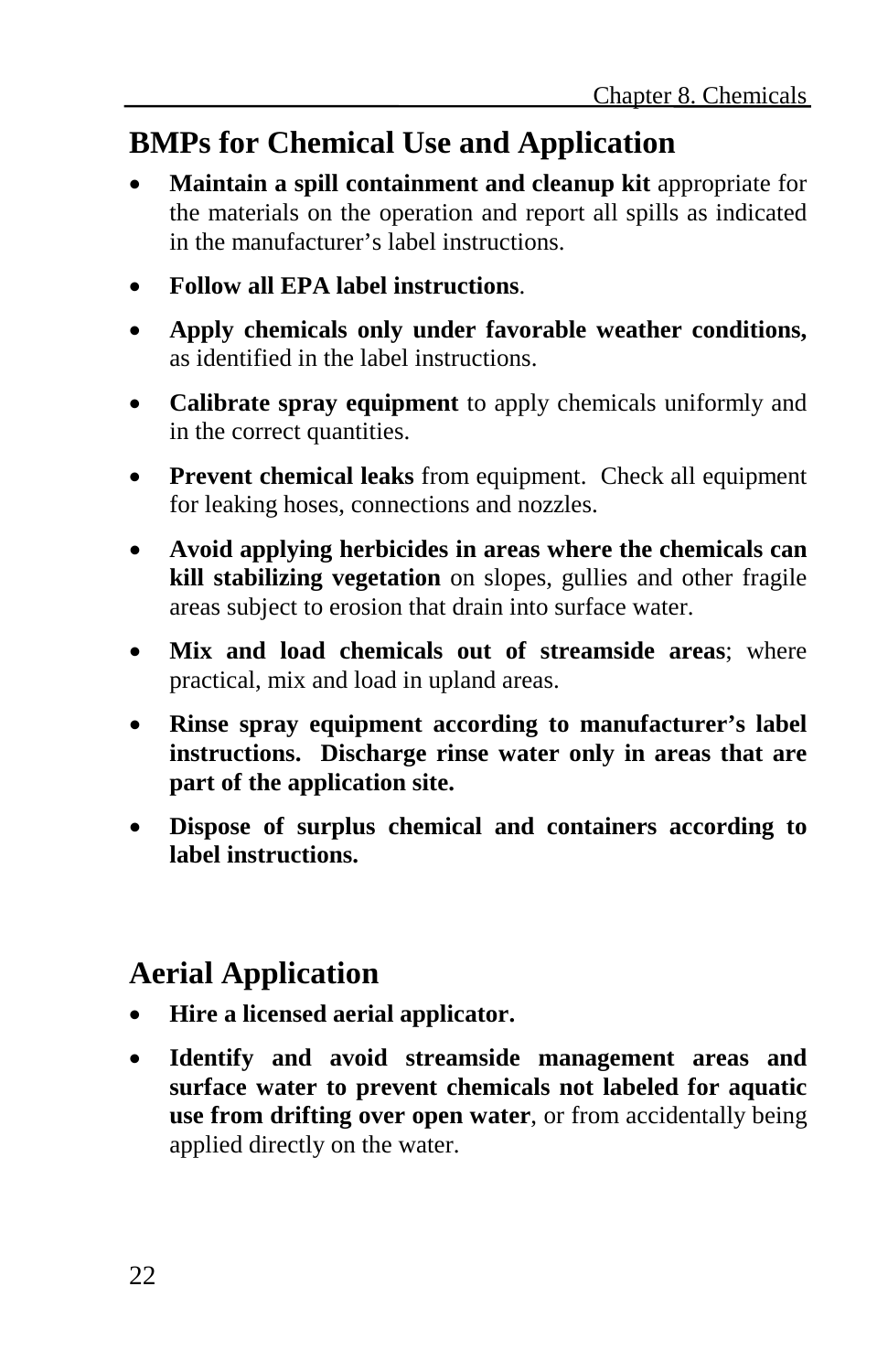# **Chapter 9 . Wetlands**

Wetlands are areas where water is at, near, or above the land surface long enough to be capable of supporting aquatic or hydrophytic vegetation and which has soils indicative of wet conditions. Iowa wetlands are diverse resources that include marshes, bogs, floodplain woodlands, wet meadows, low prairies and fens.

Wetlands provide many functional values in the ecosystem, among them:

- Shoreline Protection.
- Flood Protection.
- Water Quality Protection.
- Groundwater Recharge and Discharge.
- Wildlife and Plant Habitat.

Forestry BMPs in wetlands protect water quality and minimize changes to the surface and subsurface water. Changes in the surface and subsurface water movement can affect the health of the wetland ecosystem and its flood protection function.

Activities in wetlands are often subject to municipal, county, state and federal permits and regulatory requirements. If you suspect your project may involve a wetland and want to know what regulations apply, contact:

- Your County NRCS office,
- IDNR-EPD, Water Quality Section\*
- U.S. Army Corps of Engineers\*

\*See *Appendix A: Resource Directory, Wetlands section on page 31* for more specific information.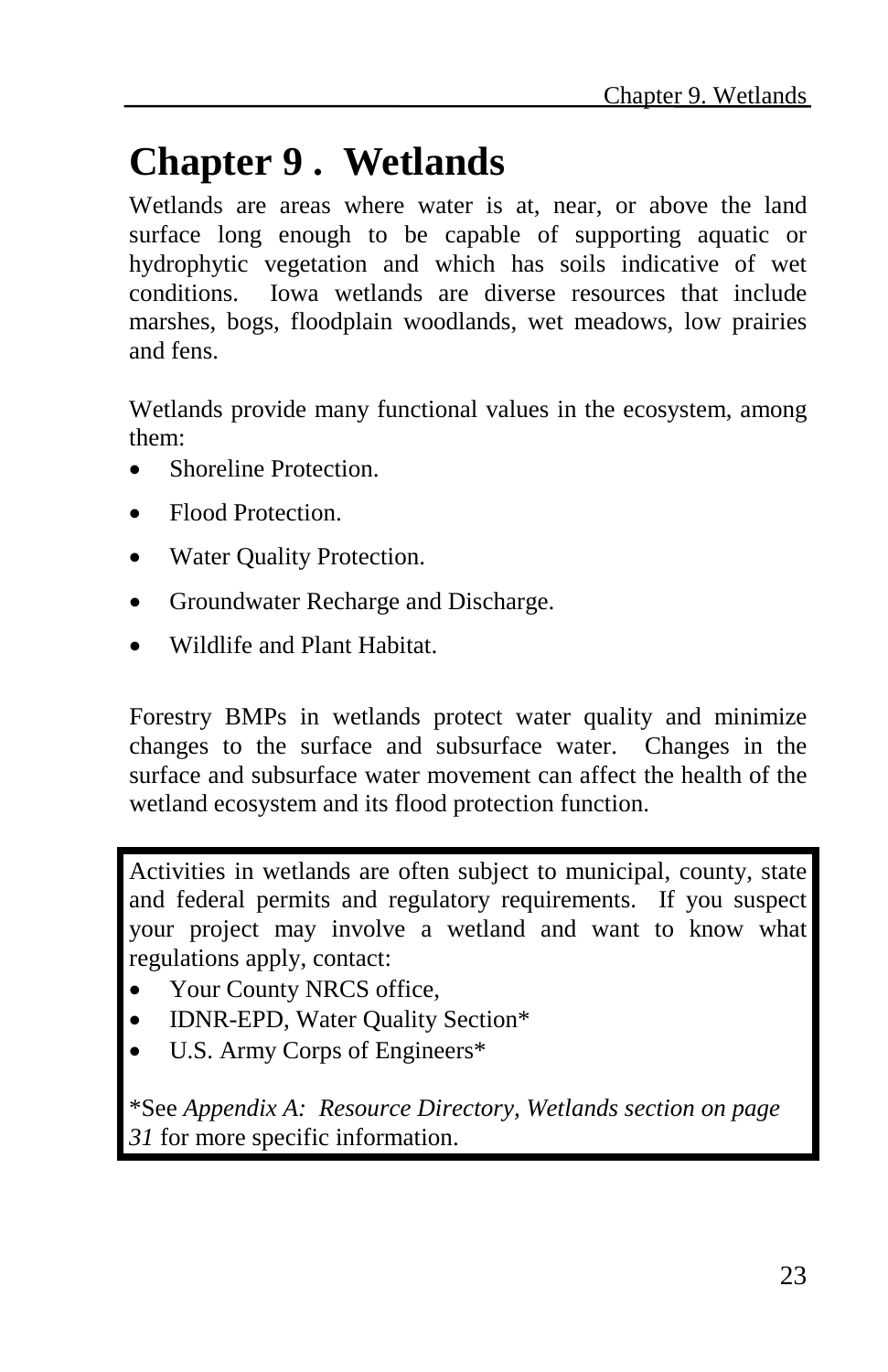## **BMPs for Wetlands:**

- **Follow all planning BMPs in** *Chapter 2. Advance Planning*
- **Avoid locating roads and landings in wetlands.**
- **When constructing roads in wetlands**, see *Appendix C: Woodland Roads - Federal Requirements for Woodland Roads in Wetlands, pg. 57.*
- **Woodland management activities in wetlands should occur on frozen ground** to minimize rutting.
	- ∗ For activities in wetlands, consider allowing more flexibility for completion dates in timber sales contracts to allow time to complete logging activities during firm or frozen ground conditions.
- **Do not move slash from upland sites into a wetland.**
	- ∗ Keep slash out of open water.
	- ∗ Avoid equipment maintenance and fueling in wetlands. Clean all spills promptly. See *Chapter 7. Fuels, Lubricants, Wastes and Spills*.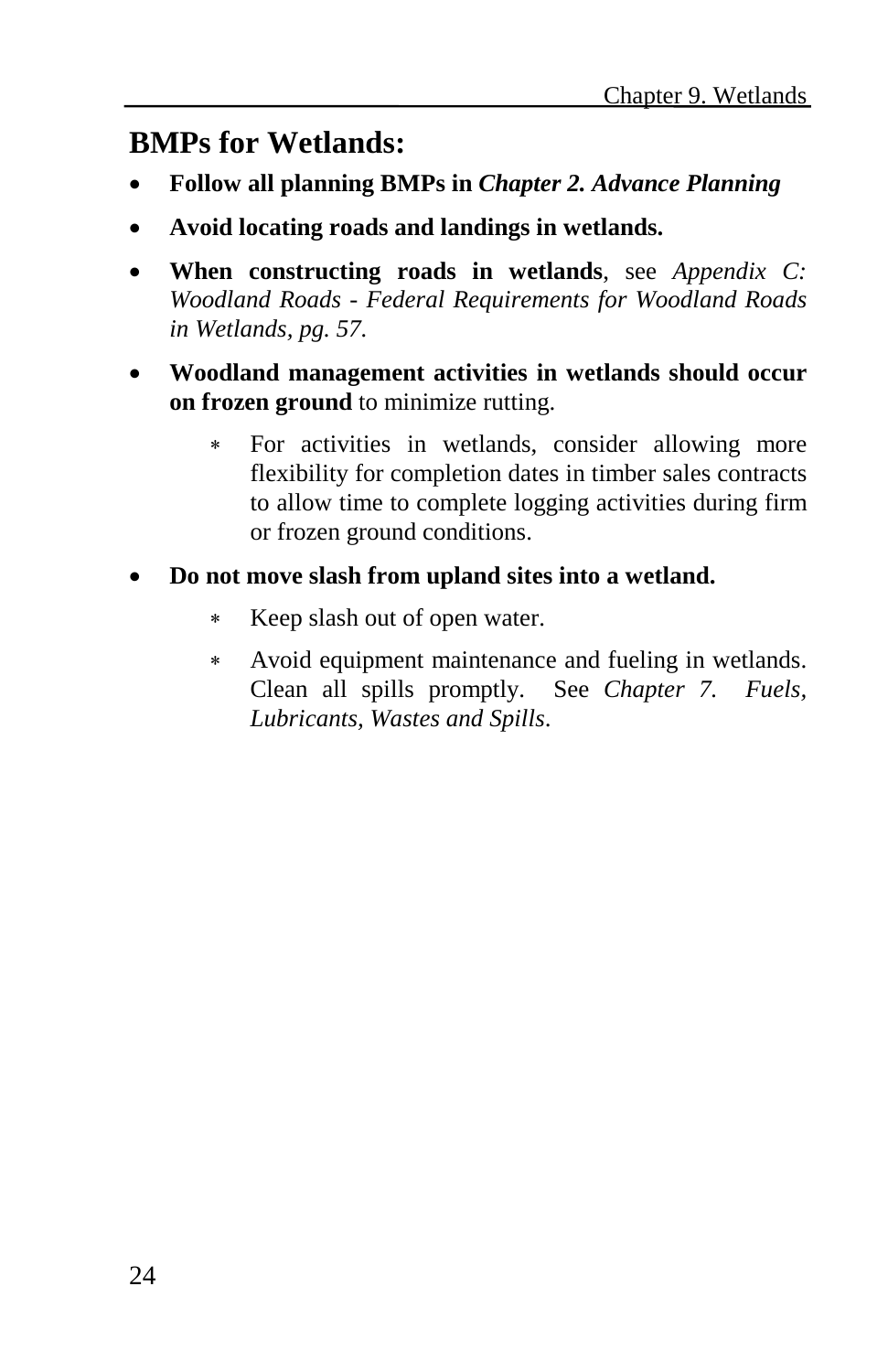# **Appendix A: Resource Directory**

This directory provides additional information and identifies contacts for assistance with forest management and nonpoint source pollution problems.

### **Acronyms**

**BMP:** Best Management Practice **EPA:** Environmental Protection Agency (Federal) **EPD:** Environmental Protection Division (State) **FSA:** Farm Service Agency (Federal) **IDALS**: Iowa Department of Agriculture and Land Stewardship (State) **IDNR:** Iowa Department of Natural Resources (State) **ISU:** Iowa State University **NPS Pollution**: Nonpoint Source Pollution **NRCS:** Natural Resource Conservation Service (Federal) **SMA:** Streamside Management Area **USDA:** United States Department of Agriculture (Federal) **USGS:** United States Geological Survey (Federal)

## **Clean Lakes Program**

This cost-share program is administered by the IDNR Fisheries Bureau (in conjunction with EPA). Its objective is to improve lake quality for fish, wildlife and recreational use by identifying problems and finding restoration measures that will improve them. These measures include watershed conservation practices, dredging and lake aeration.

Clean Lakes Program, IDNR Fisheries Bureau Wallace State Office Building 502 E. 9th Street Des Moines, IA 50319 Phone: (515) 281-5208; Fax: (515) 281-6794.

## **Fertilizing and Seeding**

#### **Fertilizer and seed mixture recommendations:**

- Local NRCS District offices.
- **IDNR** Forestry Division 2404 South Duff Ames, IA 50010 Phone: (800) 865-2477, Fax: (515) 233-1131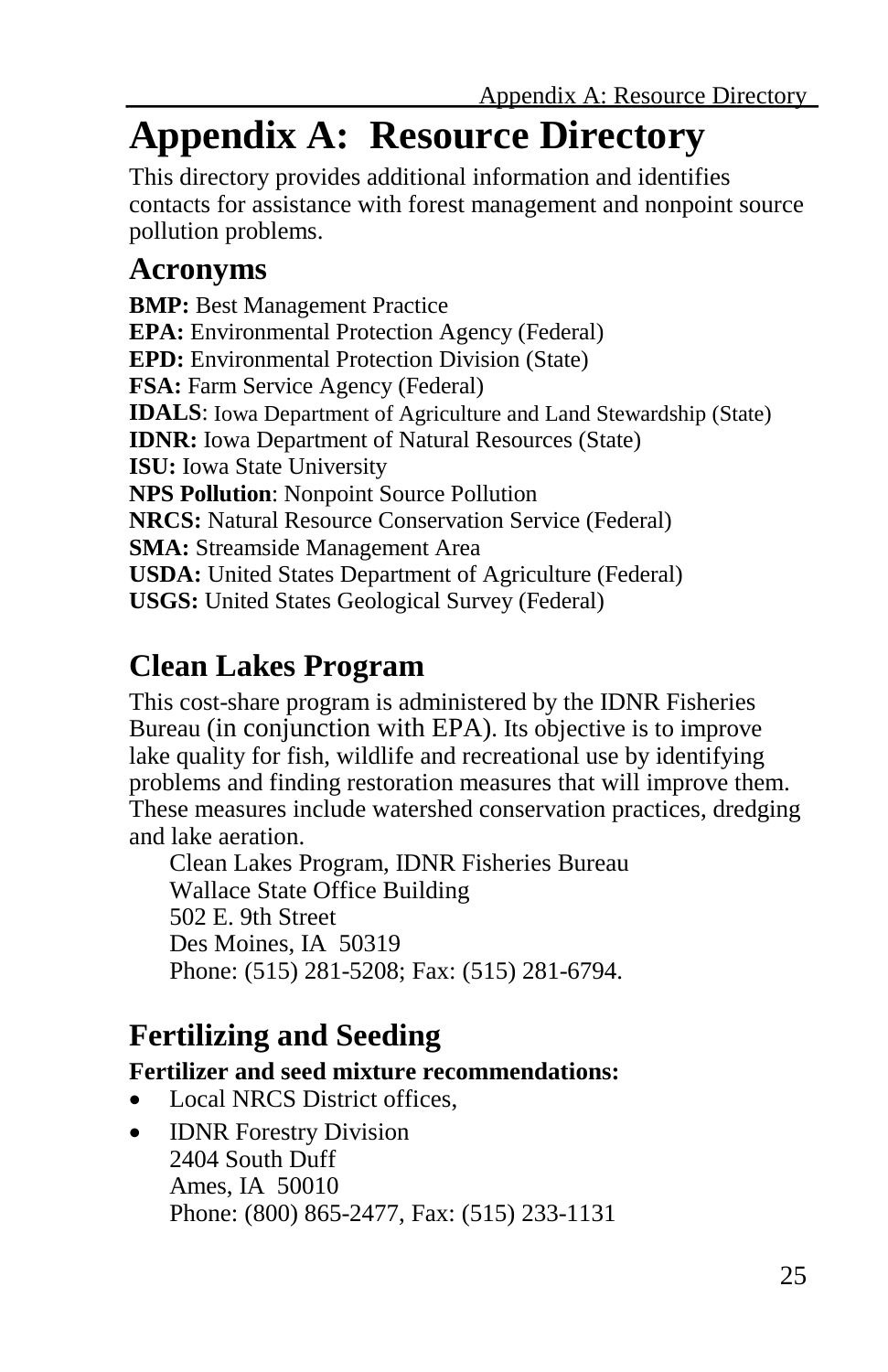- ISU Forestry Extension 251 Bessey Hall Ames, IA 50011 Phone: (515) 294-1168, Fax: (515) 294- 2995
- local ISU Extension Service offices
- consulting foresters

### **Nonpoint Source Water Pollution**

Surface water or groundwater pollution that results from a broad area of runoff is nonpoint source pollution. The IDNR provides grants for nonpoint source pollution control projects.

For general information about nonpoint source pollution in Iowa: IDNR-EPD, Water Quality Bureau

Wallace State Office Building 502 E. 9th Street Des Moines, IA 50319 Phone (515) 281-6402; Fax: (515) 281-8895.

## **Pesticide Use**

**Pesticides:** All pesticides to be sold in Iowa (insecticides, herbicides, fungicides, etc.) must be registered with the Iowa Department of Agriculture and Land Stewardship (IDALS) annually. The IDALS certifies private parties using restricted use pesticides and licenses commercial pesticide applicators.

IDALS - Pesticide Bureau Wallace State Office Building 502 E. 9th Street

- Des Moines, IA 50319.
- ∗ Certification and Licensing of Applicators: (515) 281-5601
- ∗ Registration of Pesticides: (515) 281-4339
- ∗ Pesticide-related Complaints: (515) 281-3981

#### **Information about Integrated Pest Management:**

**ISU Department of Entomology** 109 Insectary Building Ames, IA 50011 Phone: (515) 294-1101, Fax: (515) 294-8027.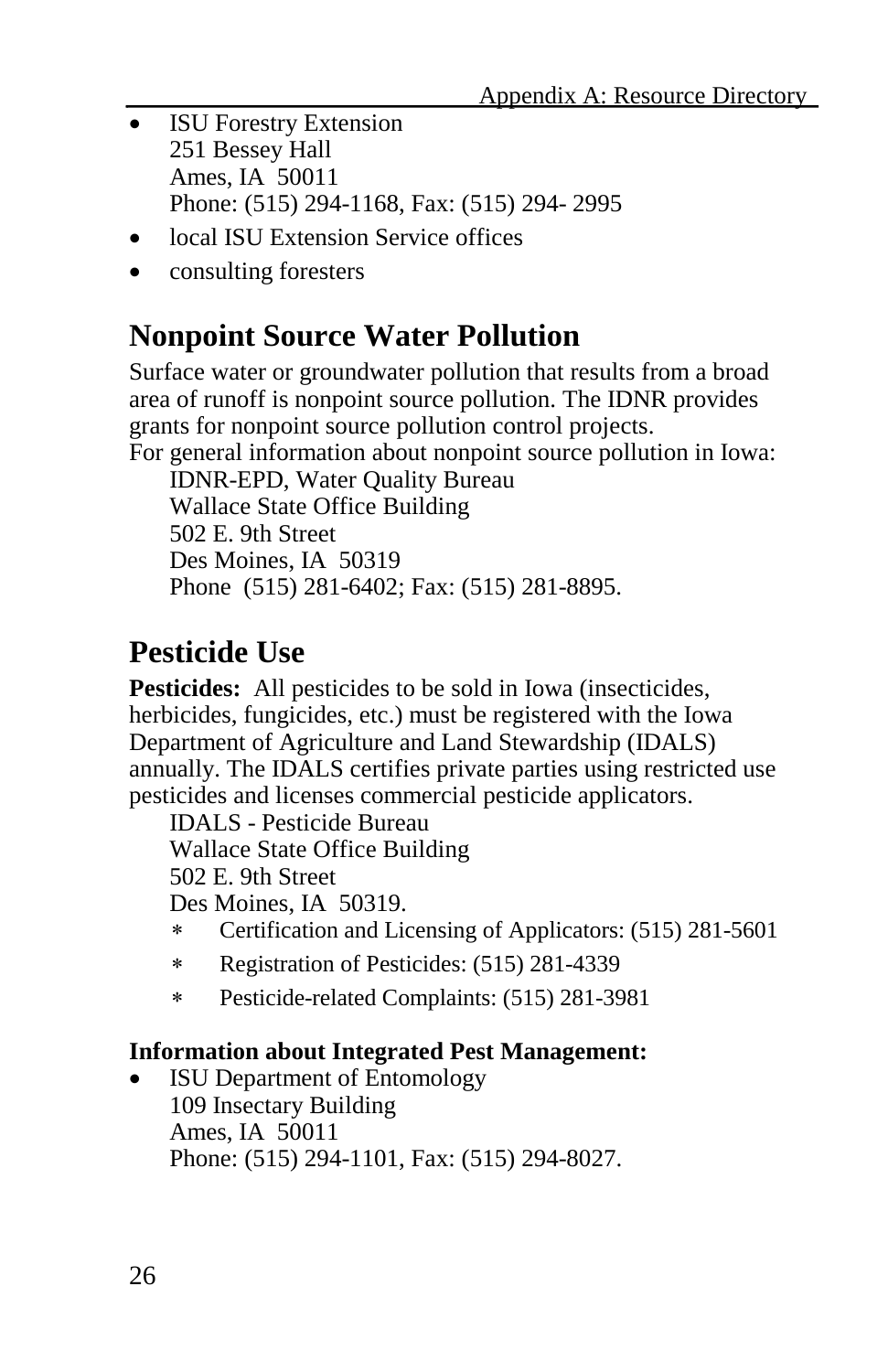• **IDALS-Department of Entomology** Wallace State Office Building 502 E. 9th Street Des Moines, IA 50319 Phone (515) 242-5180.

#### **Regulation of forestry applied pesticides and licensing of certified applicators:**

IDALS - Pesticide Bureau, Wallace State Office Building 502 E. 9th Street Des Moines, IA 50319 Phone (515) 281-5601.

**Information on proper pesticide use** including recommendations on the **rates and applicability of various pesticides** and a list of dealers that recycle pesticide containers**:**

- ISU Extension Entomology 109 Insectary Building Ames, IA 50011 Phone: (515) 294-1101, Fax: (515) 294-8027.
- IDALS Pesticide Bureau Wallace State Office Building 502 E. 9th Street Des Moines, IA 50319 Phone: (515) 281-8591.
- ISU Forestry Extension 251 Bessey Hall Ames, IA 50011 Phone: (515) 294-1168, Fax: (515) 294- 2995
- **IDNR** Forestry Division 2404 South Duff Ames, IA 50010 Phone: (800) 865-2477, Fax: (515) 233-1131
- local ISU Extension Service offices
- consulting foresters
- pesticide company representatives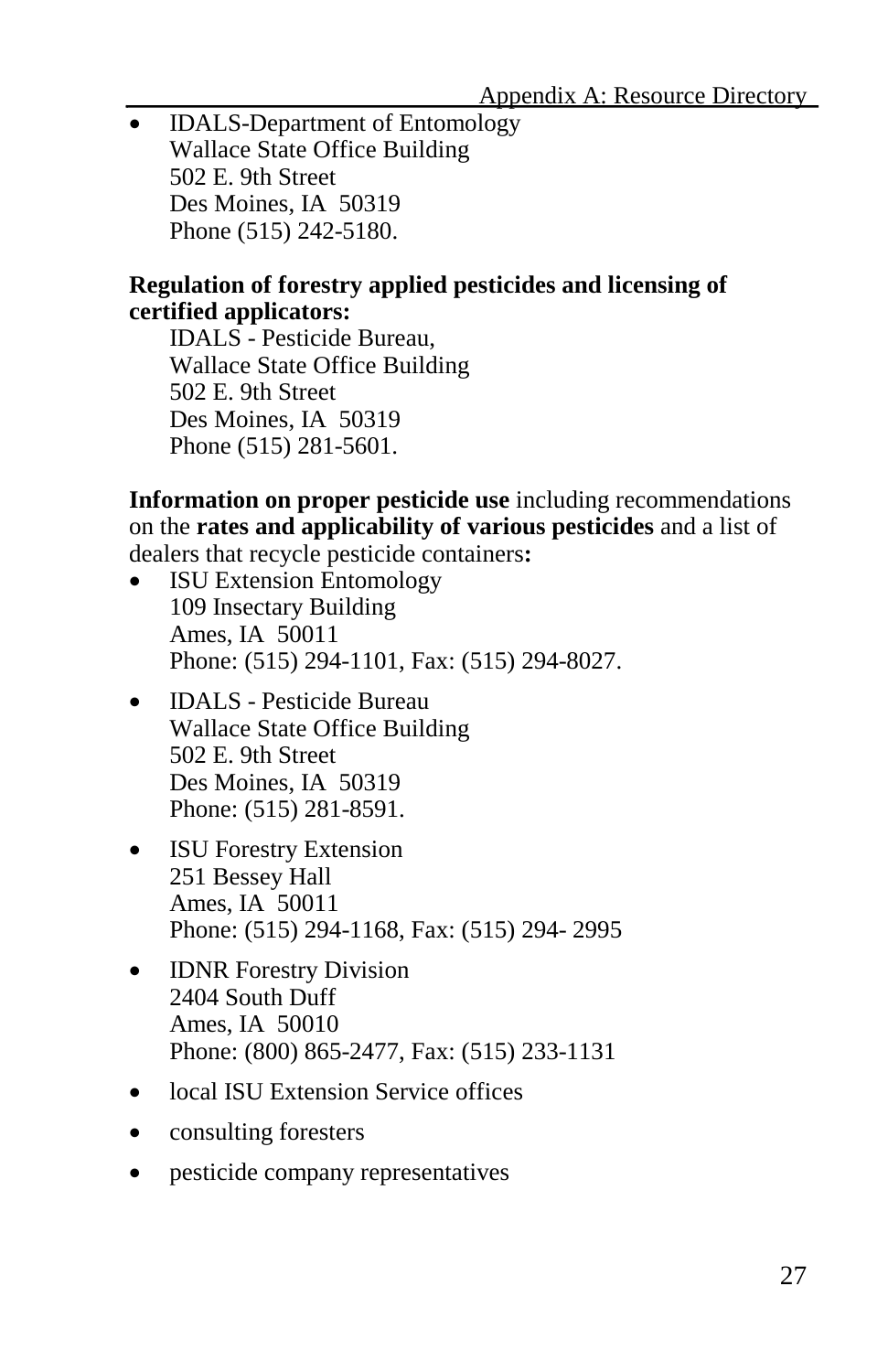#### **Training of pesticide applicators for state certification:**

ISU Extension Integrated Pest Management Coordinator 109 Insectary Building Ames, IA 50011 Phone: (515) 294-7801 or (515) 294-1101 Fax: (515) 294-8027.

#### **Testing for pesticide certification:**

IDALS - Pesticide Bureau Wallace State Office Building 502 E. 9th Street Des Moines, IA 50319 Phone: (515) 281-4339.

#### **Emergency spills:**

IDNR Emergency Response Team Wallace State Office Building 502 E. 9th Street Des Moines, IA 50319 Emergency Phone:(515) 281-8694. This is a 24-hour response number for reporting any potential or actual release of a hazardous substance to the environment.

### **Rivers, Streams and Lakes**

**Permits: Any construction on, over or across a wetland or watercourse may require a permit** from the DNR and/or the Army Corps of Engineers.

• **General regulatory information and source of permit application**:

IDNR-EPD, Water Quality Section Wallace State Office Building 502 E. 9th Street Des Moines, IA 50319 Phone: (515) 281-6615 or (515) 281-7025 Fax: (515) 281-8895.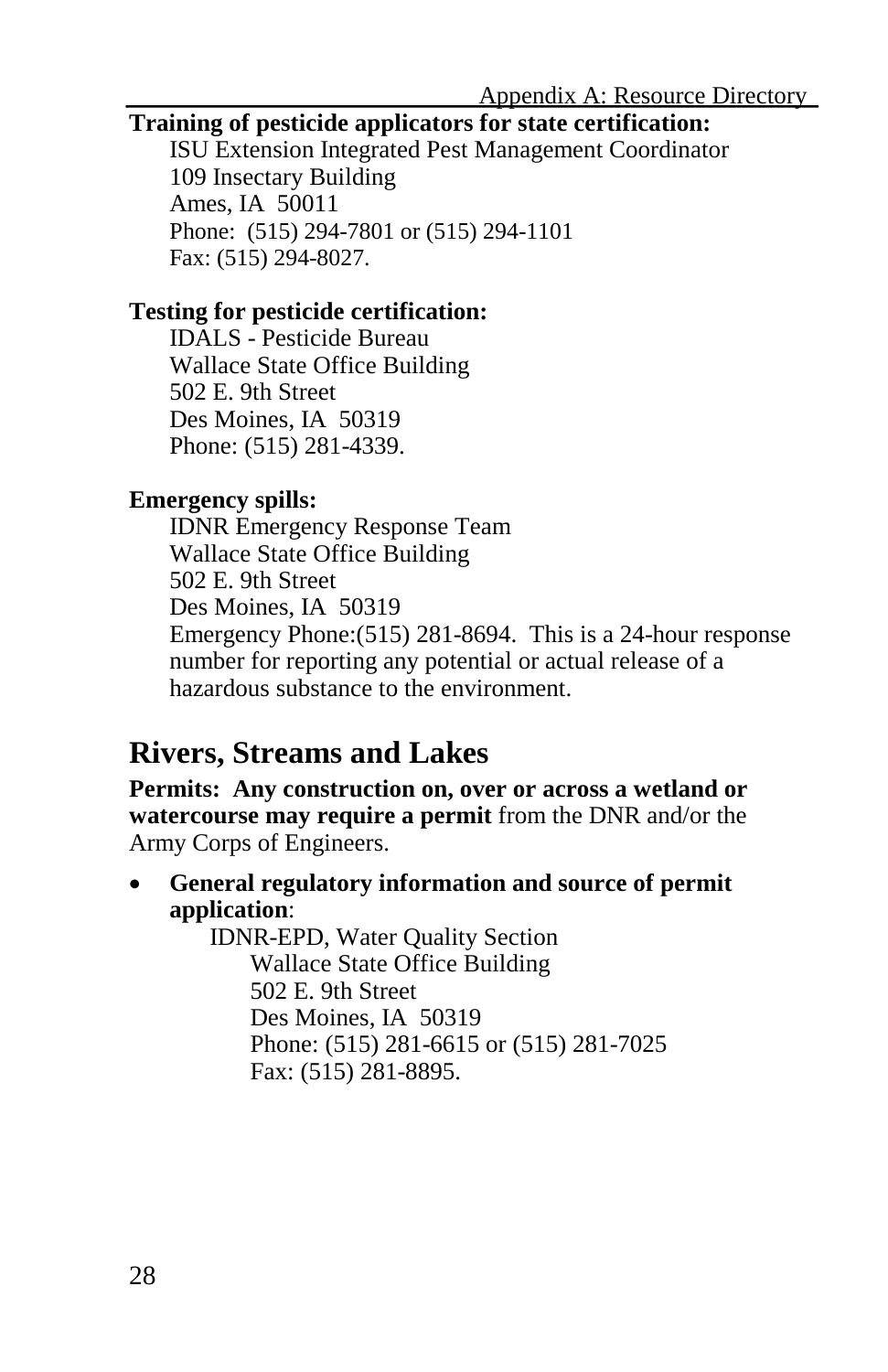**Sovereign Lands Construction Permit:** A permit is required for any construction on, over or across sovereign land (meandered streams and lakes) and fee-title lands under IDNR jurisdiction Chapter 461A.4.

IDNR - Sovereign Lands Coordinator Wallace State Office Building 502 E. 9th Street Des Moines, IA 50319 Phone: (515) 281-8675.

• **Floodplain Construction Permit:** A permit may be required for construction in areas designated as floodplains. Contact should be made to IDNR-EPD staff to determine if a proposed project will require completion of a permit application.

IDNR-EPD, Water Quality Section Wallace State Office Building 502 E. 9th Street Des Moines, IA 50319 Phone: (515) 281-4310 or (515) 281-8968 Fax: (515) 281-8895.

• **State and Federal - Section 10 and 404 permits:**

**Section 10** of the Rivers and Harbors Act regulates any work (including discharges, excavations and structures) into any navigable waters of the United States†. In Iowa, navigable waters include the Mississippi River, the Missouri River, the Des Moines River below Fort Dodge and the lowest 4 miles of the Iowa River.

**Section 404** of the Clean Water Act regulates the discharge‡ of dredge or fill material into wetlands and other waters of the United States. Since most excavation results in resuspension of sediments or materials falling off of buckets, excavation is treated as a discharge and is usually regulated.

† Waters of the United States include wetlands, lakes, ponds, reservoirs, rivers, streams, abandoned borrow and gravel pits, etc.

‡ Discharges to waters of the United States, as they relate to Iowa's forests, may result from (but are not limited to) roads,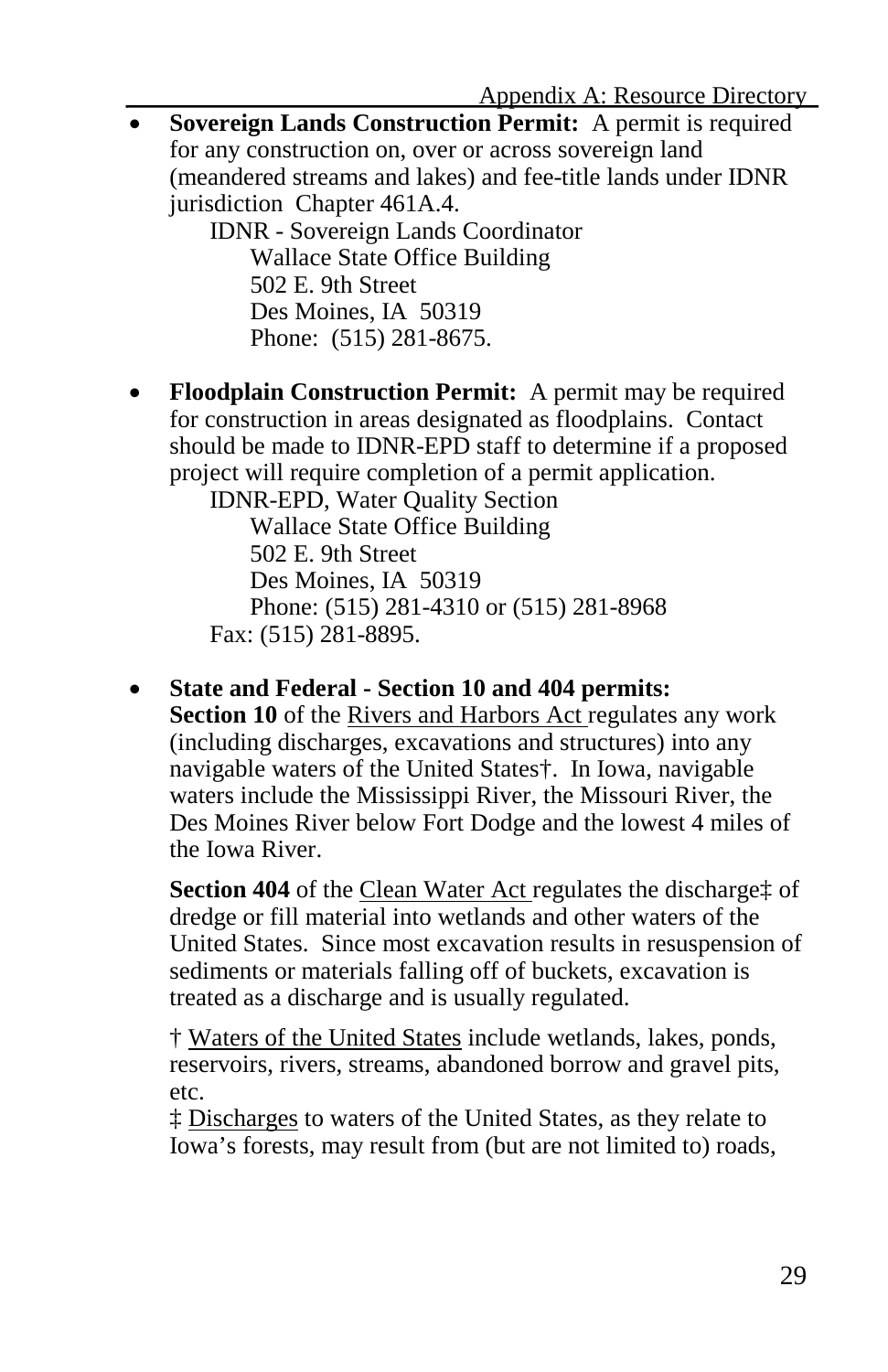crossings, any use of a bulldozer, construction of buildings, bank protection, excavation and burial of utility lines.

Army Corps of Engineers Attn: RD-P, Clock Tower Building PO Box 2004 Rock Island, IL 61024 Phone: (309) 794-5372.

**Information and assistance in designing and installing bridges and culverts:** 

• **Permits: Most bridges and culverts require authorization under the Clean Water Act.**

Army Corps of Engineers Attn: RD-P, Clock Tower Building PO Box 2004 Rock Island, IL 61024 Phone: (309) 794-5372.

• **Design:** Local NRCS offices, local Iowa Department of Transportation offices, or a private consultant can help with designing fords and culverts. To design a bridge, contact a private consultant or experienced contractor.

**Protected Water Areas**: IDNR designates and develops protection plans for areas under the protected waters program. This program identifies and works to conserve the scenic and natural qualities of designated portions of certain Iowa waters.

IDNR-PWA Coordinator Wallace State Office Building 502 E. 9th Street Des Moines, IA 50319 Phone: (515) 281-3449, Fax: (515) 281-6794.

## **Roads**

Assistance in the proper design and location of roads can be obtained from

- **IDNR** Forestry Division 2404 South Duff Ames, IA 50010 Phone: (800) 865-2477, Fax: (515) 233-1131,
- local NRCS offices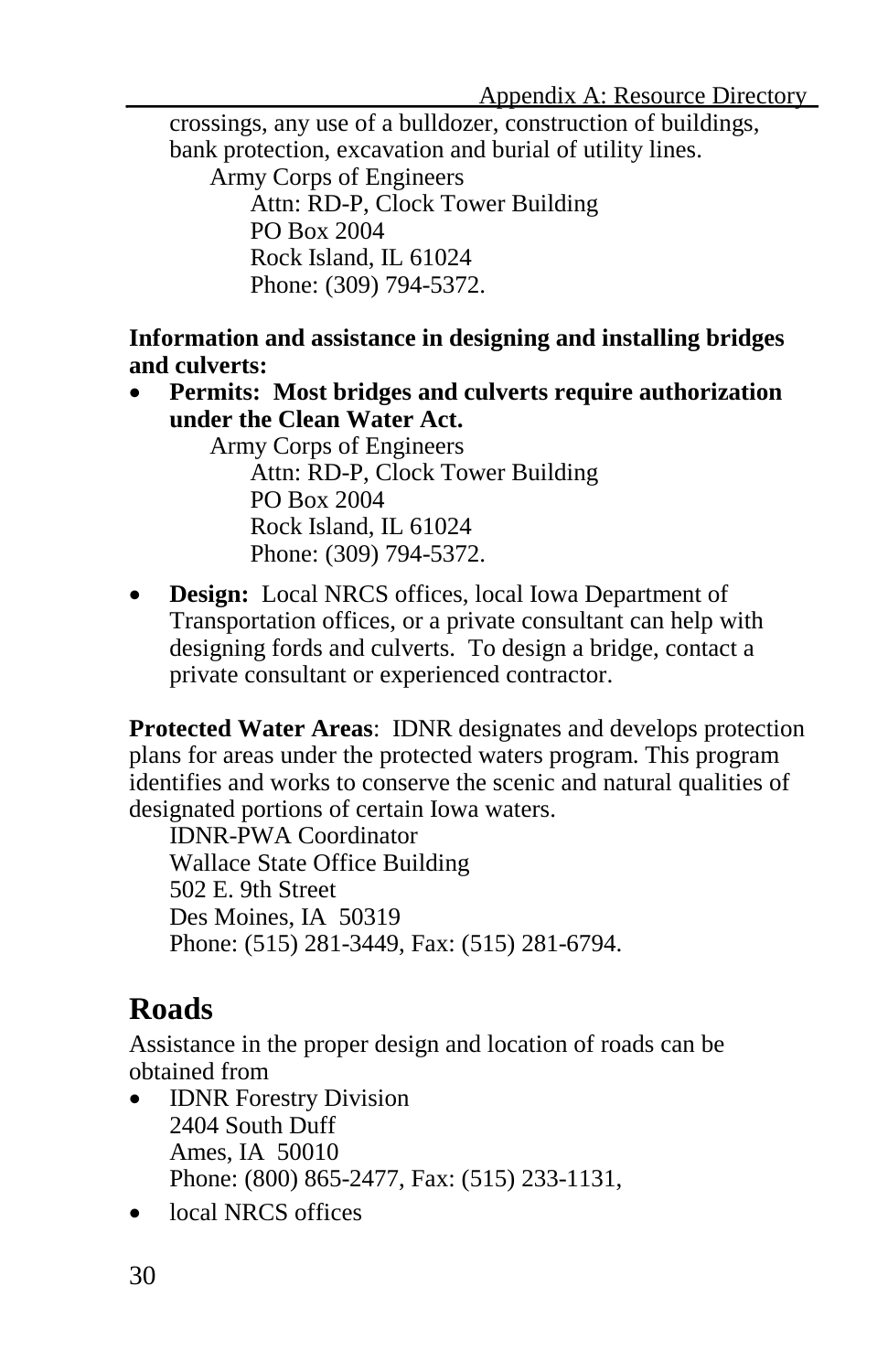• consulting foresters.

### **Surface Water Monitoring**

- IDNR conducts an on-going program to monitor the quality of surface water in the state.
- Surface Water Monitoring, IDNR EPD Wallace State Office Building 502 E. 9th Street Des Moines, IA 50319. Fax: (515) 281-8895.
- Compliance & Enforcement Bureau @ (515) 281-8905
- Water Quality Bureau @ (515) 281-8867.

### **Threatened and Endangered Species**

IDNR Threatened and Endangered Species Program Wallace State Office Building 502 E. 9th Street Des Moines, IA 50319 Phone: (515) 281-3891, Fax: (515) 281-6794.

### **Wetlands**

The department is involved in diverse programs involving wetland regulation, preservation, acquisition and restoration.

#### **General regulatory information and source of permit application:**

IDNR-EPD, Water Quality Section Wallace State Office Building 502 E. 9th Street Des Moines, IA 50319 Phone: (515) 281-6615 or (515) 281-7025 Fax: (515) 281-8895.

#### **Federal Section 404 permits for filling or draining wetland:**

Army Corps of Engineers Attn: RD-P, Clock Tower Building PO Box 2004 Rock Island, IL 61024 Phone: (309) 794-5372.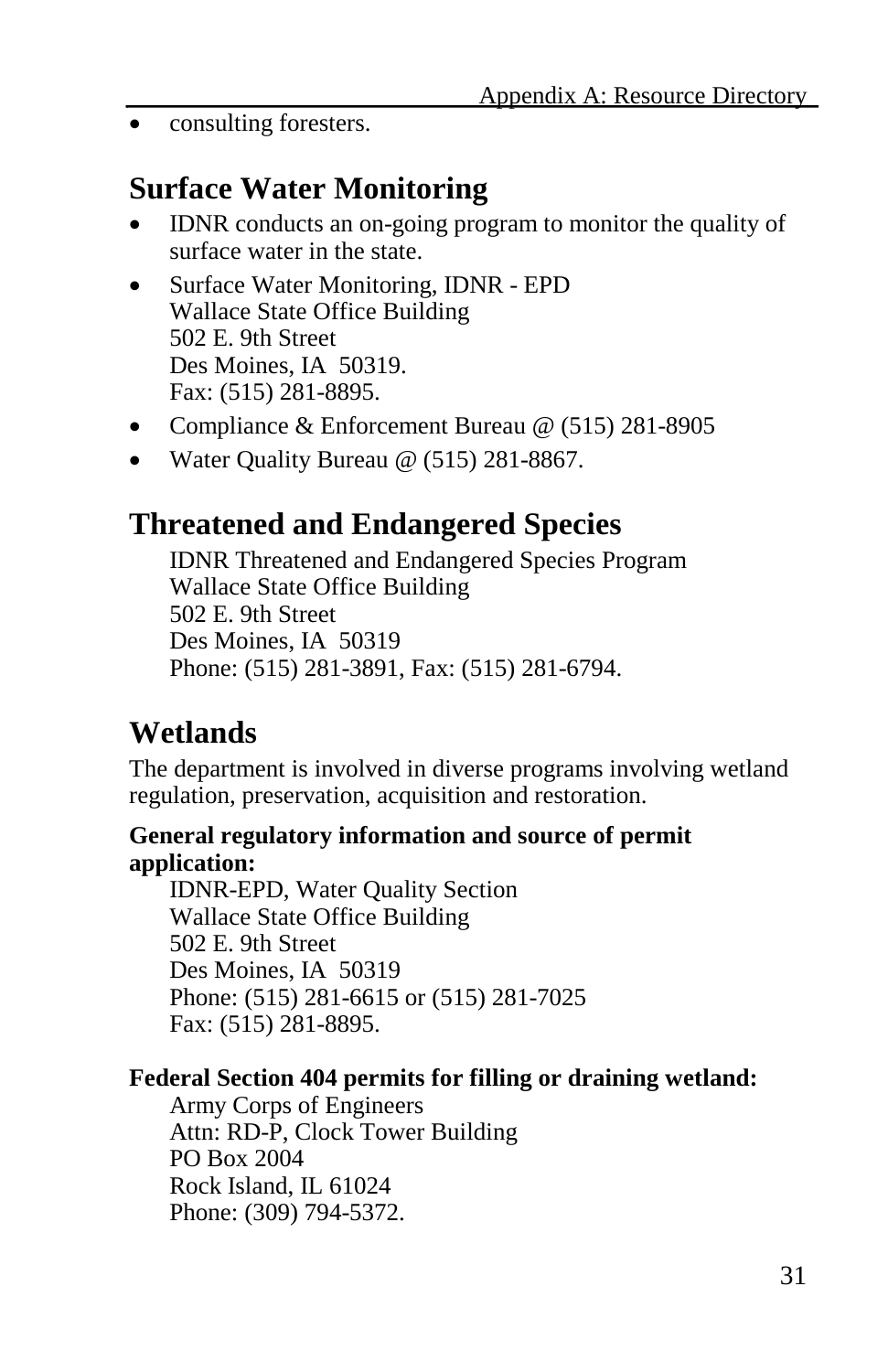#### **Wetland delineation for current Farm Bill (Swampbuster):**

Contact your local Natural Resource Conservation Service (NRCS) office.

#### **Property tax exemptions for protected and restored wetlands:**

IDNR Wildlife Bureau Wallace State Office Building 502 E. 9th Street Des Moines, IA 50319 Phone: (515) 281-8664; Fax: (515) 281-6794.

#### **Wetland acquisition or restoration for wildlife:**

IDNR Wildlife Bureau Wallace State Office Building 502 E. 9th Street Des Moines, IA 50319 Phone: (515) 281-4815 or (515) 281-8664 Fax: (515) 281-6794.

### **Maps and Aerial Photographs**

#### **Aerial photographs:**

• Available at local Farm Service Agency (FSA) offices.

They may also be purchased from the

- Department of Agriculture, Aerial Photo Field Office 2222 W., 2300 S. Salt Lake City, UT 84130 Phone: (801) 524-5856
- U.S. Geological Survey EROS Data Center Sioux Falls, SD 57198 Phone (605) 594-6151.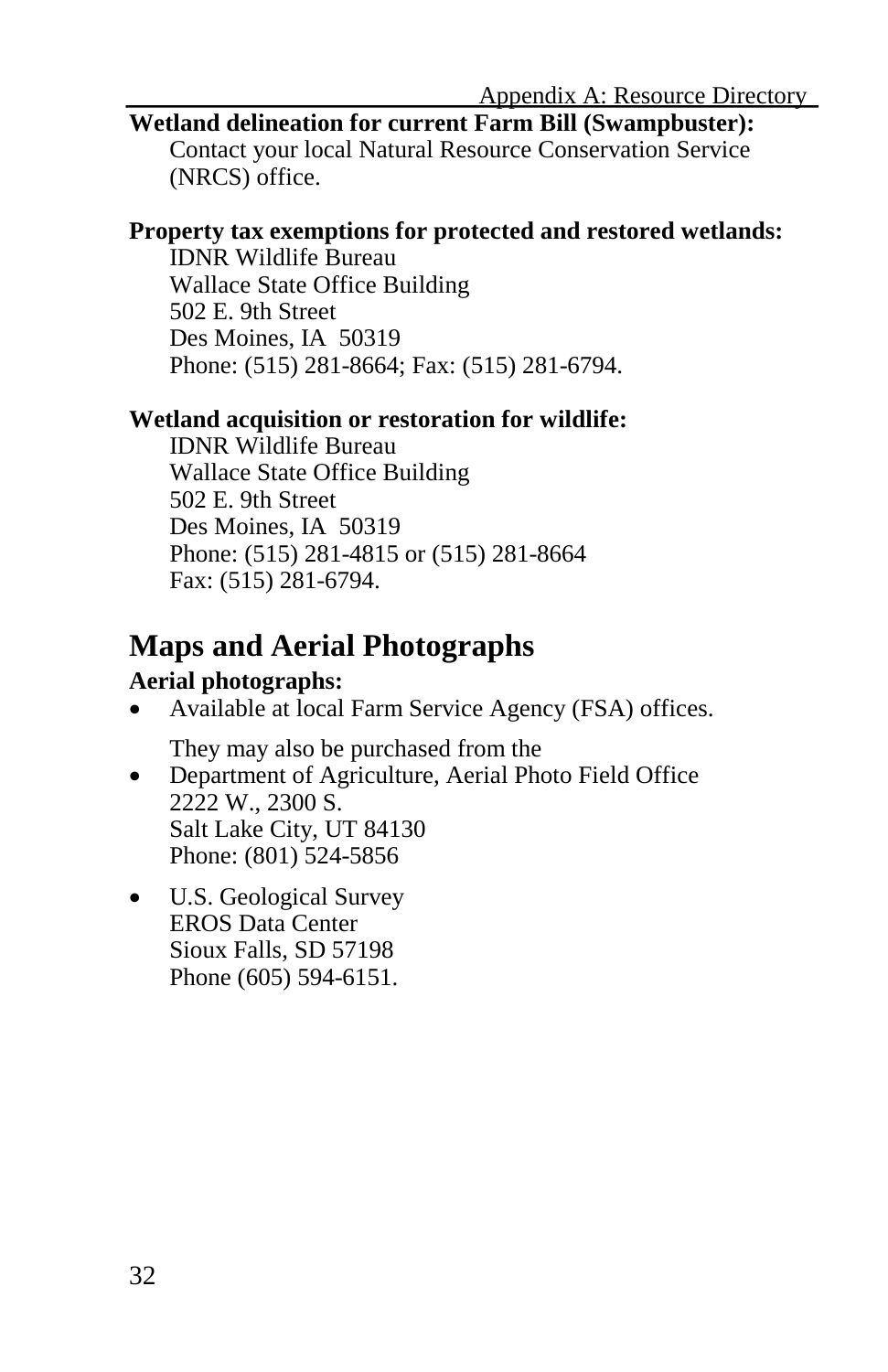**Topographic maps:** IDNR provides information on the availability and utilization of maps that depict the configuration and elevations of the earth's surface and the location of roads, railways and other cultural features. Maps may be purchased from:

IDNR Geological Survey Bureau 109 Trowbridge Hall Iowa City, IA 52242 Phone: (319) 335-1575.

**Soil survey use and interpretations:** Local offices of the Natural Resource Conservation Service (NRCS).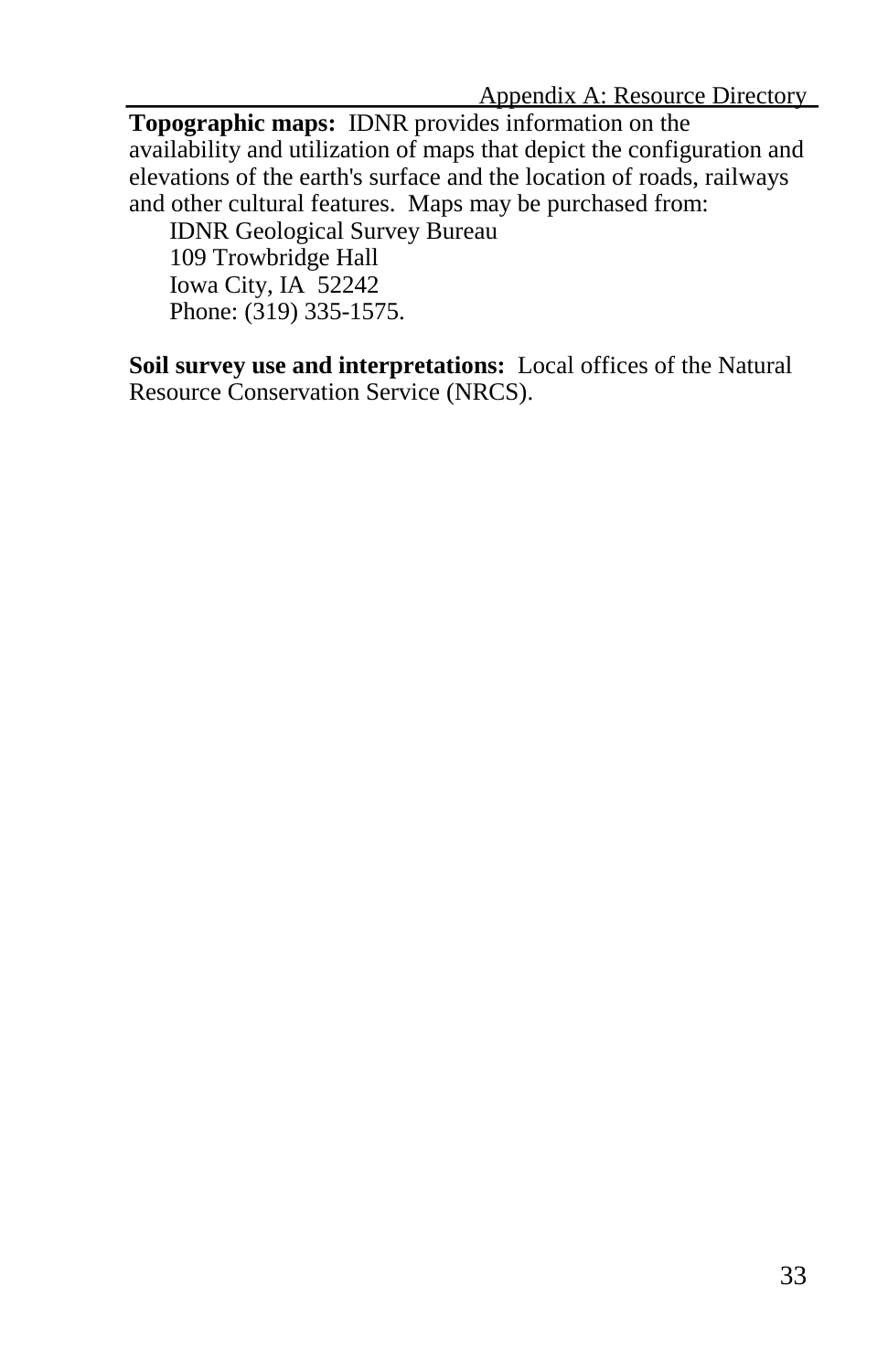# **Appendix B: Forest Management Assistance**

### **Technical Assistance**

The IDNR encourages the protection of natural resources during woodland management activities by providing technical assistance through the department's District Foresters.

#### **Planning assistance** is available from

**IDNR** Forestry Division 2404 South Duff Ames, IA 50010 Phone: (800) 865-2477, Fax: (515) 233-1131



#### **DNR Forestry Districts**

| 1. Elkader      | $(319)$ 245-1891 | 7. Chariton    | $(515) 774 - 8733$ |
|-----------------|------------------|----------------|--------------------|
| 2. Charles City | $(515)$ 228-6611 | 8. Boone       | $(515)$ 238-6377   |
| 3. Iowa Falls   | $(641)$ 648-6304 | 9. Onawa       | vacant             |
| 4. Anamosa      | $(319)$ 462-2768 | 10. Manchester | $(563)$ 608-0385   |
| 5. Wapello      | $(319)$ 523-2216 | 11. Riverton   | $(712)$ 350-0013   |
| 6. Fairfield    | $(515)$ 472-2370 | 12. Iowa City  | $(319)$ 351-8886   |
|                 |                  |                |                    |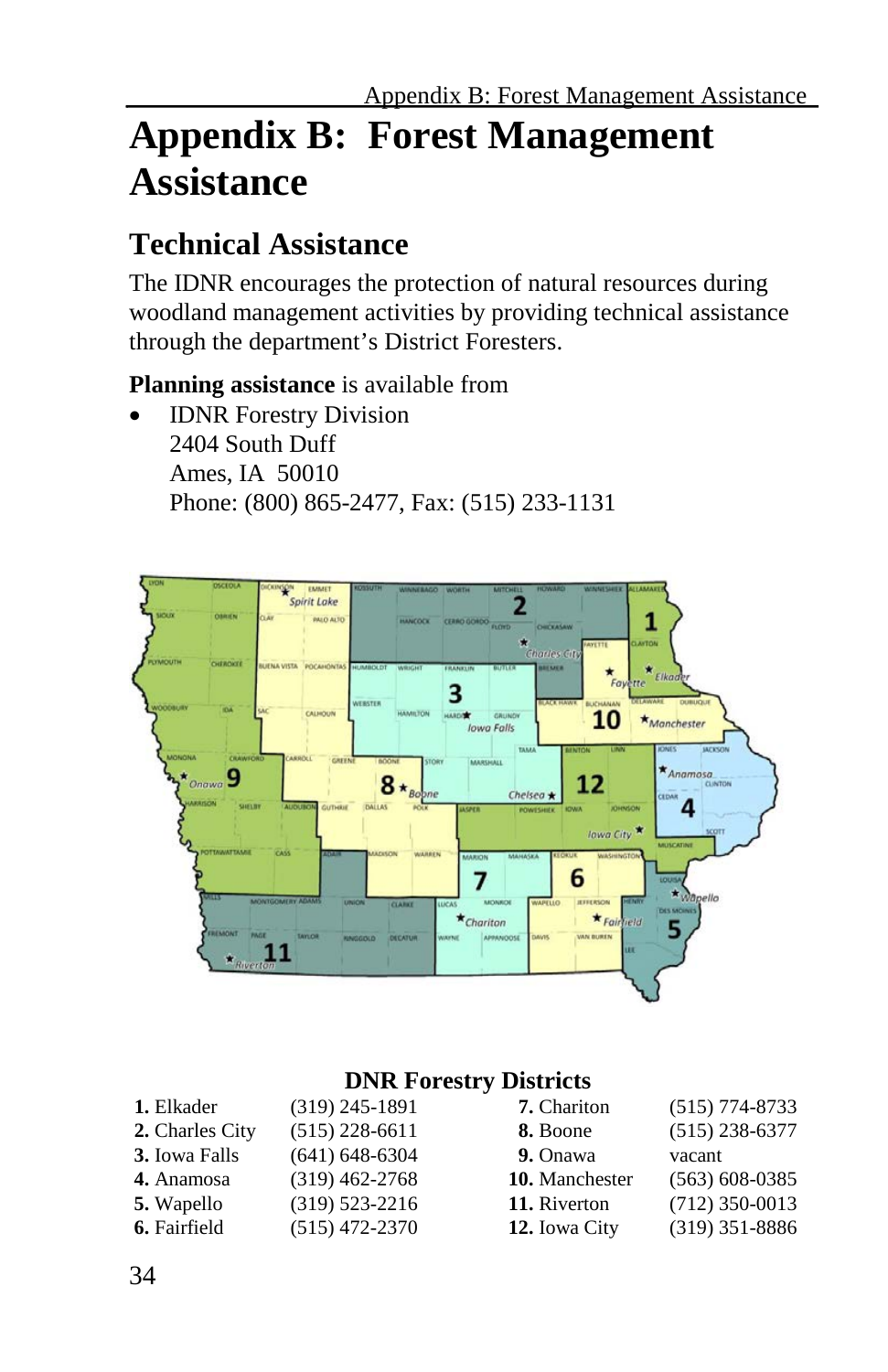- **Iowa Consulting Foresters** are professionals whose services are available to anyone on a fee or contractual basis. Services to woodland owners include planning, protection and management of their land to meet the landowner's objectives. To obtain a list of consulting foresters, contact:
	- **ISU Forestry Extension Service** 251 Bessey Hall Ames, IA 50011 Phone: (515) 294-1168, Fax: (515) 294- 2995
	- ∗ IDNR Forestry Division 2404 South Duff Ames, IA 50010 Phone: (800) 865-2477, Fax: (515) 233-1131

**Information and education** about woodland resources and management is available from:

- **ISU Forestry Extension** 251 Bessey Hall Ames, IA 50011 Phone: (515) 294-1168, Fax: (515) 294- 2995
- **IDNR** Forestry Division 2404 South Duff Ames, IA 50010 Phone: (800) 865-2477, Fax: (515) 233-1131
- **IDNR Urban Forester** Wallace State Office Building 502 E. 9th Street Des Moines, IA 50319 Phone: (515) 249-1732, Fax: (515) 281-6794.

## **Cost Share Programs**

Cost share assistance may be available to woodland owners to implement management practices. Practices that may be cost shared include:

- Tree planting
- Woodland improvement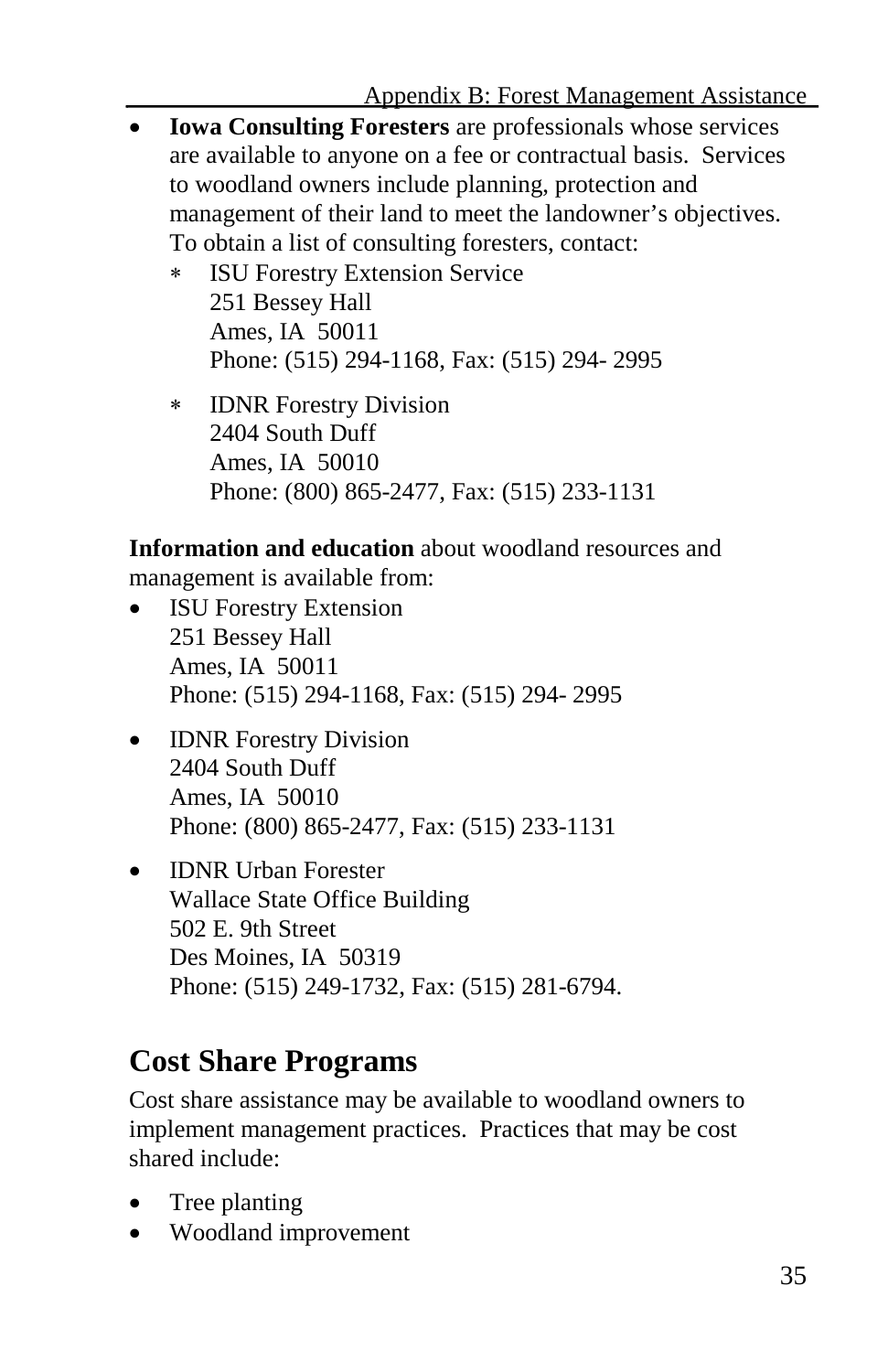- Fencing to protect from livestock grazing damage
- Wildlife habitat enhancement
- Streamside (riparian) protection and improvement

For more information please contact your local IDNR District Forester. *(See map on page 34)*

## **IDNR State Forest Nursery**

Low cost tree and shrub seedlings for conservation plantings are available each year for spring planting. Contact the nursery at 1- 800-865-2477 for additional information or an order form.

## **IDNR Shelterbelt Program**

IDNR Wildlife Bureau participates in a cost-sharing program to establish tree and shrub shelterbelts around farmsteads. The shelterbelts must be from 8 to 14 rows. The IDNR provides 75 percent of the cost. The shelterbelts are to provide winter cover and habitat for wildlife.

IDNR Wildlife Bureau Wallace State Office Building 502 E. 9th Street Des Moines, IA 50319. Phone: (515) 281-8664; Fax: (515) 281-6794.

### **Iowa Forest Reserve Law**

To encourage proper stewardship, the Iowa Forest Reserve Law exempts certain woodlands from property taxes. To qualify, the woodland must be:

- Minimum of two acres
- At least 200 trees per acre
- No domestic livestock grazing

Harvesting of trees is permitted. Application is made at the County Assessor's office.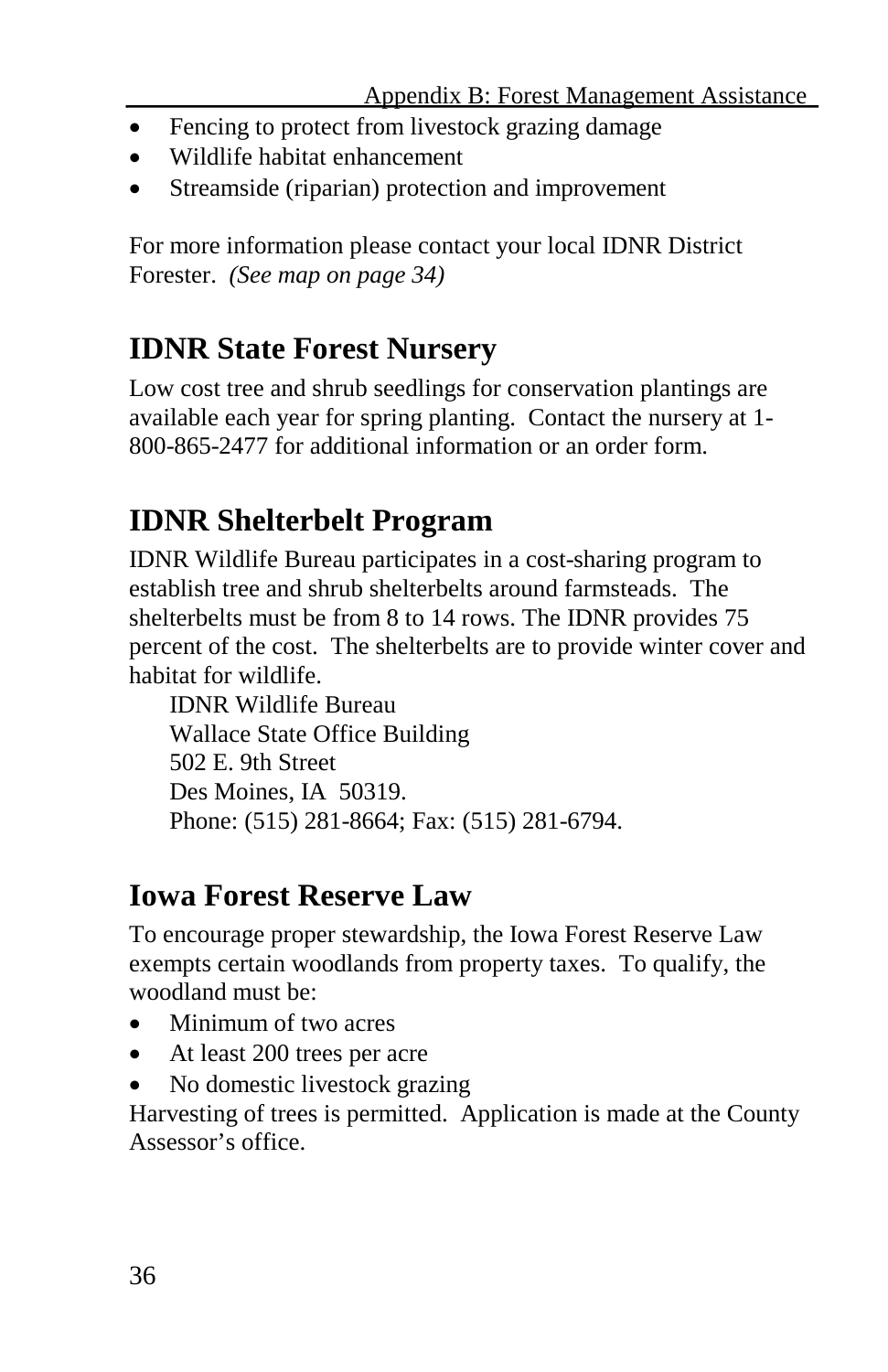### **Publications**

Forestry Extension at Iowa State University has publications on tree planting and woodland management. For a list of available publications contact:

ISU Forestry Extension 251 Bessey Hall Ames, IA 50011 Phone: (515) 294-1168, Fax: (515) 294- 2995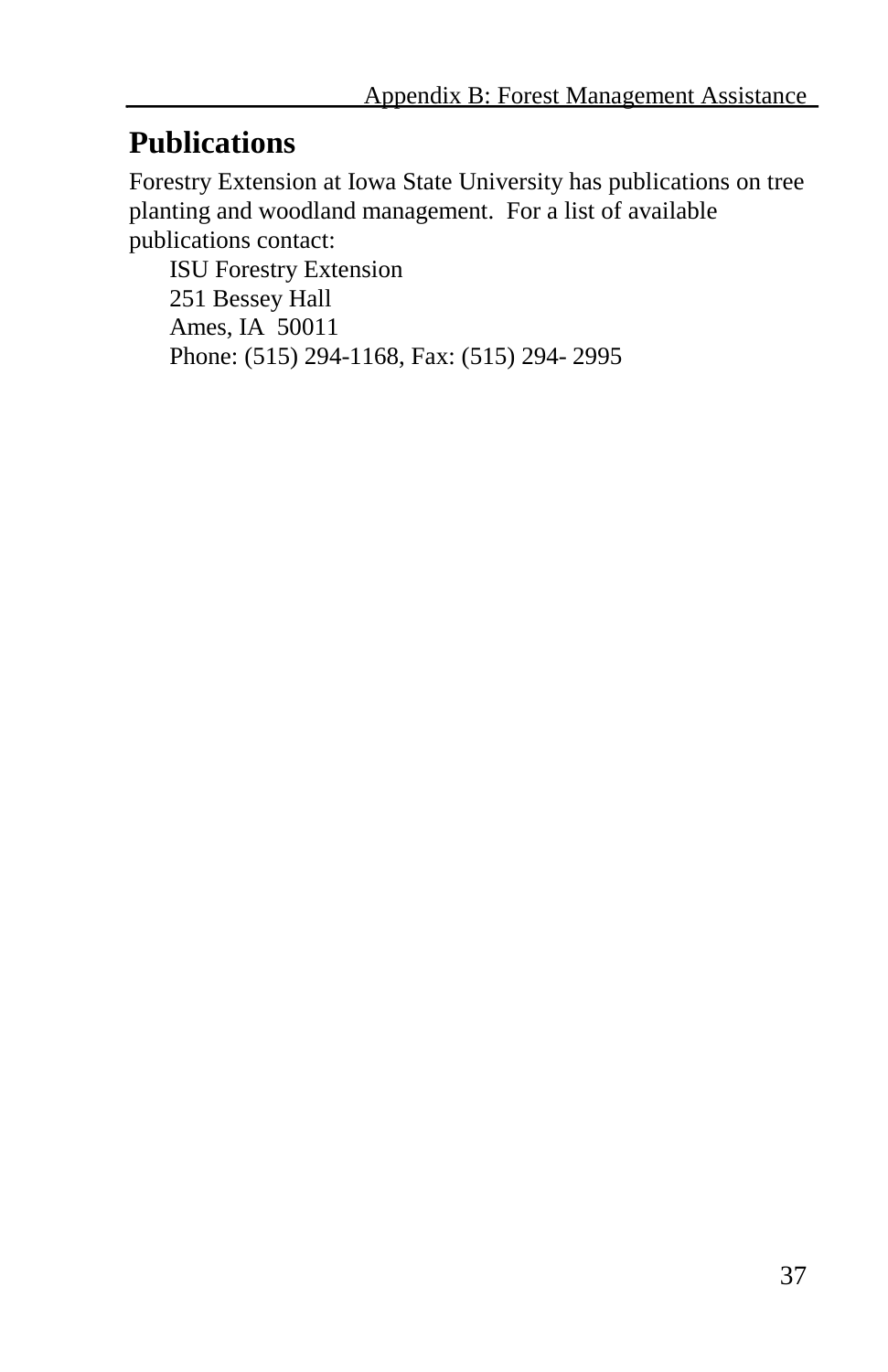# **Appendix C: Woodland Roads**

### **Stream Crossing Design and Construction**

As roads approach a stream crossing, proper road drainage is critical to avoid sedimentation in streams. Three common stream crossing structures are culverts, bridges and fords.

Stream crossings must be designed, constructed and maintained to safely handle expected vehicle loads and to minimize disturbance of streambanks, channels and, ultimately, aquatic organisms. Consider streambed material, stream size, storm frequency, flow rates, intensity of use (permanent or temporary) and the passage of fish<br>when planning crossings. The USDA Natural Resources The USDA Natural Resources. Conservation Service (NRCS), or a private consultant can help with designing fords and culverts. To design a bridge, contact a private consultant or experienced contractor.

#### **BMPs for Stream Crossings**

- **Use soil stabilization practices on exposed soil at stream crossings.** Use seed and mulch and install temporary sediment control structures such as straw bales or silt fences immediately following construction to minimize erosion into streams. Maintain these practices until the soil is permanently stabilized. (*Soil Stabilization, page 52*)
- **Design, construct and maintain stream crossings to avoid disrupting the migration or movement of fish and other aquatic life**. Bridges or arch culverts that retain the natural stream bottom and slope are preferred for this reason.
- **Install stream crossings using materials that are clean, nonerodible and non-toxic to aquatic life.**
- **Install stream crossing structures at right angles to the stream channel.**
- **Minimize channel changes and the amount of excavation or fill needed at the crossing.**
- **Limit construction activity in the water to periods of low or normal flow.** Keep use of the equipment in the stream to a minimum.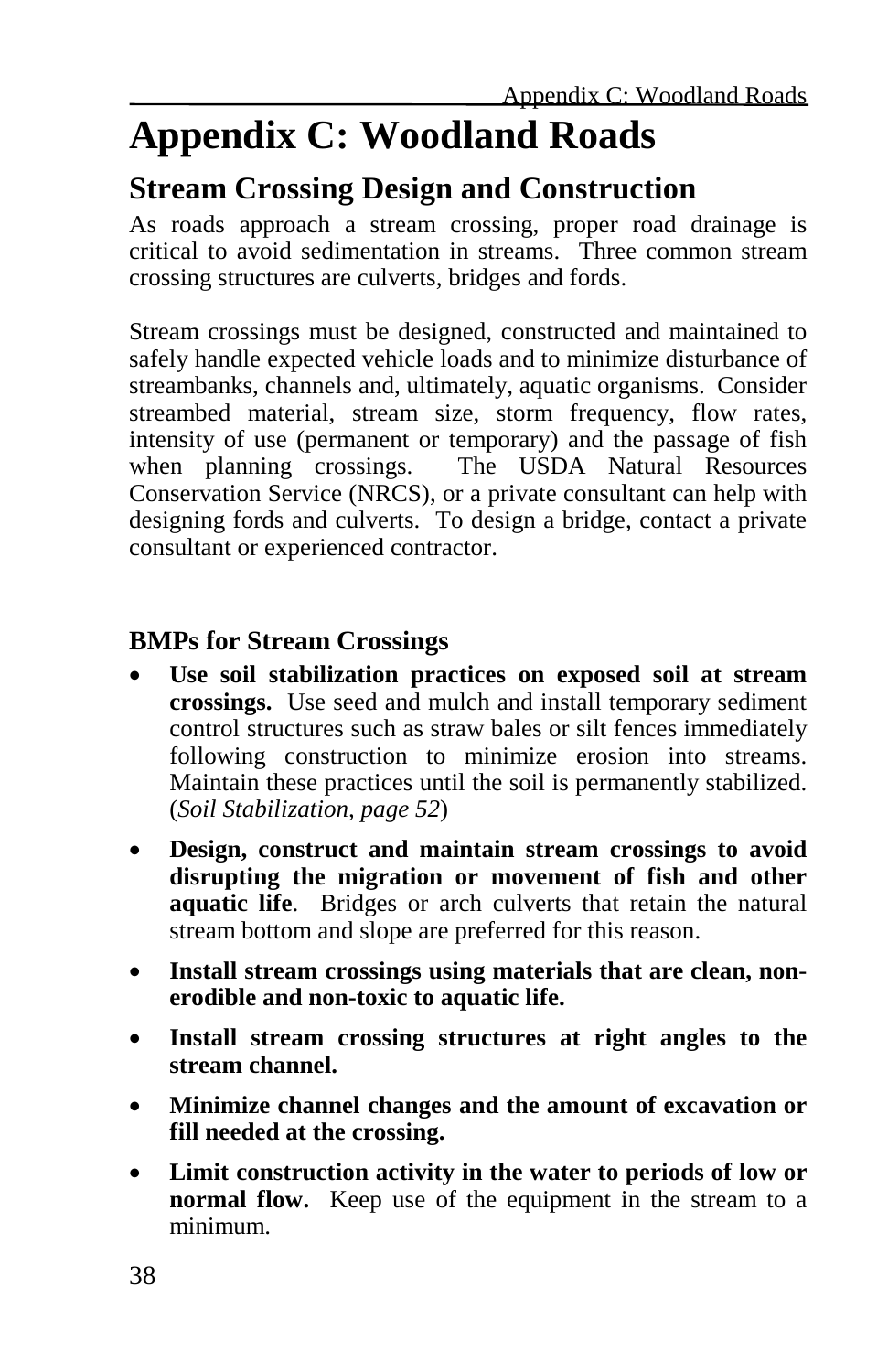• **Construct a bridge or place the fill over a culvert higher than the road approach to prevent surface road runoff from draining onto the crossing structure and into the stream**  (*Figure C-1*).



**Figure C-1. Place fill directly over a culvert higher than the road approach to prevent surface road runoff from draining onto the crossing structure and into the stream. (Adapted from Wisconsin Department of Natural Resources, 1995.)**

- **Stabilize approaches to bridge, culvert and ford crossing with aggregate or other suitable material** to reduce sediment entering the stream.
- **Anchor temporary structures on one end with a cable or other device so they do not float away during high water.** Install them so they can be easily removed when no longer used, regardless of the season.
- **Avoid areas with riffles and pool complexes, wetlands, mudflates or vegetated shallows** which are considered special aquatic sites under the Clean Waters Act (CWA), Section 404 and **have strict requirements for permits**.
- **Divert road drainage into undisturbed vegetation, preferably outside the SMA** so that the drainage does not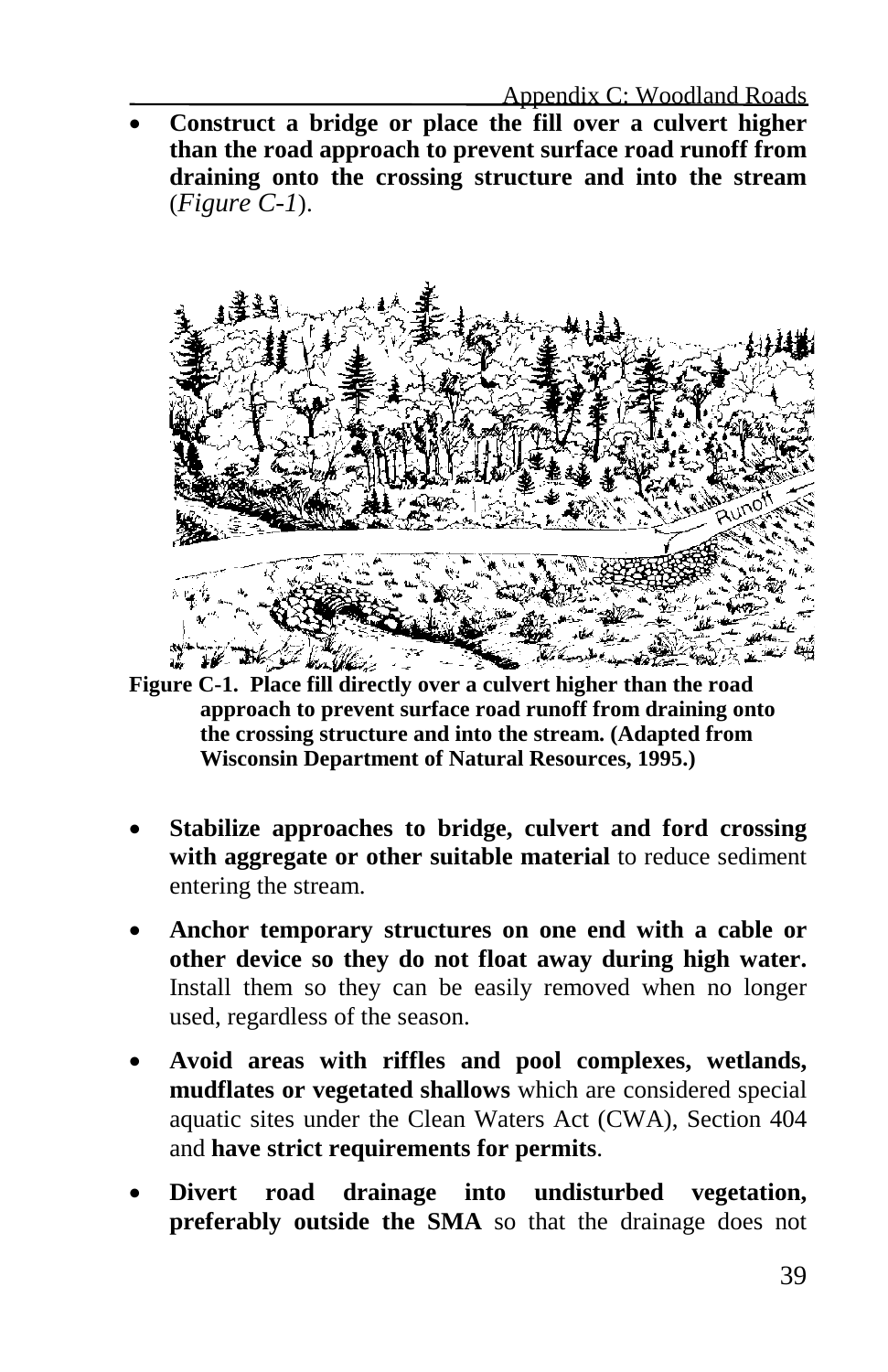directly enter the stream (*Figure C-2*). Also refer to *Diversion Structures on page 51*.



**Figure C-2. Diversion ditch. (Adapted from Wisconsin Department of Natural Resources, 1995.)**

#### **Pipe Culverts for Stream Crossings**

- Install pipe culverts long enough so that road fill does not extend beyond the ends of a culvert.
- Install permanent culverts that are large enough to pass flood flows and are a minimum of 12 inches in diameter. Culverts that are too small can plug up with debris and result in the road washing out or in flooding upstream.

**Iowa law states that the landowner and/or contractor are responsible to obtain a flood easement from any affected property owners upstream of culvert crossing that are not designed to pass the 100-year flood.**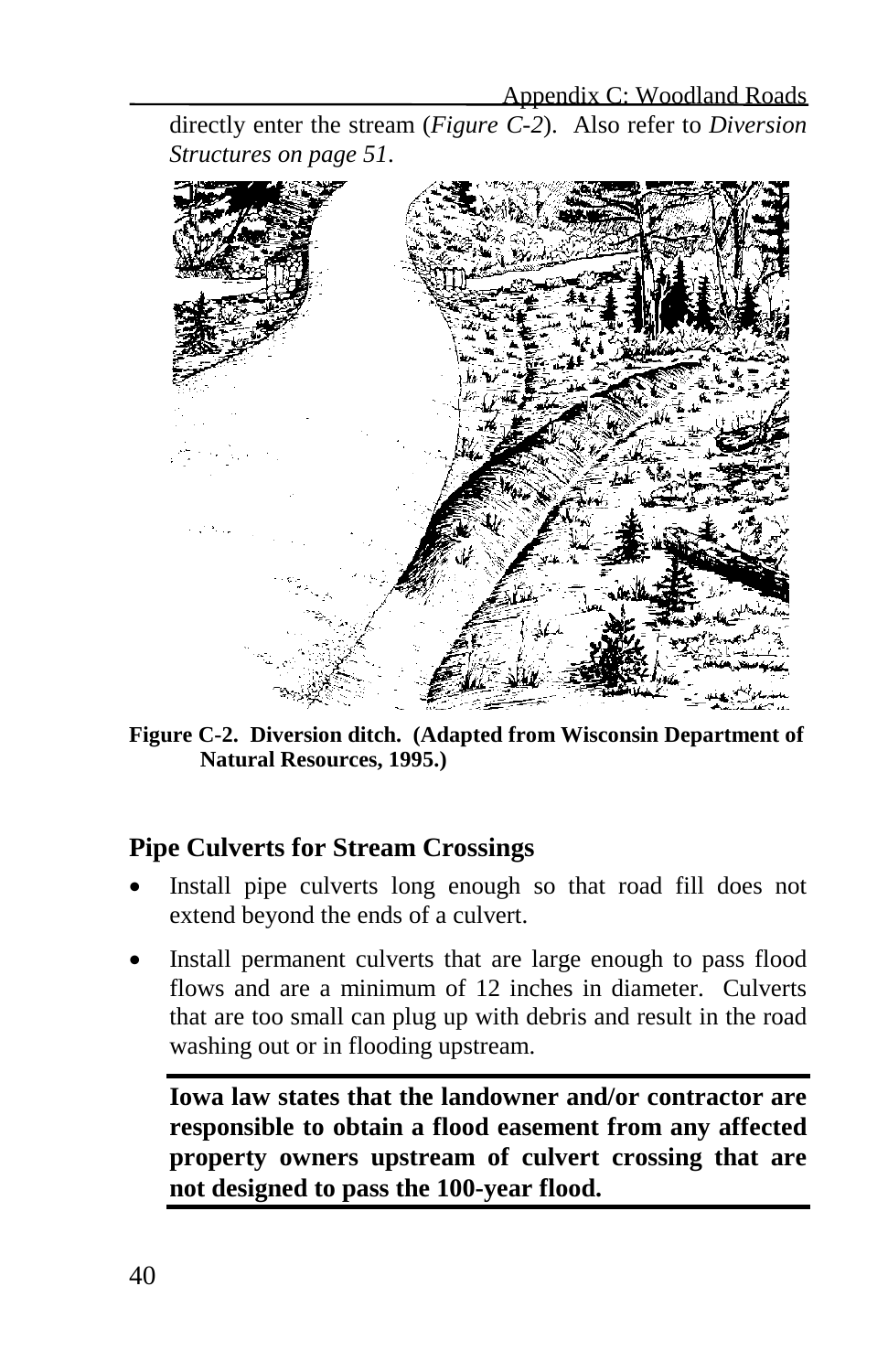The USDA Natural Resources Conservation Service, or a private engineering consultant can help with sizing culverts.



**Figure C-3. Install culverts so there is no change in the stream bottom elevation. (Adapted from Wisconsin Department of Natural Resources, 1995.)**

- Install culverts so there is no change in the stream bottom elevation (*Figure C-3*). Culverts should not cause damming or pooling.
- Firmly pack fill material around culverts, particularly around the bottom half. Cover the top of culverts with fill to a depth of one-third of the pipe diameter or at least 12 inches, whichever is greater, to prevent crushing (*Figure C-4*).



**Figure C- 4. Installation of culverts. (Adapted from Montana Department of State Lands, 1992.**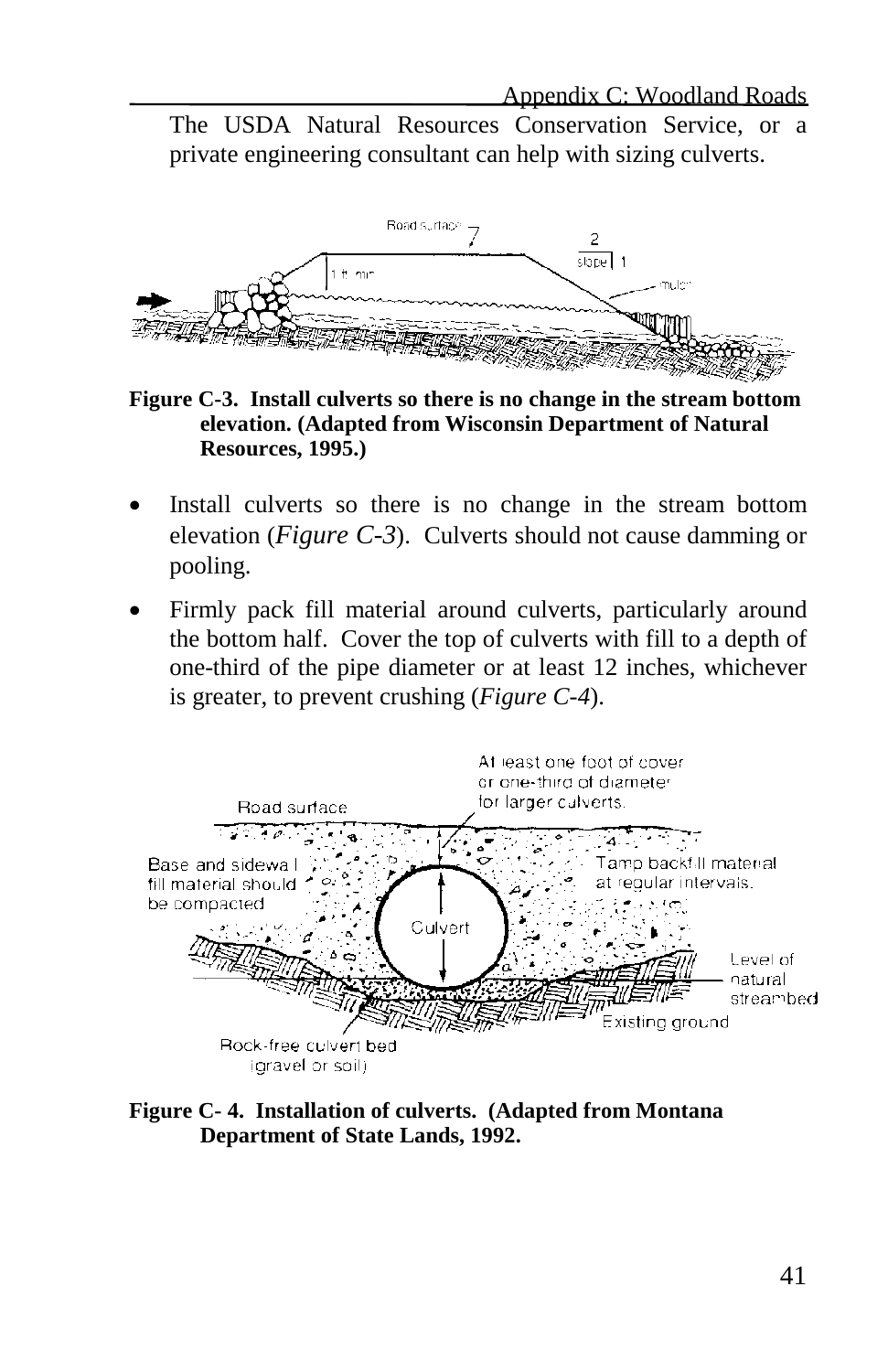- Use riprap around the inlet of culverts to prevent water from eroding and undercutting the culvert (*Figure C-5a and 5b*). For permanent installations, use filter fabric under the riprap. In addition, consider using flared culvert end sections for inlets.
- Keep culverts clear and free of debris so that water can pass unimpeded at all times. This is especially important in areas where beaver are present.



**Figure C-5a. Use riprap around the inlet of culverts.**



**Figure C-5b. Use geotextile filter fabric for permanent installations. (Adapted from Wisconsin Department of Natural Resources, 1995.)**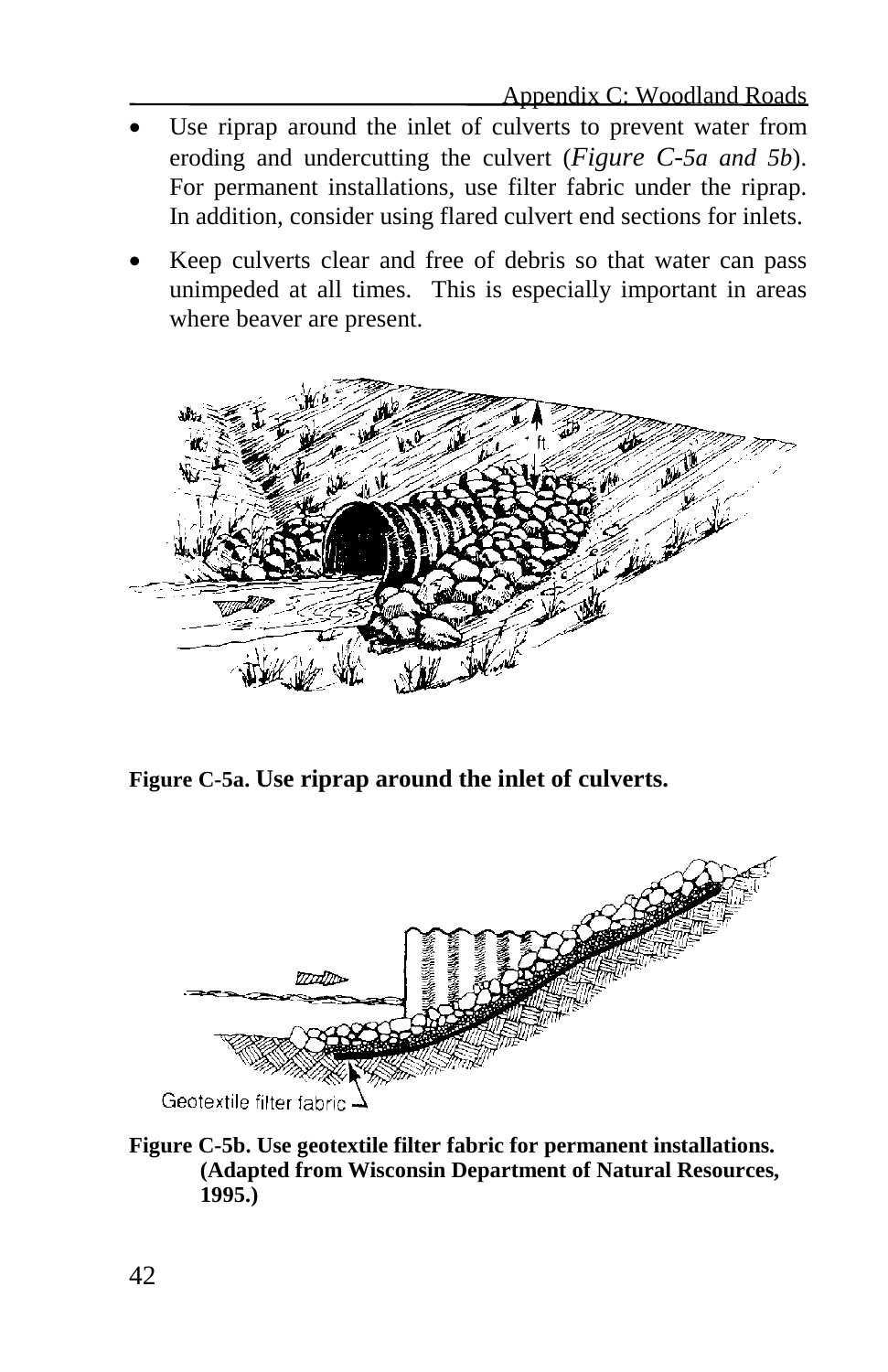#### **Fords**

- Use fords for crossing dry streambeds or where fording would cause minimal water quality impacts.
- Locate fords where streambanks are low.
- Streambed should have a firm rock or gravel base. Otherwise, install stabilizing material such as reinforced concrete planks, crushed rock, riprap or rubber mats on streambeds.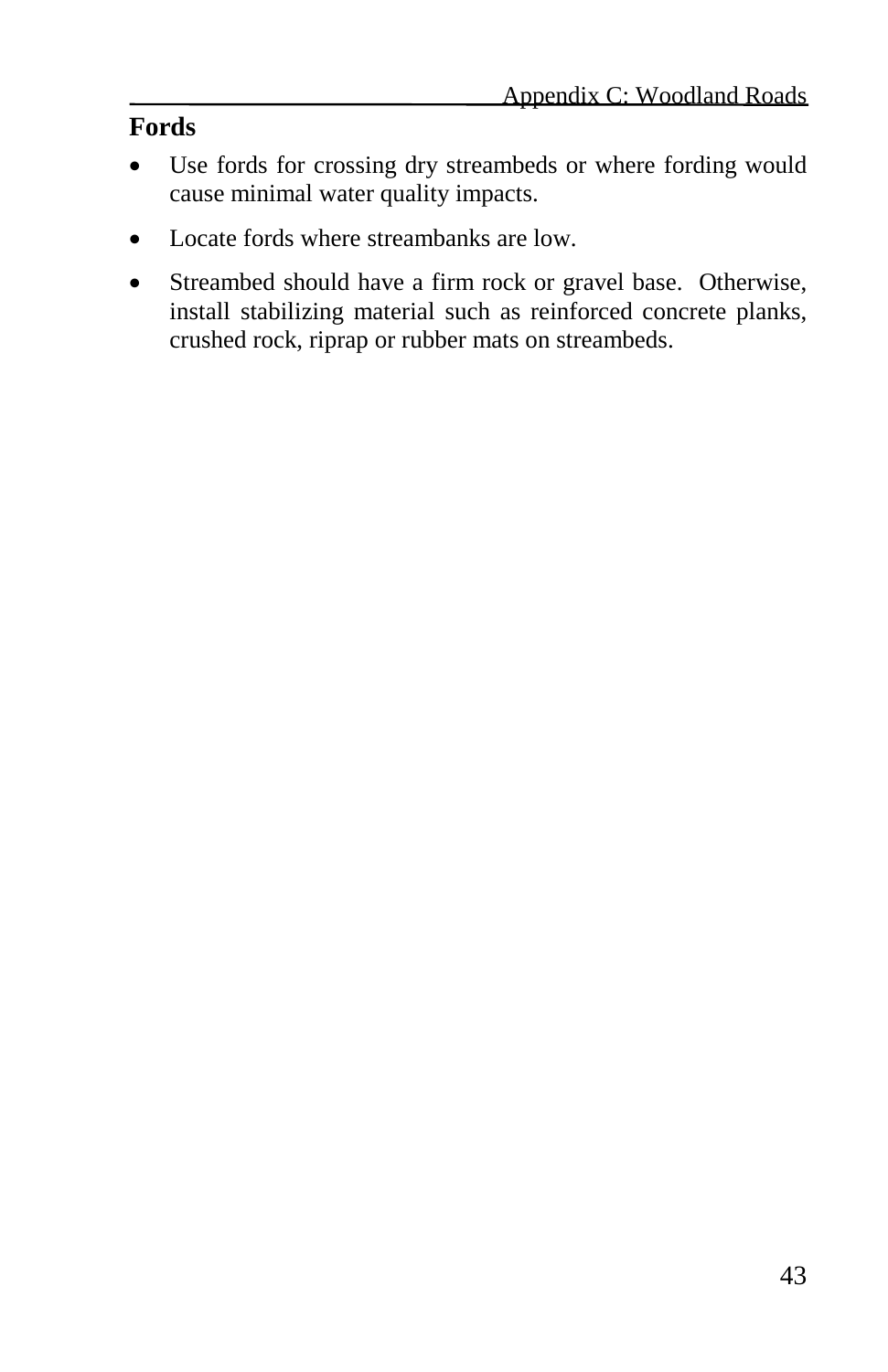## **Road Construction and Drainage - BMPs**

The most effective method to control erosion on woodland roads is to keep water from accumulating on the road surface. Fast-moving water can easily erode soil from road surfaces and ditches, but road erosion can be controlled when water drains off the road surface and is dispersed into vegetation and ground litter.

• **Design and construct roads to remove water from road surface to keep the road dry and structurally sound.** *Figure C-6* shows three common road designs: crowned, outsloped and insloped. Install insloped roads with ditches and adequate cross drainage. Outsloped roads (usually outsloped 2-4%) are less expensive to construct and maintain; use them on roads with moderate gradients and stable soils.



- **Figure C-6. Typical road designs form drainage and stability. (Adapted from Wisconsin Department of Natural Resources, 1995.)**
- **Construct stable cut-and-fill slopes that will revegetate easily**, either naturally or artificially.
- **Do not bury debris in the road base.** It causes uneven settling that can led to erosion and frost-heaving that creates mud holes.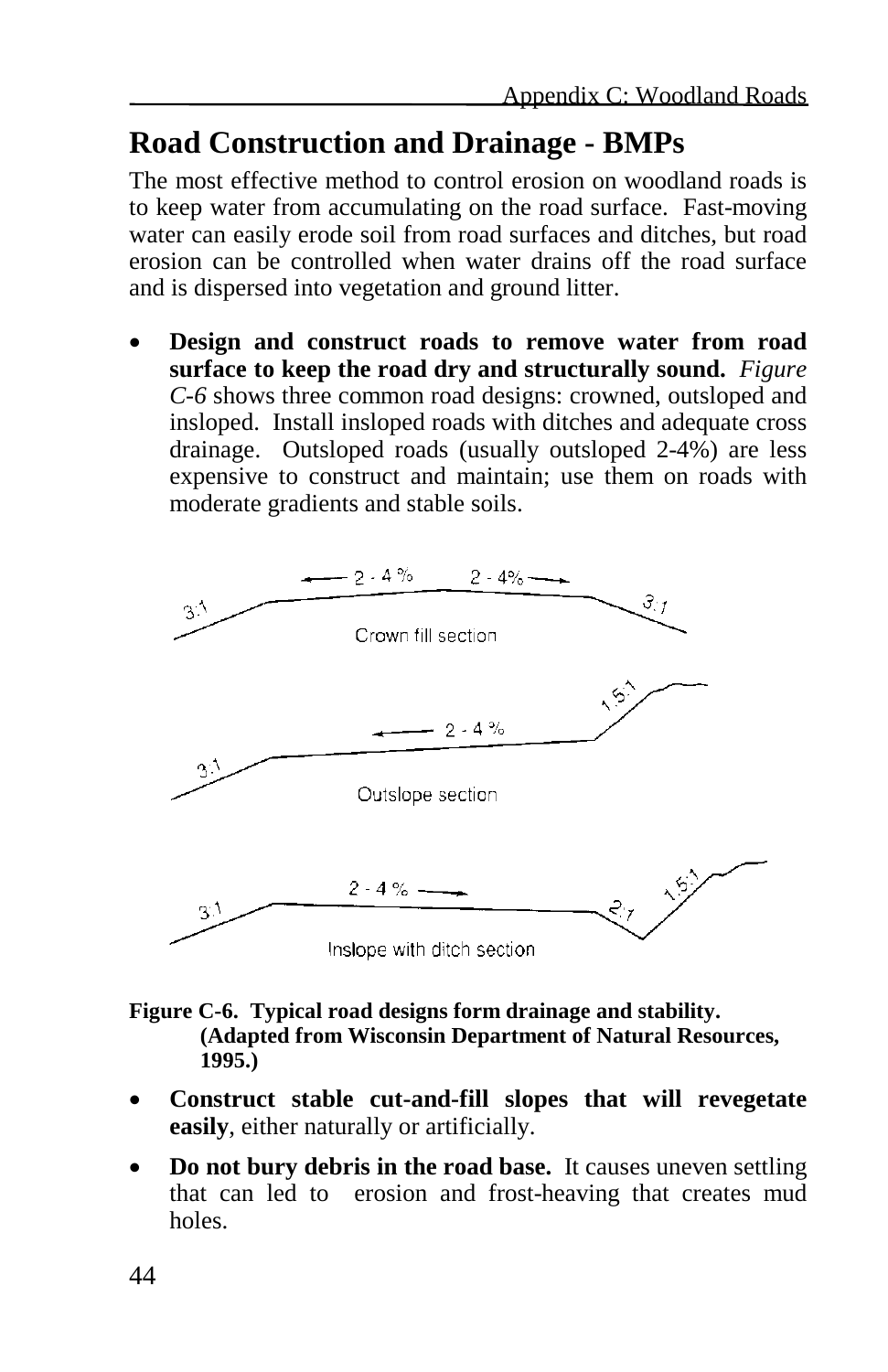- **Compact the road base material or allow it to settle before using the road.** This will reduce the amount of water that soaks into it, increasing the road's carrying capacity, reducing road maintenance and reducing erosion.
- **Surface the road with gravel where steep grades, erodible soils or high traffic volume make the potential for surface erosion significant.**
- **Locate gravel pits outside SMAs**, using proper location, development and soil stabilization practices to minimize erosion from the pits.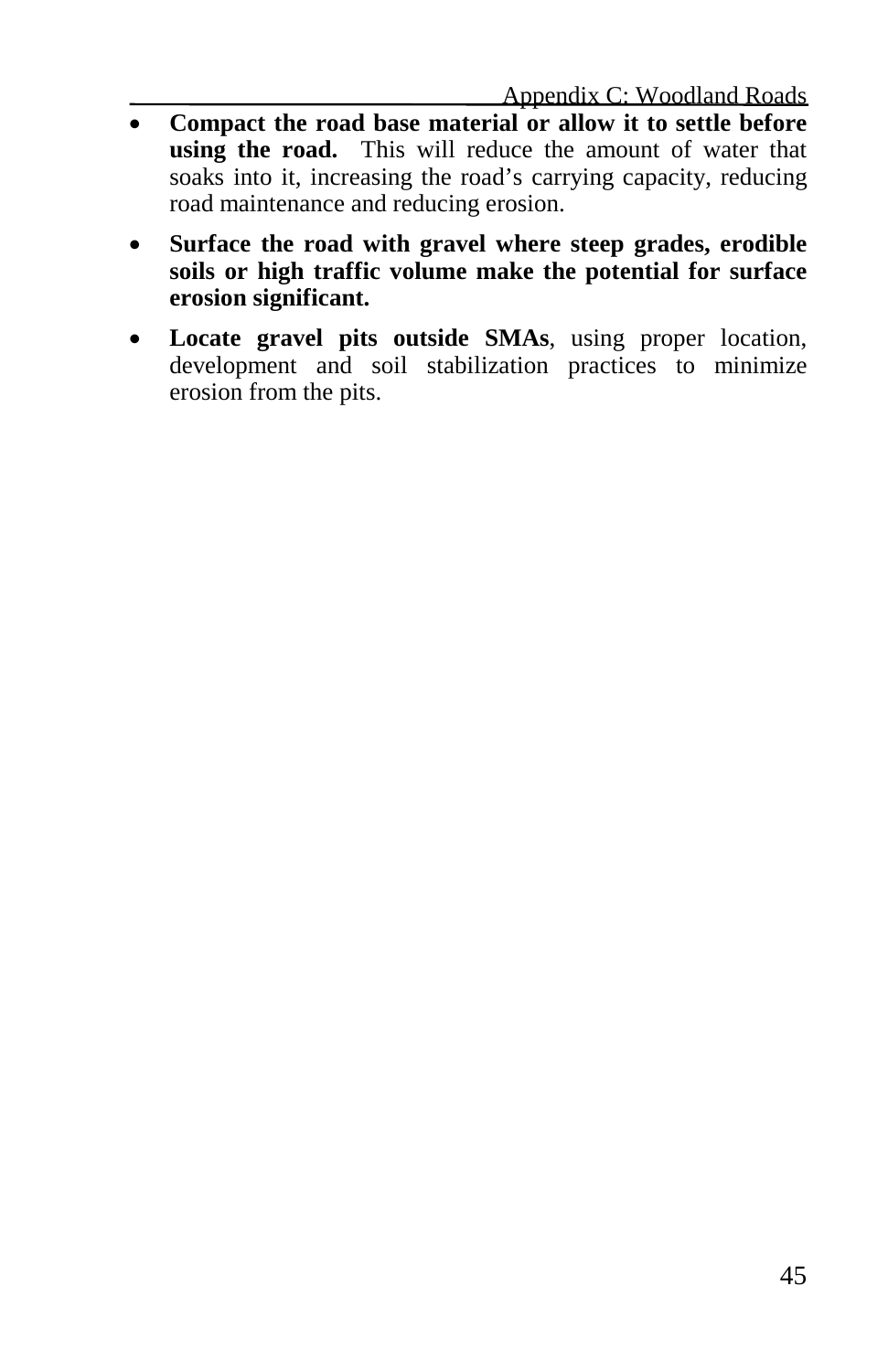### **Drainage Structures - BMPs**

Road-drainage structures include cross drains (pipe culverts, opentop culverts, broad-base dips and water bars) and water-diversion structures. Cross drains allow water from roadside ditches to move from one side of the road to the other.

- **Where necessary to protect water quality, install road drainage structures to remove storm water or seepage from the road surface and ditches.** Space these structure at intervals close enough to minimize waterflow volume and speed, avoiding ditch erosion. As road grades increase, use drainage structures more often. *See Table C- 1 below*.
- **Provide erosion protection for outflows from road drainage structure to minimize erosion and disperse the water, allowing it to soak into the soil.** Riprap, mulch and/or seeding may be necessary (*Soil Stabilization, page 52*).

| Table C-1. Recommended distances between drainage structures on |  |  |  |
|-----------------------------------------------------------------|--|--|--|
| woodland roads and skid trails.                                 |  |  |  |
|                                                                 |  |  |  |

| Road  | Distance between | Distance between broad-    |  |  |
|-------|------------------|----------------------------|--|--|
| grade | waterbars        | based dips and cross-drain |  |  |
| $\%$  | (feet)           | culverts (feet)            |  |  |
| 1     | 400              | 500                        |  |  |
| 2     | 250              | 300                        |  |  |
| 5     | 130              | 180                        |  |  |
| 10    | 80               | 150                        |  |  |
| 15    | 50               | 130                        |  |  |
| $25+$ | 40               | 110                        |  |  |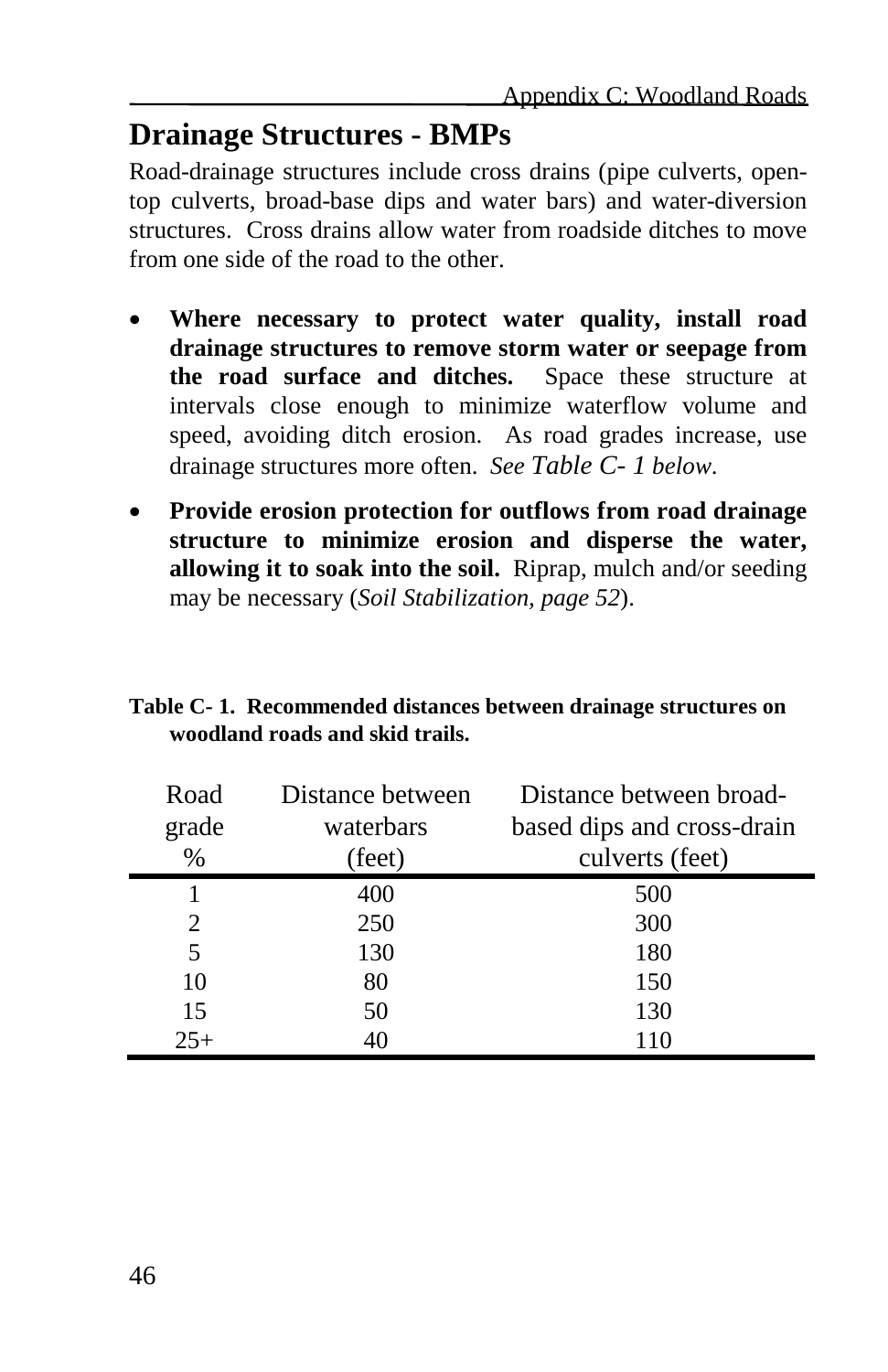

**Figure C-7. Cross-drain culvert. (Adapted from Wisconsin Department of Natural Resources, 1995.)**

#### **Pipe Culverts for Cross Drains**

- Install pipe culverts to provide cross drainage on roads grades at regular intervals immediately above steep grades, below bank seepage and where water will run onto log landings or woodland roads.
- Install pipe culverts long enough so that road fill does not extend beyond the end of a culvert.
- Install cross drain pipe culverts at grades at least 2% more than the ditch grade and angled 30 to 45 degrees to improve inlet efficiency (*Figure C-7)*.
- Select the size of cross-drain culverts according to the size of the road and area drained by the ditch. To avoid clogging, permanent culverts should be at least 12 inches in diameter.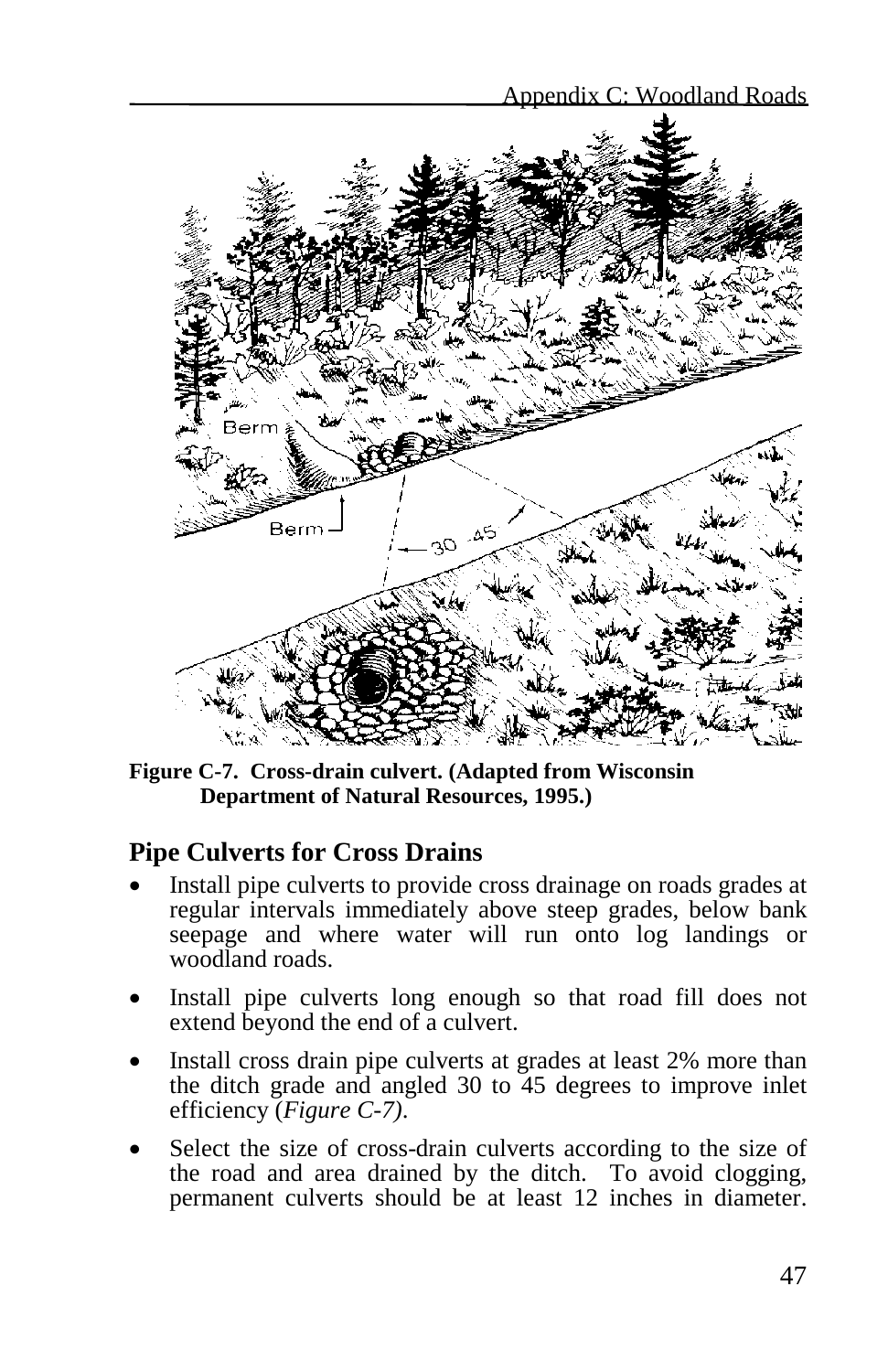The USDA Natural Resources Conservation Services or a private engineering consultant can help with sizing culverts.

- Install pipe culverts on a surface of compacted granular material. Firmly pack fill material around culverts, particularly around the bottom half. Cover the top of the culvert with fill to a depth of one-third of the pipe diameter, or at least 12 inches (whichever is greater) to prevent crushing (*Figure C-4*).
- Use riprap around the inlet of culverts to prevent water from eroding and undercutting the culvert.

#### **Open-Top Culverts**

Open-top culverts provide cross drainage and road surface drainage (*Figure C-8*) and are usually installed on seasonal or temporary roads.



**Figure C-8. Open-top log culvert. (Adapted from Wisconsin Department of Natural Resources, 1995.)**

- Install open-top culverts to provide cross drainage immediately above steep grades, below bank seepage, where water will run onto log landings or woodland roads and on road grades at regular intervals.
- Clean open-top culverts frequently since they easily fill in with debris.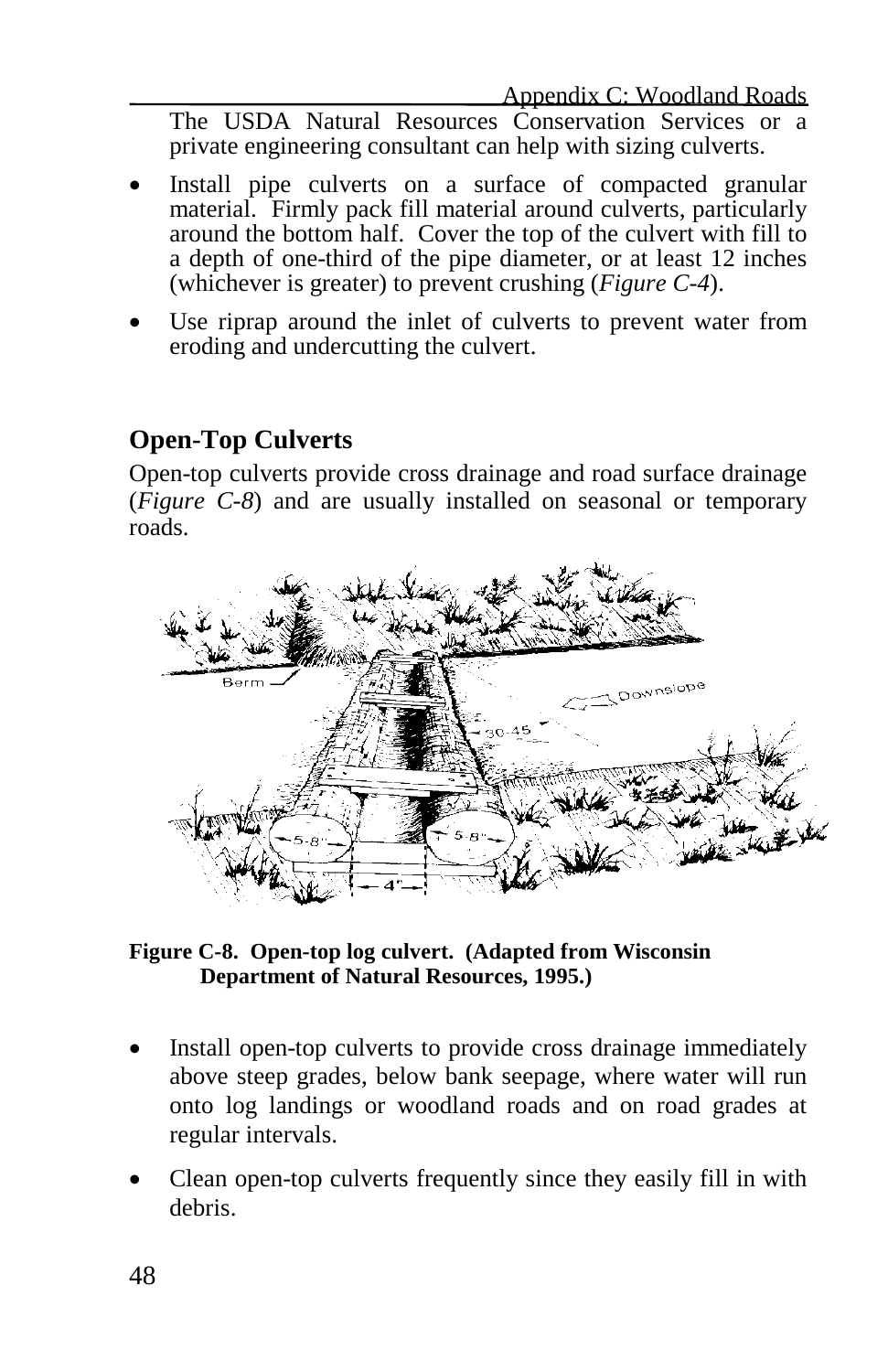#### **Broad-Based Dips**

Broad-based dips can provide cross drainage and road-surface drainage for roads and skid trails with a gradient of 15% or less (*Figure C-9*). Broad-based dips can be used instead of culverts, usually at lower cost and with lower maintenance. Dips are not used for draining seeps, or for intermittent or permanent streams.

- Construct broad-based dips deep enough to provide adequate drainage and wide enough to allow trucks and equipment to pass safely.
- Place a surface of crushed stone or gravel on the dip and mound for soils and conditions where rutting may occur.

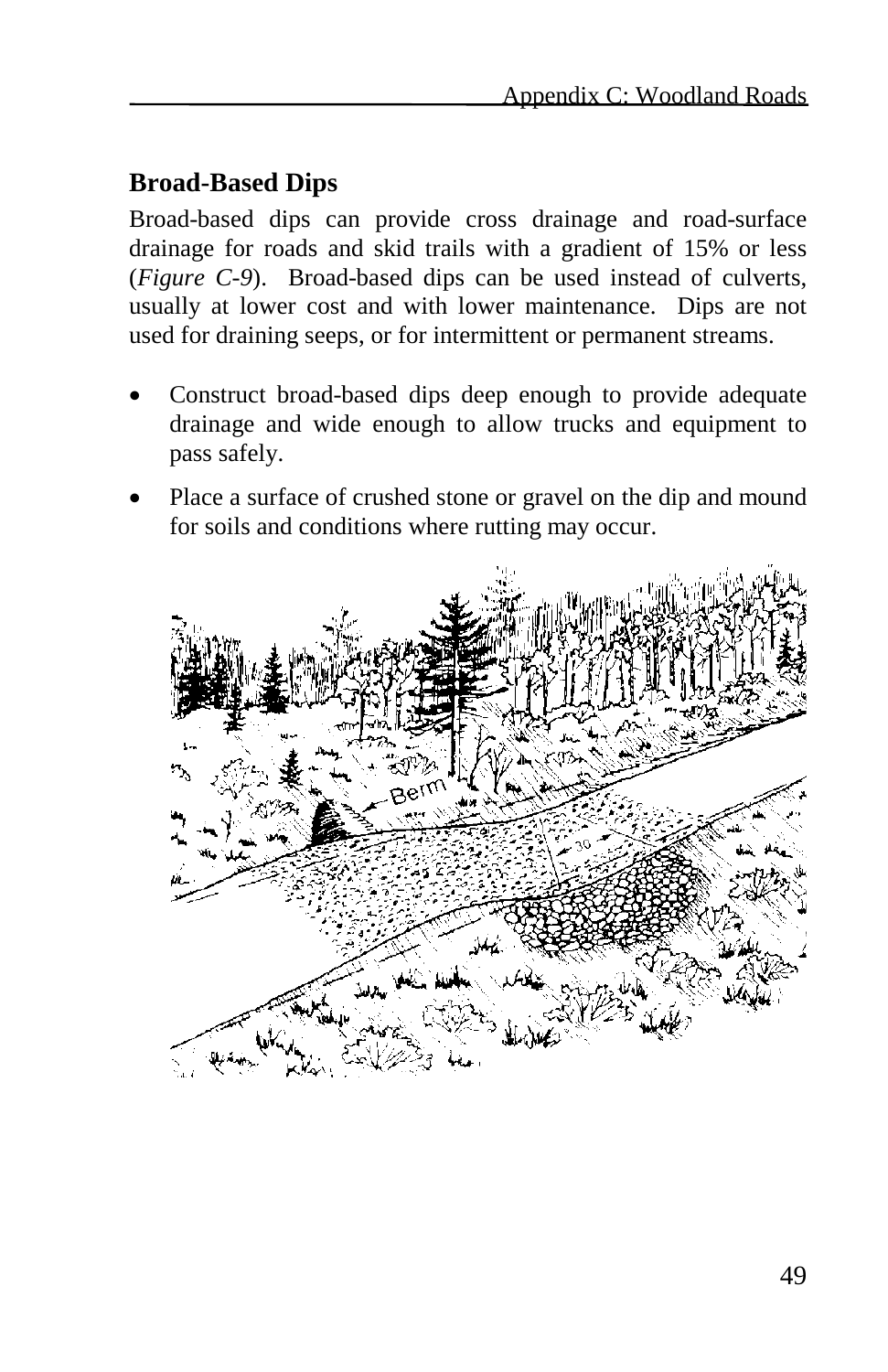**Figure C-9. Broad-based dip. (Adapted from Wisconsin Department of Natural Resources, 1995.)**



Broad based dip cross section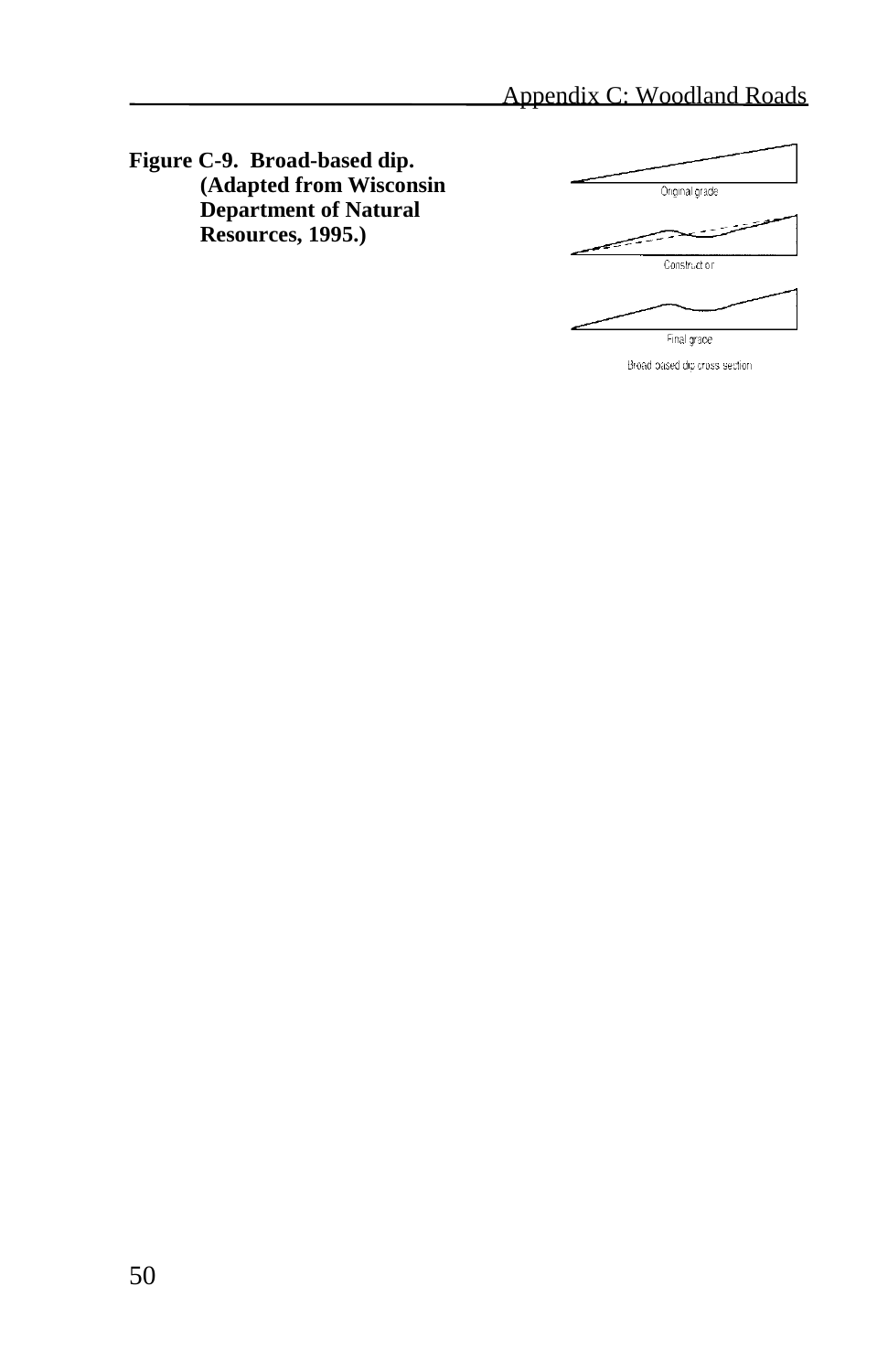#### **Water Bars**

A water bar is a shallow trench with a mound (or berm) which provides cross drainage and intercepts runoff from skid trails, recreational trails, firebreaks, or inactive or closed roads. (*Figure C-10*). Constructing a water bar will minimize erosion and provide conditions for natural or artificial revegetation.

Place water bars at a 30 to 45 degree angle with a cross drainage grade of 2%.



**Figure C-10. Water bar.. (Adapted from Wisconsin Department of Natural Resources, 1995.)**

#### **Diversion Structures**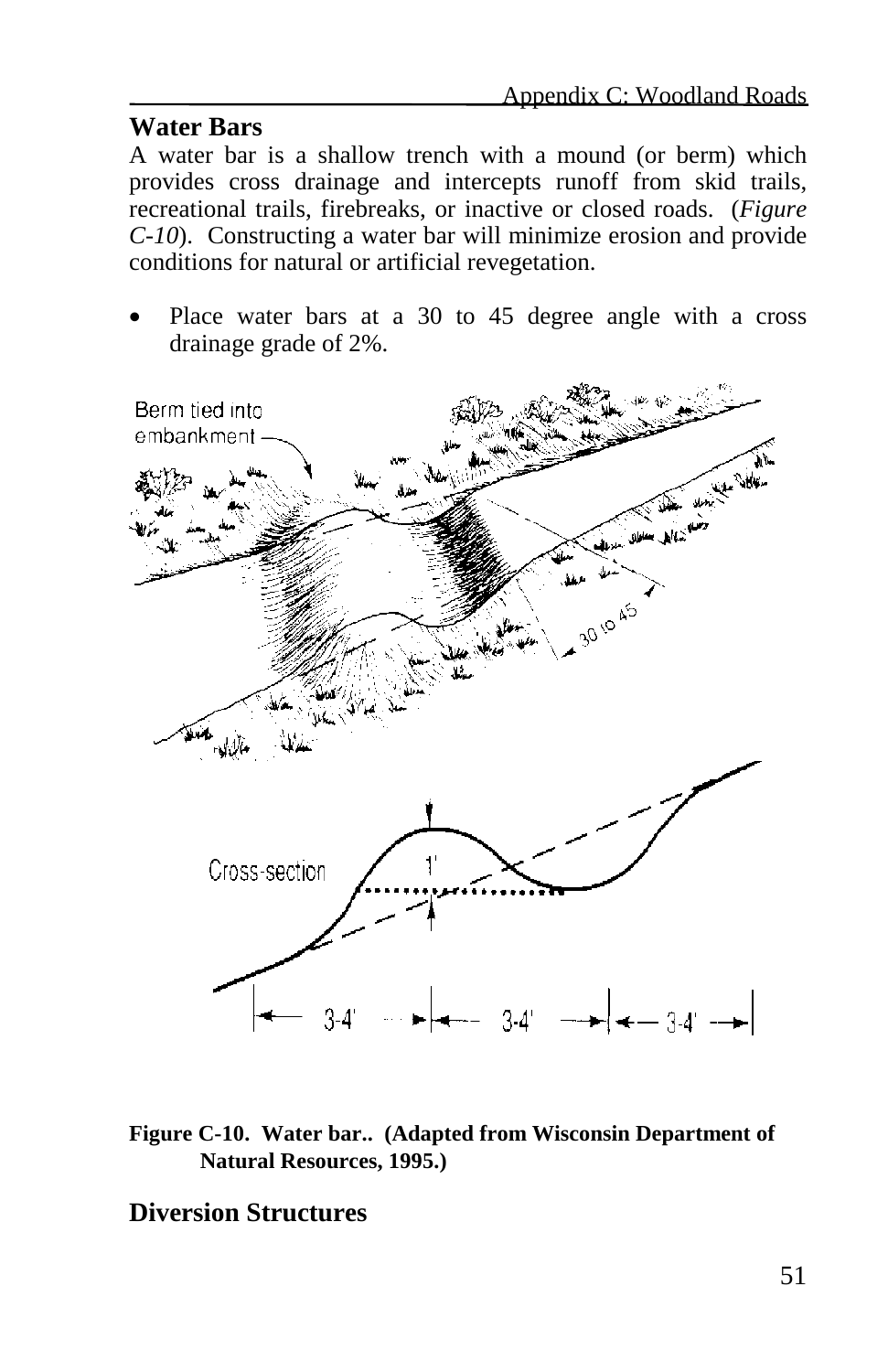Appendix C: Woodland Roads

Diversion ditches, or berms, divert water away from roads and side ditches and channel it into vegetation *(Figure C-2*). These structures are often used before stream crossings to ensure that water will be diverted into vegetation and not directly into a stream, lake or wetland.

Construct diversion ditches so they intersect the roadside ditch at the same depth and are turned down slope 1% to 3% (*Figure C-2*).

## **Soil Stabilization - BMPs**

Soil stabilization practices are used where soil is exposed and natural revegetation is inadequate (i.e., road development, skid trails and landings) to prevent soil erosion and subsequent sedimentation into streams, lakes and wetlands. This occurs during roads construction and when the road system is active or inactive. Practices include mulching, seeding and installing sediment control structures.

**It is always more efficient and cost effective to prevent erosion than it is to repair damage after the fact**.

#### **Mulching and Seeding**

Use mulch and/or seed where necessary to minimize soil erosion.

Mulch, such as straw, woodchips or bark, retains soil moisture important for seed germination and protects the soil surface from erosion due to runoff and raindrop impact. Mulch can be used to: (1) promote natural revegetation or (2) protect seeds that have been spread over an area. If you seed, apply mulch immediately afterward. Netting may be necessary to hold mulch in place on steep slopes or on areas where water flow concentrates.

Seed mixtures should include fast growing species for quick soil protection plus perennial species for longer soil protection until native vegetation returns to the site. Recommendations for seed mixes that are best for specific regions in Iowa are available from your District IDNR Forester, Wildlife Biologist or USDA Natural Resources Conservation Service office.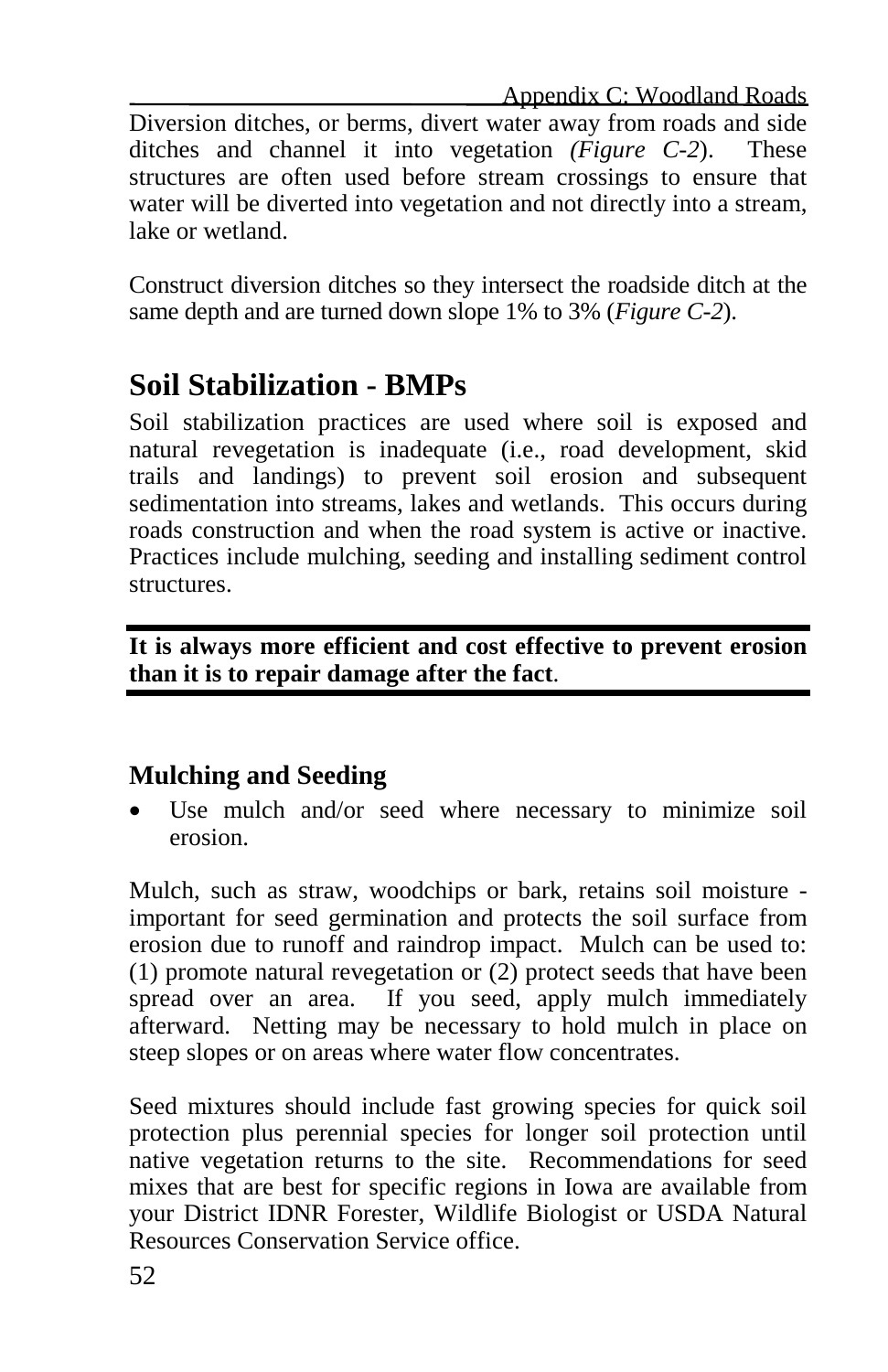#### Appendix C: Woodland Roads

A suggested minimum generic seed mixture, applied at the rate of 55 lbs./acre, is as follows:

| White Dutch clover  | 10 lbs./acre |
|---------------------|--------------|
| Perennial rye grass | 10 lbs./acre |
| Annual rye grass    | 20 lbs./acre |
| Creeping red fescue | 15 lbs./acre |
|                     | 55 lbs./acre |
|                     |              |

*Table C-2* is provided to assist you in determining the area (acres) of a specified length and width of road surface.

| <b>Road Length</b> | <b>Road Width (ft)</b> |              |      |      |      |              |
|--------------------|------------------------|--------------|------|------|------|--------------|
| [ft]               | 8'                     | $10^{\circ}$ | 12'  | 14'  | 18'  | $20^{\circ}$ |
| 50                 | .01                    | .01          | .01  | .02  | .02  | .02          |
| 100                | .022                   | .02          | .03  | .03  | .04  | .05          |
| 250                | .05                    | .06          | .07  | .08  | .10  | .11          |
| 500                | .09                    | .12          | .14  | .16  | .21  | .23          |
| 750                | .144                   | .17          | .21  | .24  | .31  | .34          |
| 1000               | .18                    | .24          | .28  | .32  | .41  | .46          |
| 1500               | .28                    | .34          | .41  | .48  | .62  | .69          |
| 2000               | .36                    | .48          | .56  | .64  | .83  | .92          |
| 5000               | .92                    | 1.15         | 1.38 | 1.61 | 2.07 | 2.30         |
| 5280               | 97                     | 1 21         | 1.45 | 1.70 | 2.18 | 2.43         |

**Table C-2. Road Surface Area Determination (acres)**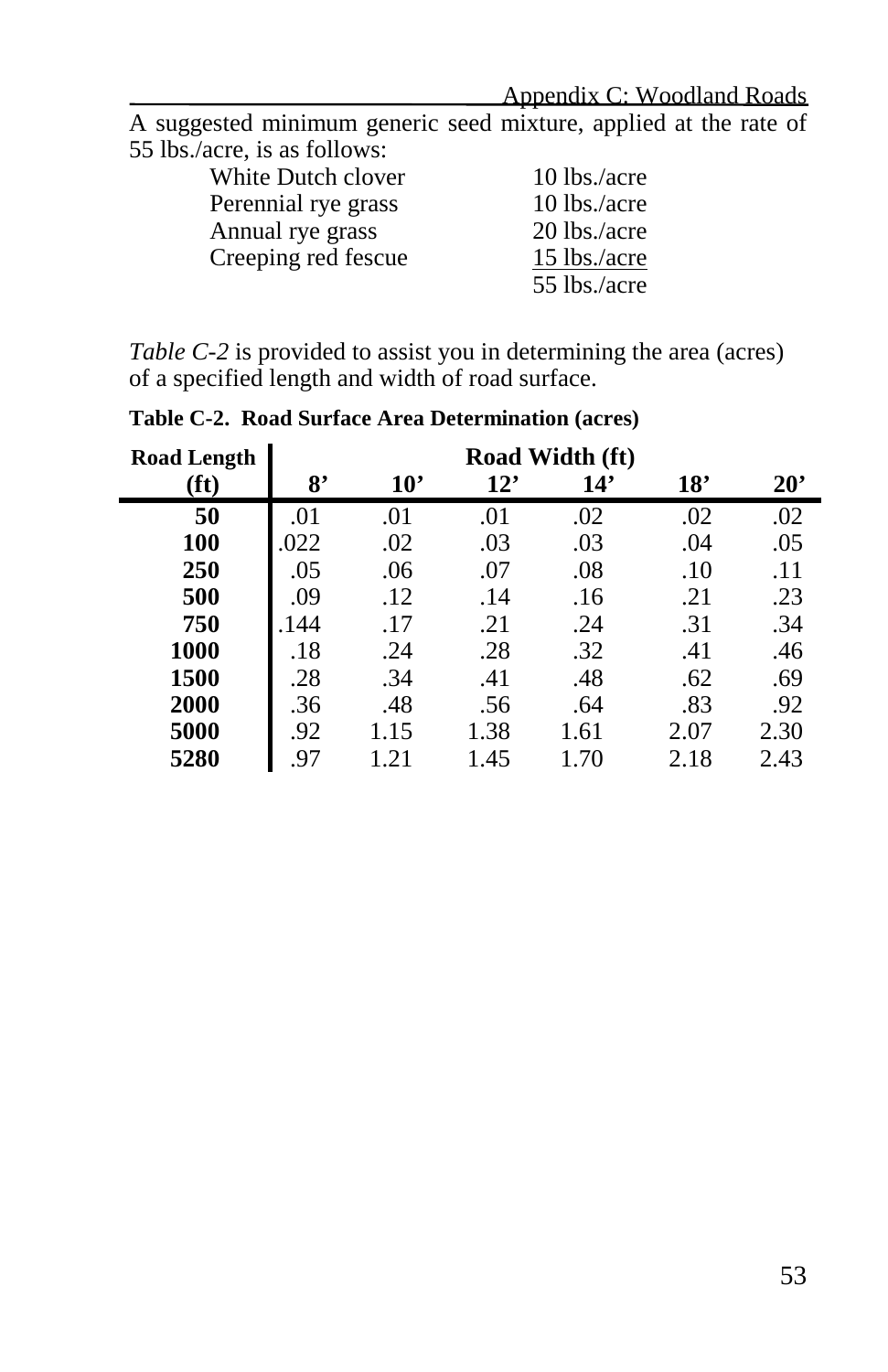#### **Sediment Control Structures**

- Install sediment control structures where necessary to slow the flow of runoff and to trap sediment until vegetation is established at the sediment source. Sediment control structures include straw bale fencing, silt fencing and sediment traps (*Figures C-11*).
- Maintain, clean, or replace sediment-control structure until areas of exposed soil are stabilized.





**Figure C-11a. Straw bale fencing to slow runoff and trap sediment for sheet flow and channelized flow. (Adapted from Wisconsin Department of Natural Resources, 1995.)**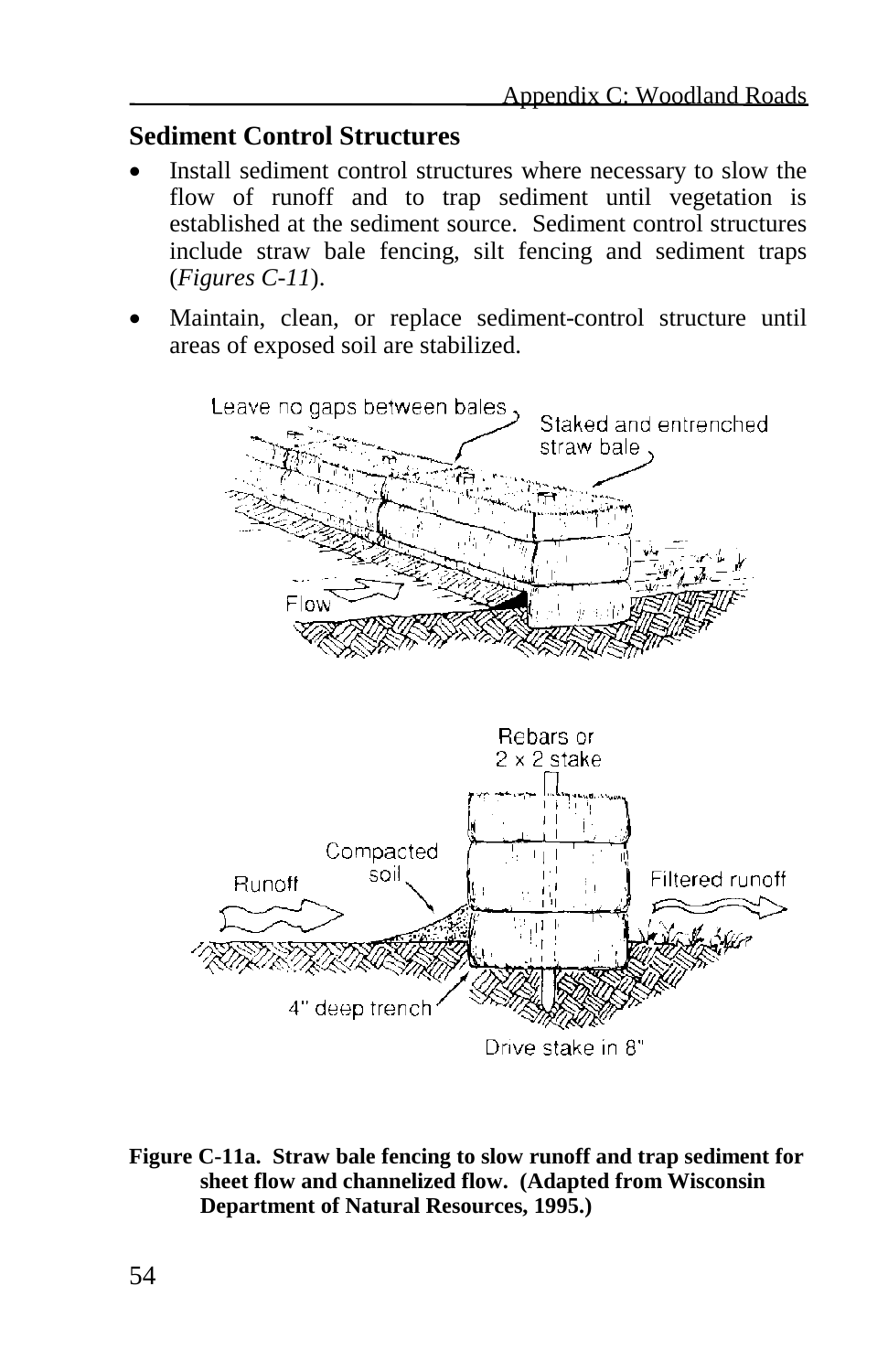

**Figure C-11b. Silt fencing to slow runoff and trap sediment for sheet flow, not channelized flow. (Adapted from Wisconsin Department of Natural Resources, 1995.)**



**Figure C-11c. A sediment trap to slow runoff and trap sediment for channelized flow. (Adapted from Wisconsin Department of Natural Resources, 1995.)**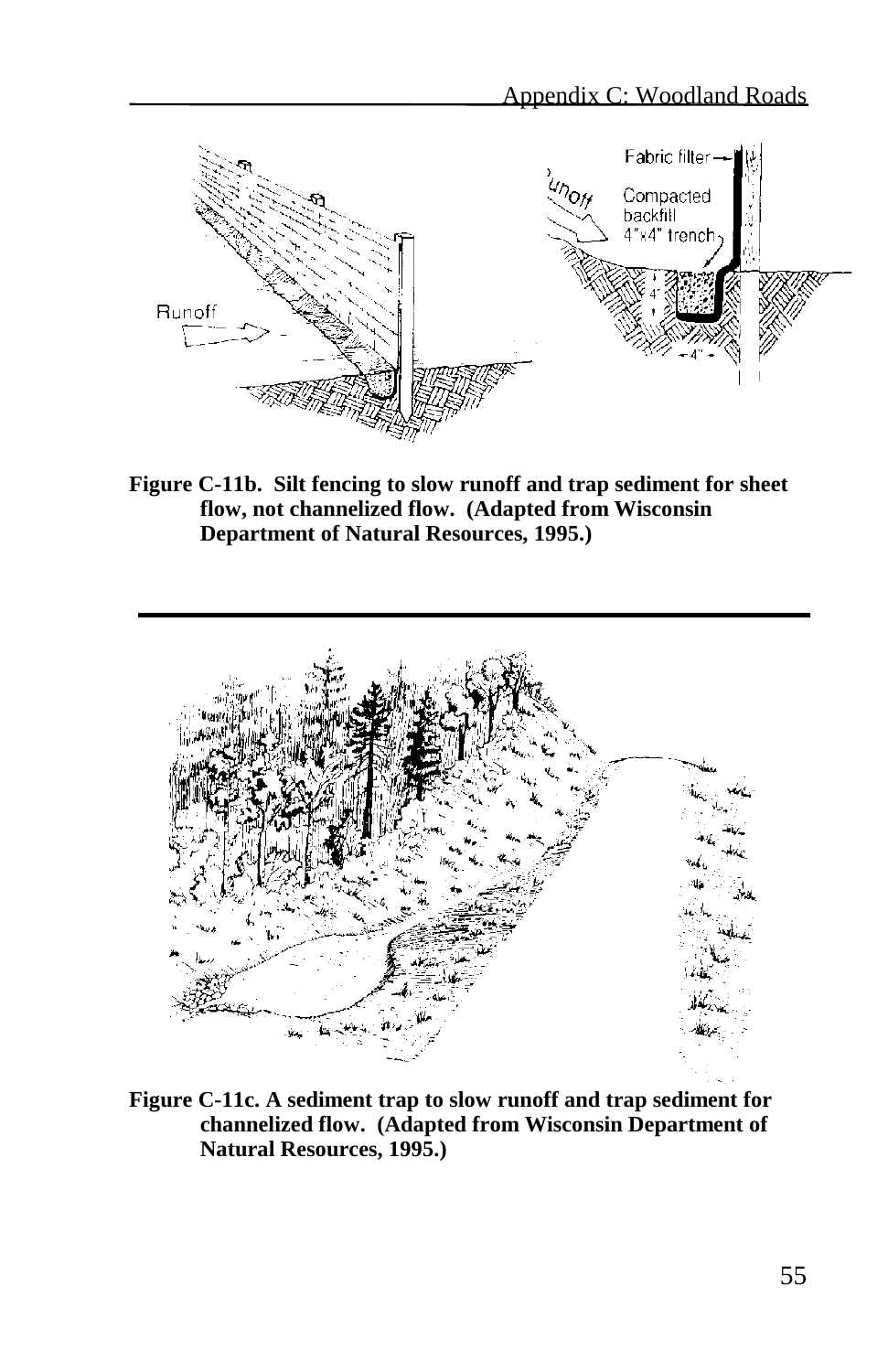## **Road Maintenance**

Roads must be well maintained or water quality protection structures may quickly degrade. For both active and inactive roads, follow BMPs in the *Soil Stabilization section on pages 34-36*.

#### **Active Roads**

- Inspect the road system at regular intervals, especially after heavy rainfall, to detect problems and to schedule repairs.
- Clear debris from culverts, ditches, dips and other drainage structures to decrease clogging that can lead to washouts. Place the debris where it cannot be washed back into these structures or into open water.
- Keep traffic to a minimum during wet periods and spring breakup to reduce maintenance needs.
- Shape road surfaces periodically to maintain proper surface drainage. Fill in ruts and holes with gravel or compacted fill as soon as possible to reduce erosion potential.
- Remove berms along the edge of the road if they will trap water on the road.
- When dust control agents are used, apply them in a manner that will keep these compounds from entering lakes, streams and groundwater. Consult a qualified road engineer from the County Highway Commissioner's office or Iowa Department of Transportation for assistance in selecting the appropriate chemicals and amounts.

**Note: It is illegal to spread oil on road, land or water in Iowa.**

### **Inactive Roads**

When woodland roads are inactive for extended periods, closing the system will help to protect the road surface and the water quality protection structures. Consider erecting a barrier to traffic such a gate or berm and post "Closed" signs at the entrance of temporarily closed roads. Stating the length of time and/or reason for closure and inviting acceptable uses may be helpful to assure compliance.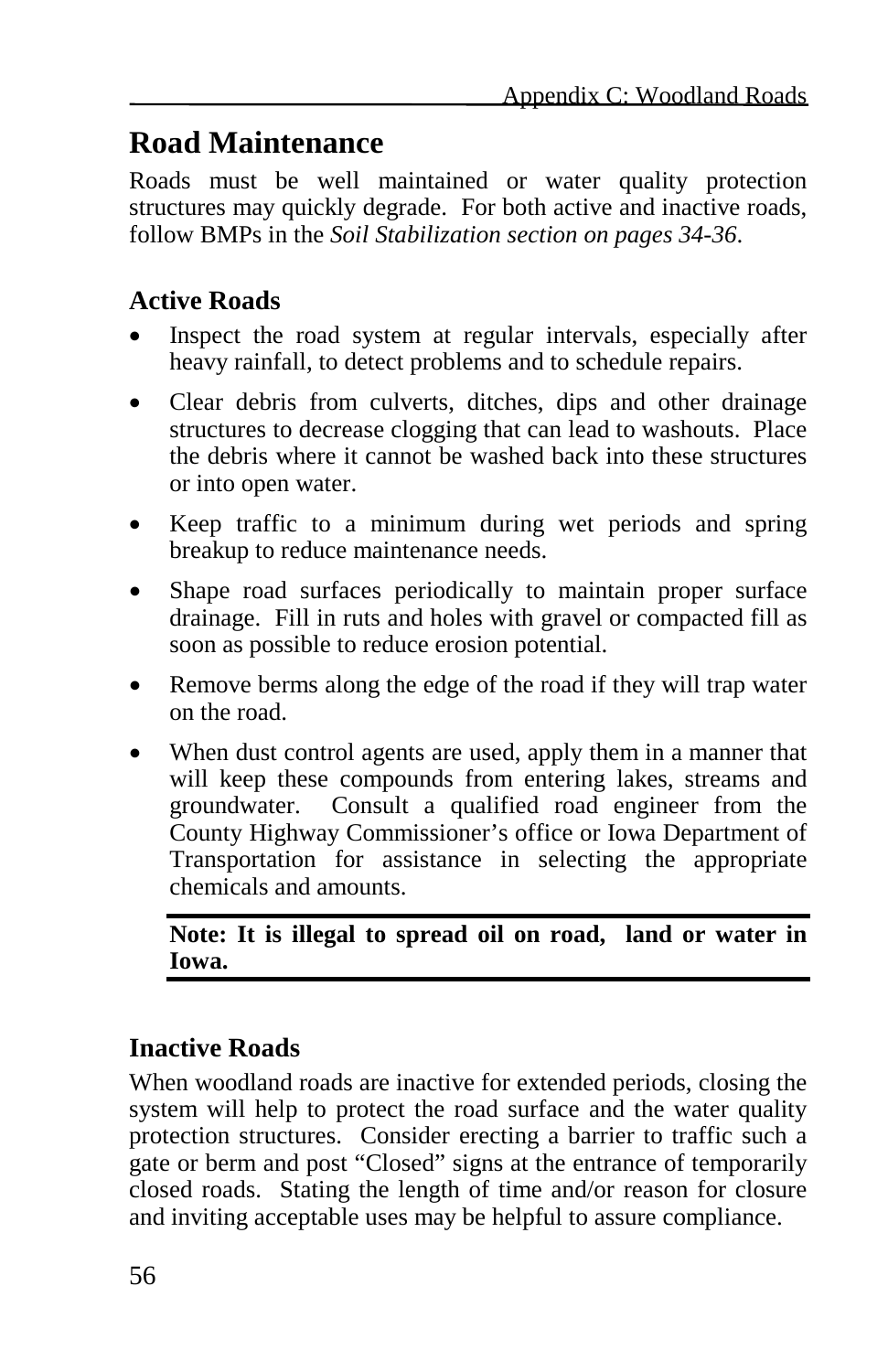- Remove all temporary drainage and stream crossing structures.
- Shape all road system surfaces to maintain proper surface drainage, if necessary.
- Install water bars where necessary. See the *Water Bars section on page 51* and follow recommendations in *Table C-* 1 *on page 46*.
- Inspect and maintain road surfaces, permanent drainage and streamcrossing structures (ditches, culverts, bridges, etc.) to minimize erosion.

#### **Federal Requirements for Woodland Roads in Wetlands**

The following 15 BMPs must be implemented in order to qualify for the silvicultural exemption from a federal section 404 permit when building a temporary or permanent road or skid trail in a wetland (33 CFR part 323.4). The silvicultural exemption is only applicable when the primary purpose of the roads is for normal silvicultural purposes. This listing is an attempt to explain the 15 BMPs in lay language. The exact language of the law may be obtained by contacting the Army Corps of Engineers.

- 1. Limit the number, length and width of roads and skid trails to the minimum necessary to accomplish the landowner's objective.
- 2. Locate roads outside streamside management areas except at stream crossings. For more information, see *Chapter 3. Streamside Management Areas.*
- 3. Road fill must be bridged, culverted, or otherwise designed to prevent restriction of expected flood flows.
- 4. Properly stabilize and maintain road fill during and after road construction to prevent erosion.
- 5. While building a road with fill material, minimize the use of road construction equipment in the wetland area.
- 6. Minimize disturbance of vegetation while designing, constructing and maintaining roads.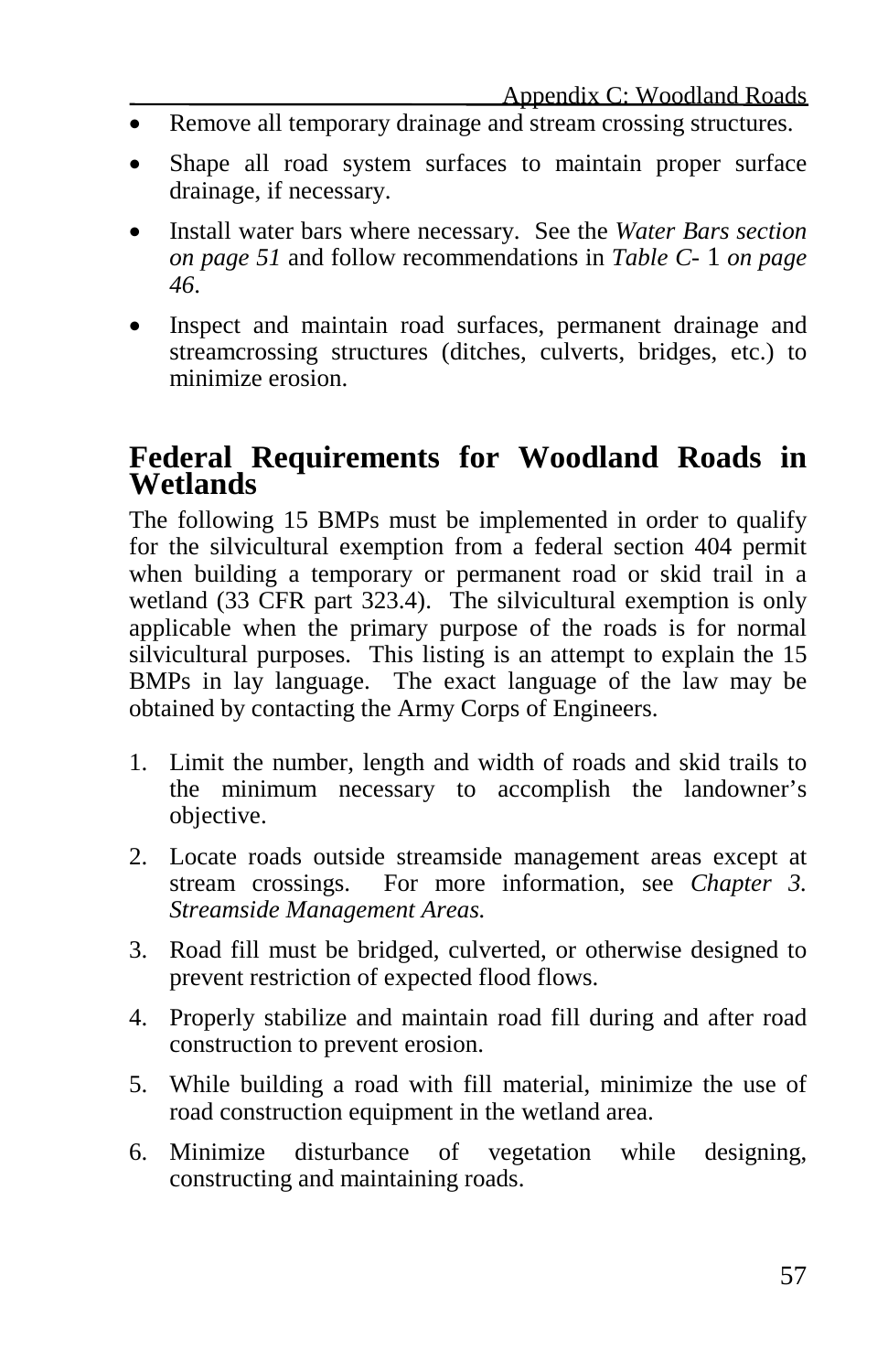- 7. Correctly design, construct and maintain wetland road crossings to avoid disrupting the migration or movement of fish and other aquatic life.
- 8. Use fill from upland sources whenever feasible.
- 9. Place fill in a way that does not take or jeopardize the continued existence of a threatened or endangered species (as defined under the Endangered Species Act) or adversely modify or destroy the critical habitat of such species.
- 10. Avoid placing fill in breeding and nesting areas for migratory waterfowl, in spawning areas and in wetlands if practical alternatives exist.
- 11. Fill shall not be placed near a public water supply intake.
- 12. Fill shall not be placed in areas of concentrated shellfish production.
- 13. Fill shall not be placed in waterbodies or on land regarded as part of the National Wild and Scenic River System.
- 14. Use fill free from toxic pollutants.
- 15. Completely remove all temporary fills and restore the area to its original elevation.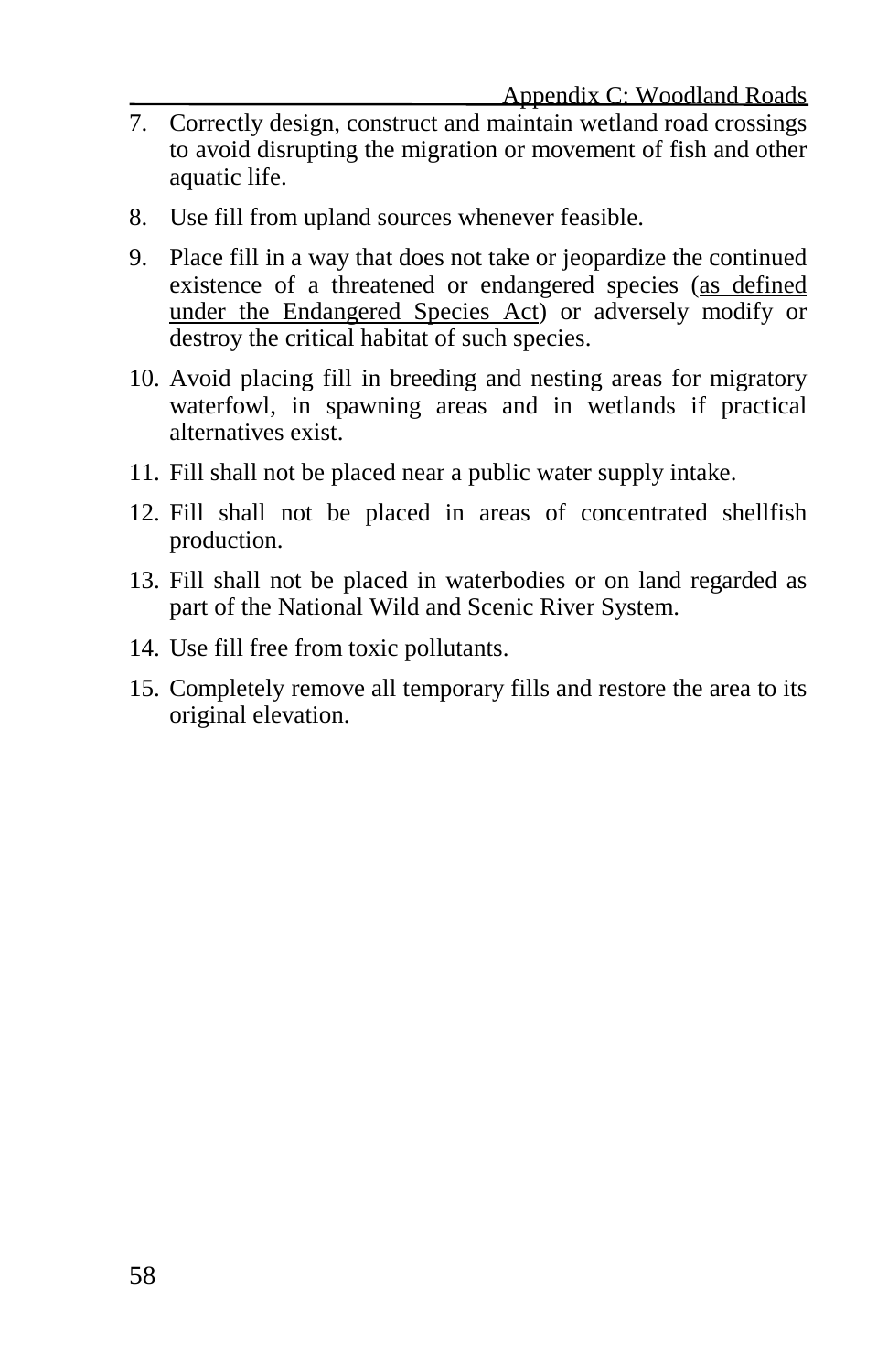# **Appendix D: References and Additional Information**

Delaware Department of Agriculture, Forest Service. 1995. *Delaware's Forestry Best Management Practices Manual*. 78p.

Georgia Forestry Commission. 1990. *Recommended Best Management Practices for Forestry in Georgia.*

Michigan Department of Natural Resources. 1994. *Water Quality Management Practices on Forest Land.*

Minnesota Department of Natural Resources, Division of Forestry. 1989. *Water Quality in Forest Management - Best Management Practices in Minnesota.* 104 p.

Montana Department of State Lands. 1992. *Montana Forestry Best Management Practices.*

Rhode Island Department of Environmental Management, Division of Forest Environment. 1996. *Best Management Practices For Rhode Island - Water Quality Protection and Forest Management Guidelines*. 49 p.

Vermont Department of Forests, Parks and Recreation. 1987. *Acceptable Management Practices for Maintaining Water Quality on Logging Jobs in Vermont.*

Wisconsin Department of Natural Resources. 1995. *Wisconsin's Forestry Best Management Practices for Water Quality*. Publication number FR093. 76 p.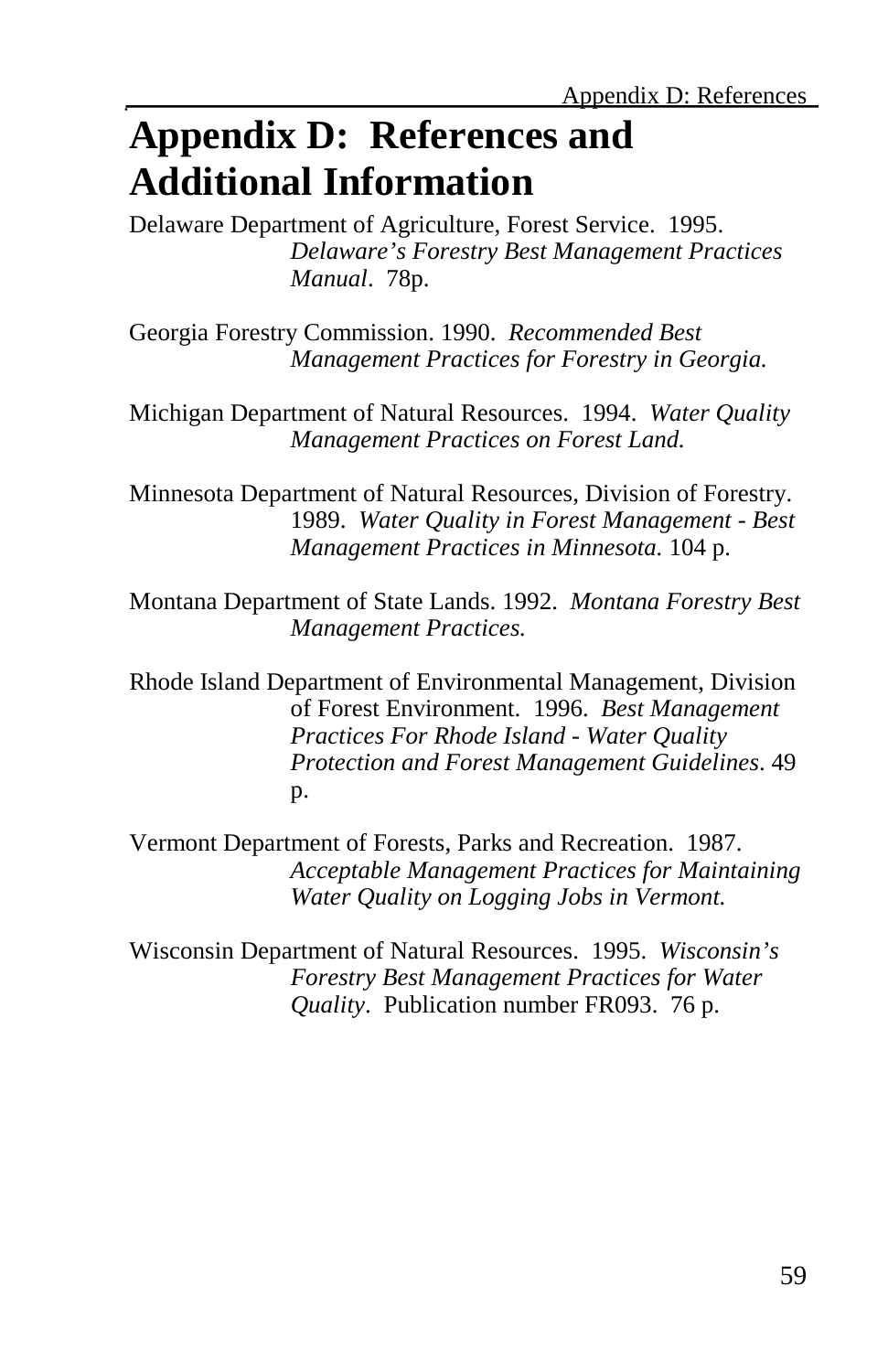# **Appendix E: Glossary**

- **Barriers**: Obstructions to pedestrians, horse, or vehicular traffic. They are intended to restrict such traffic to a specific location.
- **Baseflow**: The portion of streamflow which comes from groundwater.
- **Berm**: A low earth fill constructed in the path of flowing water to divert its direction, or constructed to act as a counter-weight beside the road fill to reduce the risk of foundation failure.
- **Best Management Practices (BMPs)**: Practical and economically achievable practices for preventing or reducing nonpoint source pollution.
- **Broad base dip**: A surface drainage structure specifically designed to drain water from an access road while vehicles maintain normal travel speeds.
- **Buffer area**: An area of land and/or plants around a stream or waterbody of sufficient width to lessen entrance of pollutants (fertilizers, pesticides, eroded soil and fire retardants) into a waterbody.
- **Community**: A group of plants and animals living in a region or location under relatively similar conditions.
- **Culvert**: A conduit through which surface water can flow under roads.
- **Cut-and-fill**: Process of earth moving by excavating part of an area and using the excavated material to build adjacent embankments or fill areas.
- **Dips**: Economical, relativity trouble free structures for providing effective drainage of woods roads. Dips are considerably lower in cost than culverts, so time spent in careful construction is well justified.
- **Disking (harrowing)**: A site preparation system where a heavy harrow with large disks is pulled over a site in order to eliminate selected vegetation.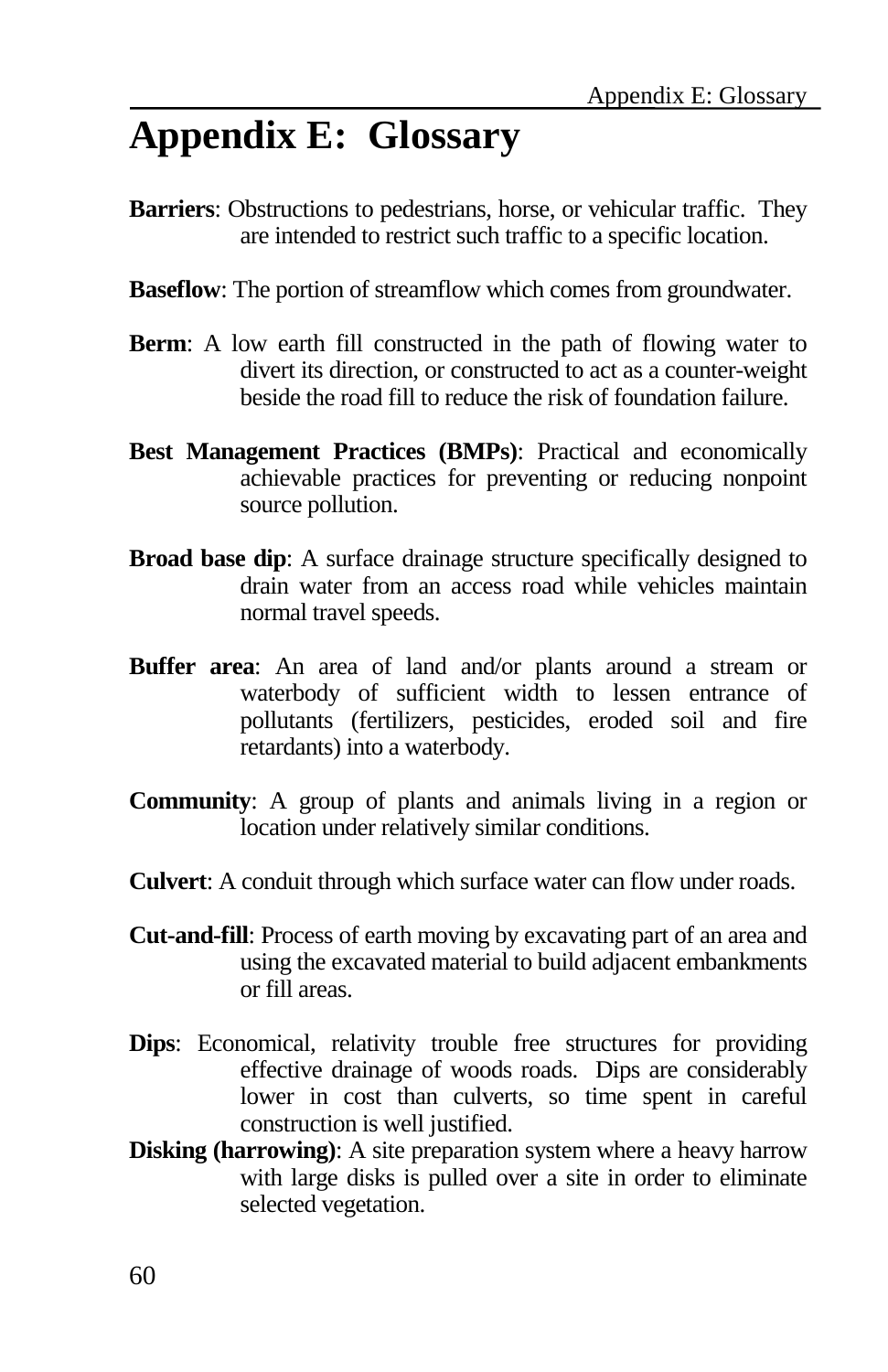- **Drainage structure**: Any device or land form constructed to intercept and/or aid in surface water drainage.
- **Duff**: The accumulation of needles, leaves and decaying matter on the woodland floor.
- **Erodible soils**: Soils that are likely to have high soil loss when exposed to water runoff. Soils having a Natural Resource Conservation Service (NRCS) erosion hazard rating of "moderate" or "severe" should be considered erodible. Erosion hazard ratings for different soil types are listed in "Woodland Suitability" tables in NRCS soil survey manuals. Generally, woodland soils occurring on 15-35% slopes have a moderate rating and soils occurring on greater that 35% slopes have a severe rating. Contact your local NRCS office for more information.
- **Erosion**: The process by which the surface of the earth is worn away by the action of wind or water in the form of rain drops, surface runoff and waves.
- **Felling**: The process of cutting down standing trees.
- **Fill slope**: The surface formed where earth is deposited to build a road or trail.
- **Filter strip:** An area of land adjacent to a water body which acts to trap and filter out suspended sediment and chemicals before entering surface waters. Harvesting and other woodland management activities are permitted in the filter strip as long as the integrity of the filter strip is maintained and mineral soil exposure is kept to a minimum.
- Fireline: A barrier used to stop the spread of fire, constructed by removing fuel or rendering fuel unflammable by use of water or fire retardants.
- **Ford**: Submerged stream crossing where the streambed may need to be reinforced to bear intended traffic. A place where a perennial or intermittent stream may be crossed by vehicle.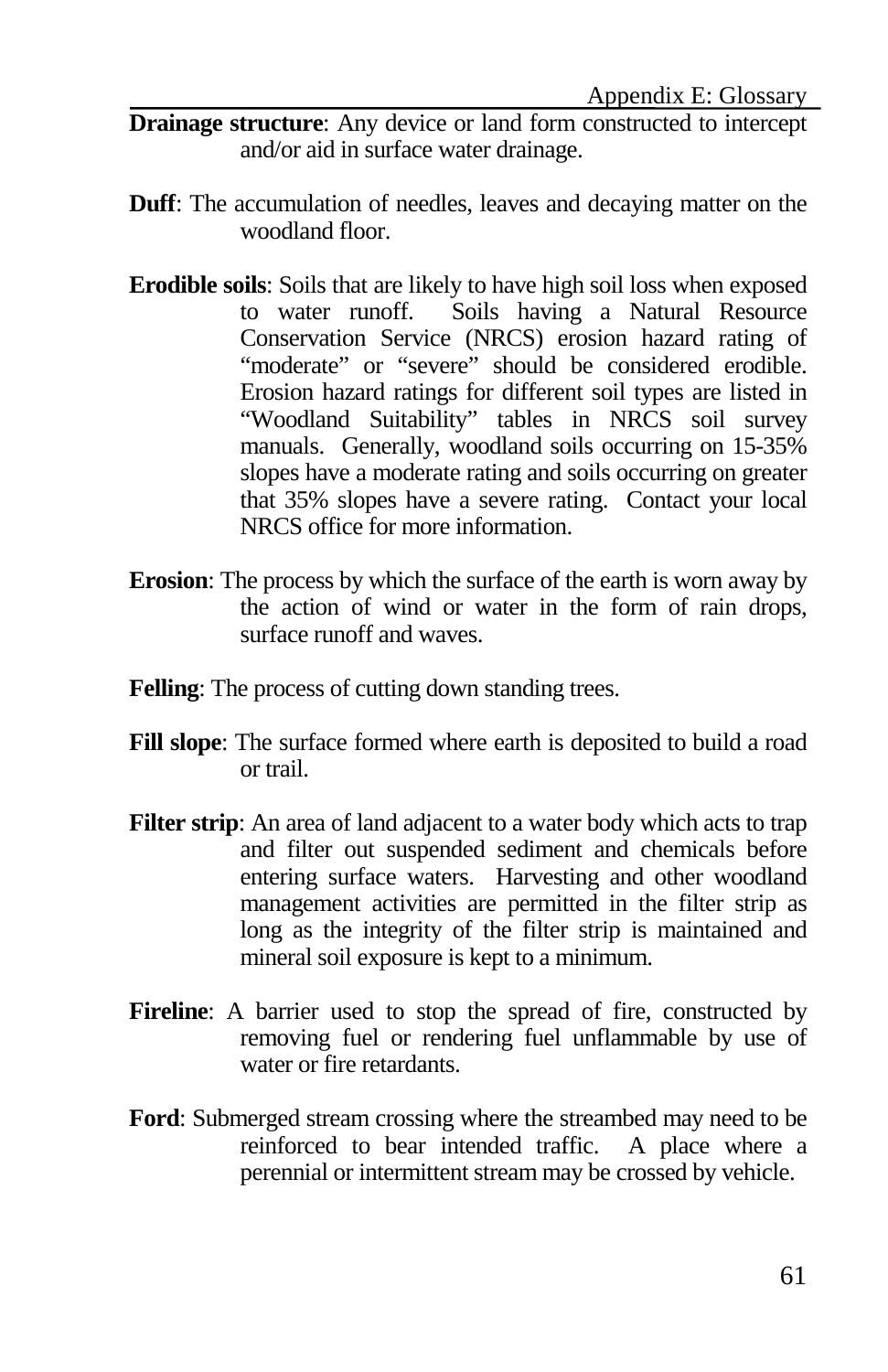- **Grade**: The slope of a road or trail expressed as a percent of change in elevation per unit of distance traveled.
- **Ground water**: The subsurface water supply in the saturated zone below the level of the water table.
- **Harvesting**: The felling, skidding, loading and transportation of woodland products, roundwood or logs.
- **Hydrophytic**: Plants that grow in and are adapted to an aquatic or very wet environment.
- **Integrated pest management (IPM)**: An ecological approach to pest management in which all available necessary techniques are consolidated into a unified program so that pest populations can be managed in such a manner that economic damage is avoided and adverse side effects are minimized.
- **Intermittent stream**: A stream or portion of a stream that flows only in direct response to precipitation. It is dry for a large part of the year.
- Landing (log deck): A place where trees and logs are gathered in or near the woodland for further transport.
- **Leaching**: Downward movement of a pesticide or other soluble material through the soil as a result of water movement.
- **Loading**: The act of placing material on a vehicle for further transport.
- **Logging debris (slash)**: That unwanted, unutilized and generally unmarketable accumulation of woody material in the woodland such as limbs, tops, cull logs and stumps, that remain as residue after timber harvesting.
- **Mulching**: Providing any loose covering for exposed woodland soils, such as grass, straw or wood fibers to protect exposed soil and help control erosion.
- **Nonpoint source pollution (NPS)**: Occurs when rainfall or snowmelt runoff moves across the ground carrying debris, sediment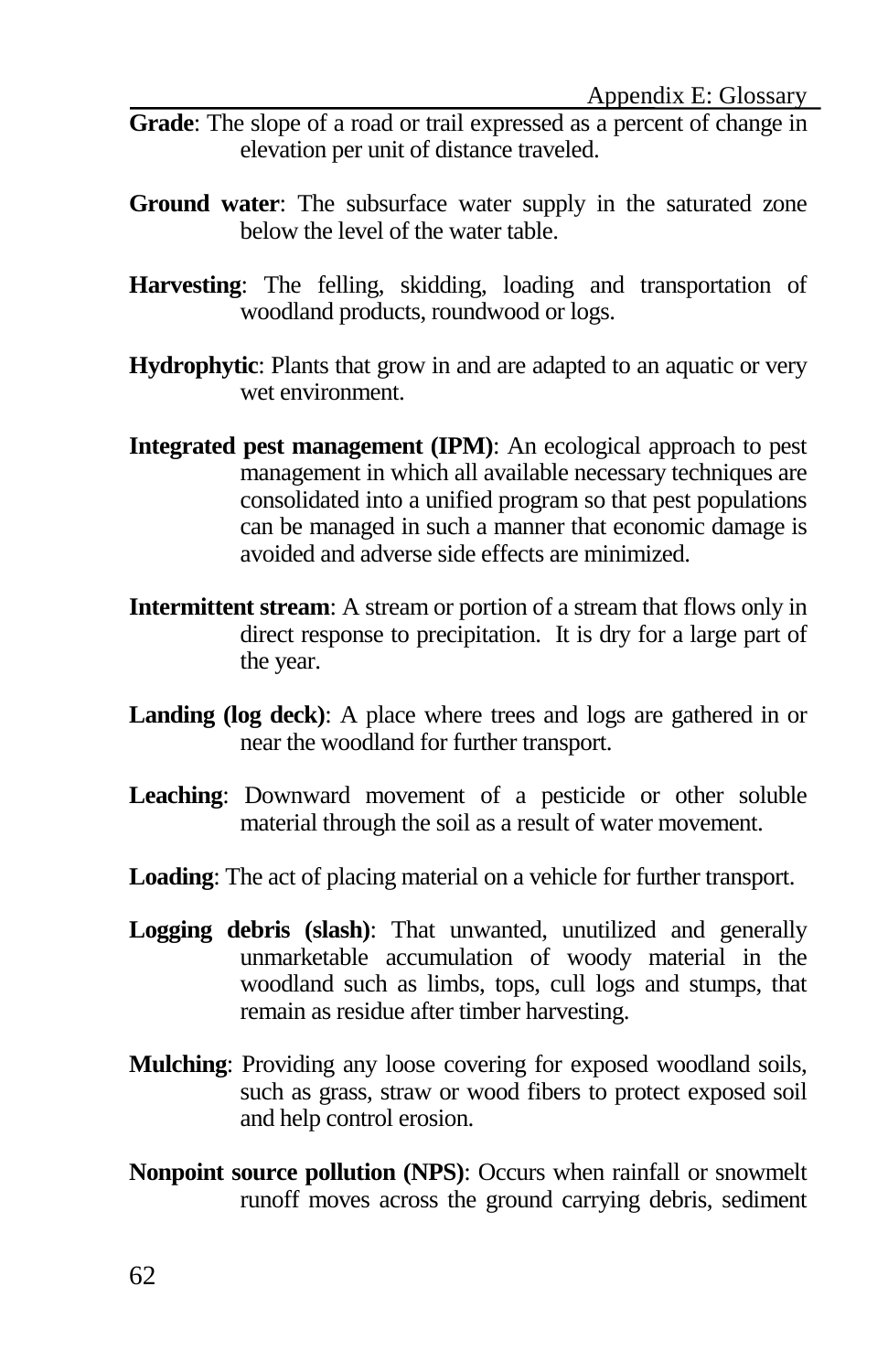and/or pollutants into streams, lakes, wetlands and groundwater.

- **Nutrients**: In the forest context, mineral elements such as nitrogen, phosphorus, or potassium, that are naturally present or may be added to the woodland environment by woodland practices such as fertilizer or fire retardant applications. Substances necessary for the growth and reproduction of organisms. In water, substances that promote growth of algae and bacteria; chiefly nitrates and phosphates.
- **Ordinary high watermark**: The point on the bank or shore up to which the presence and action of the water is so continuous as to leave a distinct mark either by erosion, destruction of terrestrial vegetation, or other easily recognized characteristics.
- **Outslope**: To shape the road surface to cause drainage to flow toward the outside shoulder.
- **Perennial stream**: A stream that maintains water in its channel a majority of the year.
- **Permanent all-season woodland roads**: These roads usually have gravel surfaces and are designed for year-round use. However, there may be some restrictions on use at various times of the year.
- **Permanent seasonal roads**: These are maintained as part of the permanent road system but are designed for use only when the ground is frozen or firm. These roads are generally narrower than permanent all-season roads, are built to lower engineering standards and have minimal surface gravel.
- **Pesticides**: Chemical compounds or biological agents used for the control of undesirable plants, animals, insects or diseases.
- **Prescribed burning**: Skillful application of fire to natural fuels that allow confinement of the fire to a predetermined area and at the same time produce certain planned benefits.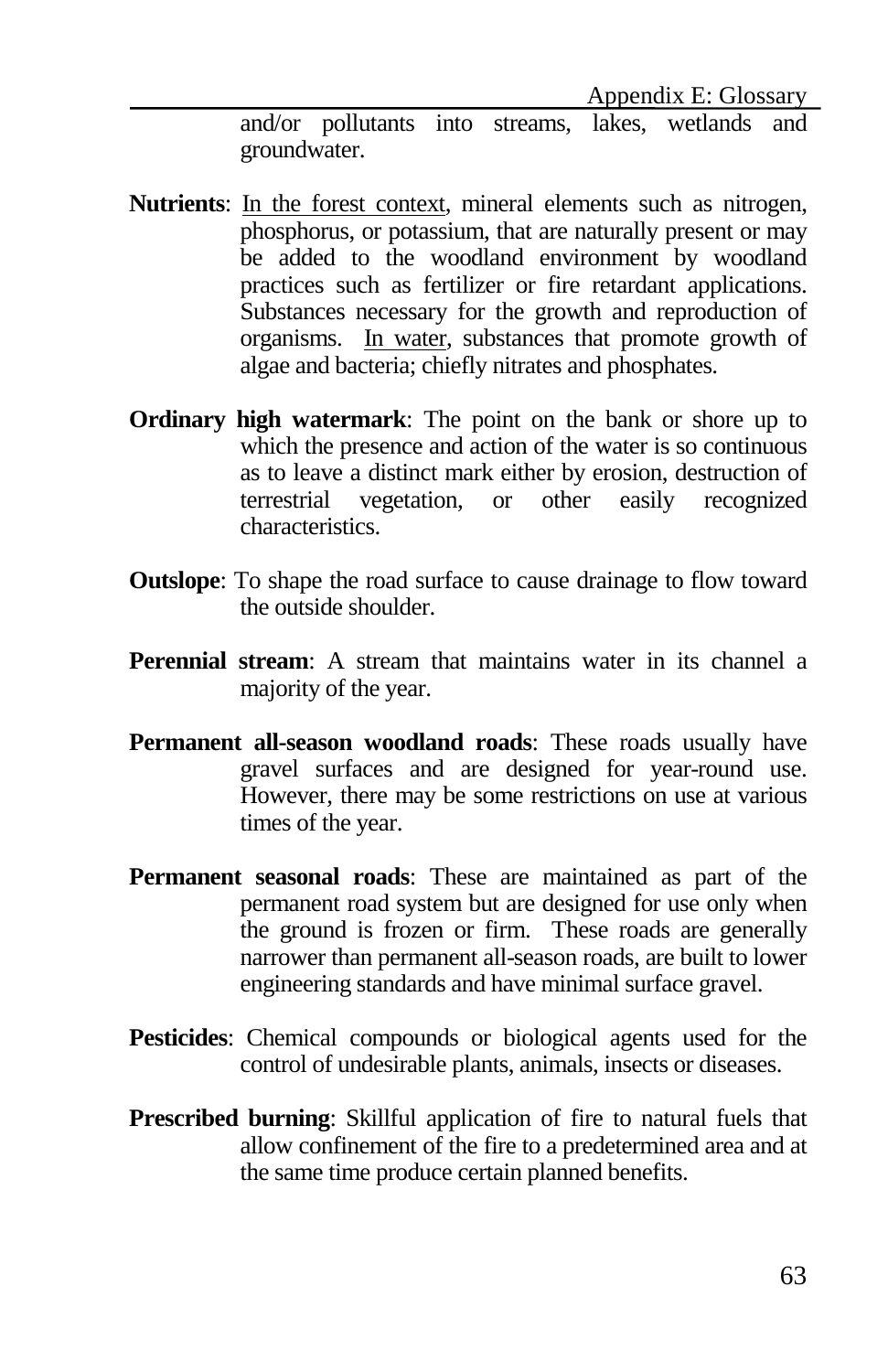- **Rake**: A site preparation tool normally mounted on the front of a crawler tractor, used to remove trees, stumps roots and slash from a future planting site.
- **Riparian area**: See *Streamside management area*.
- **Riprap**: A layer of boulders or shot rock fragments placed over soil to protect it from the erosive forces of flowing water or waves.
- **Scarification:** The process of disrupting or removing the woodland floor, or mixing it with the mineral soil by mechanical action preparatory to natural or direct seeding or the planting of tree seedlings.
- **Sediment**: Soil material that has been eroded from the land surface, often by overland water flow and then transported and deposited away from its original location.
- **Silt fence**: A temporary barrier used to intercept sediment-laden runoff from small areas.
- **Silviculture**: The theory and practice of controlling woodland establishment, composition, structure and growth. Silvicultural practices consist of the various treatments that may be applied to woodland stands to maintain and enhance their utility for any purpose.
- **Site**: An area having some capacity to produce a particular type of timber species or other vegetation based on the combination of biological, climatic and soil and soil factors present. Site expresses the capacity of a given setting to grow timber or other vegetation.
- **Site preparation:** A woodland activity to remove unwanted vegetation and other material and/or to cultivate or prepare the soil for regeneration.
- **Skidding**: The act of moving trees from the site of felling to a loading area or landing. Skidding may be accomplished by tractors, horses, or specialized logging equipment.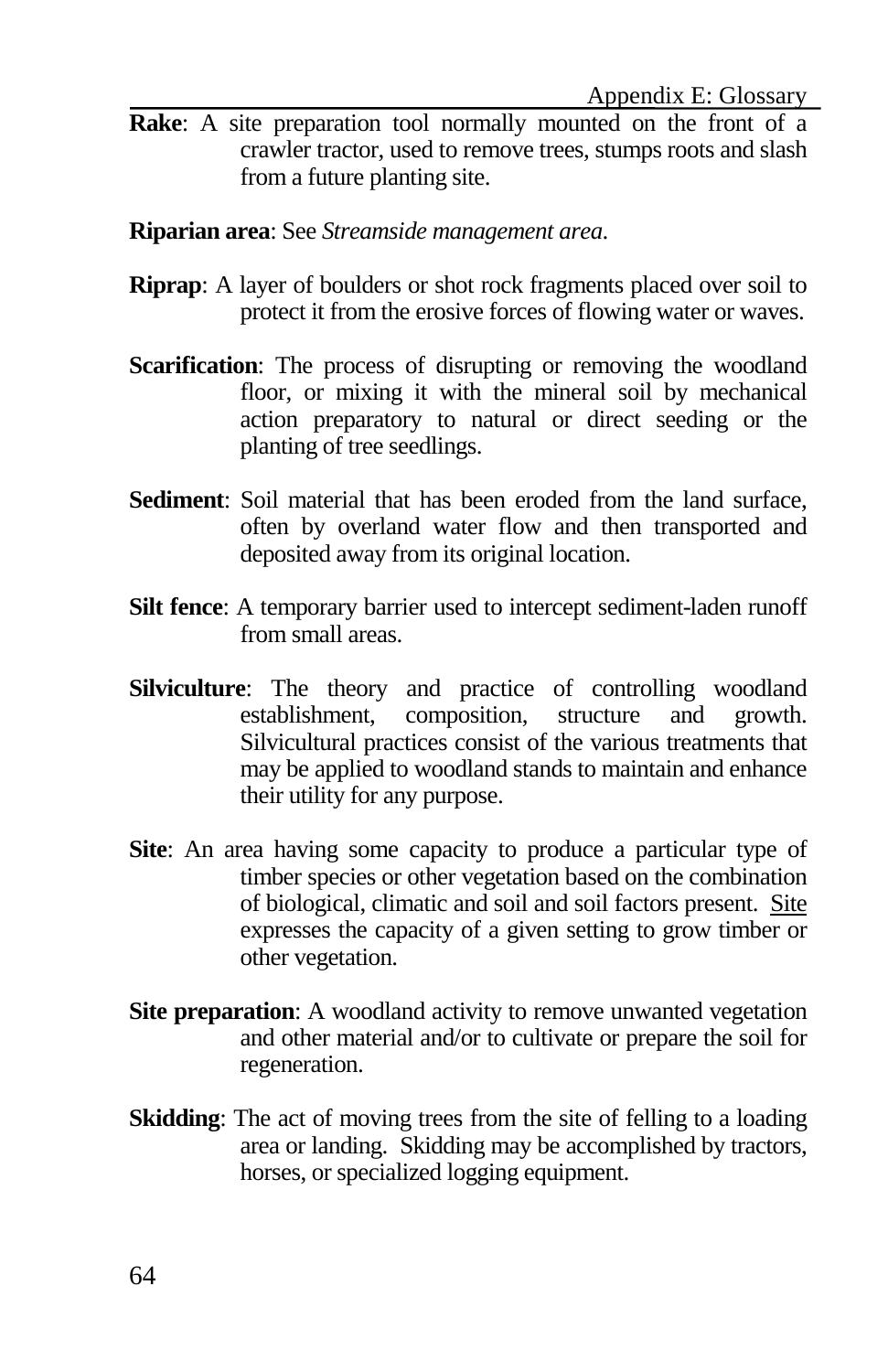- **Skid trail:** A temporary pathway over woodland soil to drag felled trees or logs to a landing.
- **Slash**: See *Logging debris*.
- **Stand**: A contiguous group of trees sufficiently uniform in species composition, arrangement of age classes and condition to be considered a unit.
- **Stream**: A water course that: (1) has ordinary high watermark, (2) has beds and banks, (3) flows at least periodically, (4) has an easily identifiable beginning and end, (5) does not loses it character as a water course even though it may break up and disappear temporarily and reappear down stream.
- **Streamside management area (SMA):** (also commonly referred to as a **riparian area**) Land and vegetation areas next to lakes and streams where management practices are modified to protect water quality, fish and other aquatic resources. These areas are complex ecosystems that provide food, habitat and movement corridors for both aquatic and terrestrial communities as well as helping to minimize nonpoint source pollution impacts to surface water.
- **Temporary roads**: These are the most common type of woodland roads. They are designed and constructed for short-term use during a specific project such as timber harvesting. These roads are used only when the ground is frozen or firm. When the project is done, the temporary road is closed, all stream crossing structures are removed and the road is naturally or artificially revegetated.
- **Water bar**: A shallow trench and/or hump across a trail or road (generally tied into the uphill side of the slope) for the purpose of carrying water runoff into the vegetation, duff, ditch or dispersion area. Water bars are used to minimize erosion by diverting the waters potential velocity and volume.
- **Water course**: A channel where water flows either perennially or intermittently. Can be also used to include bodies of open water